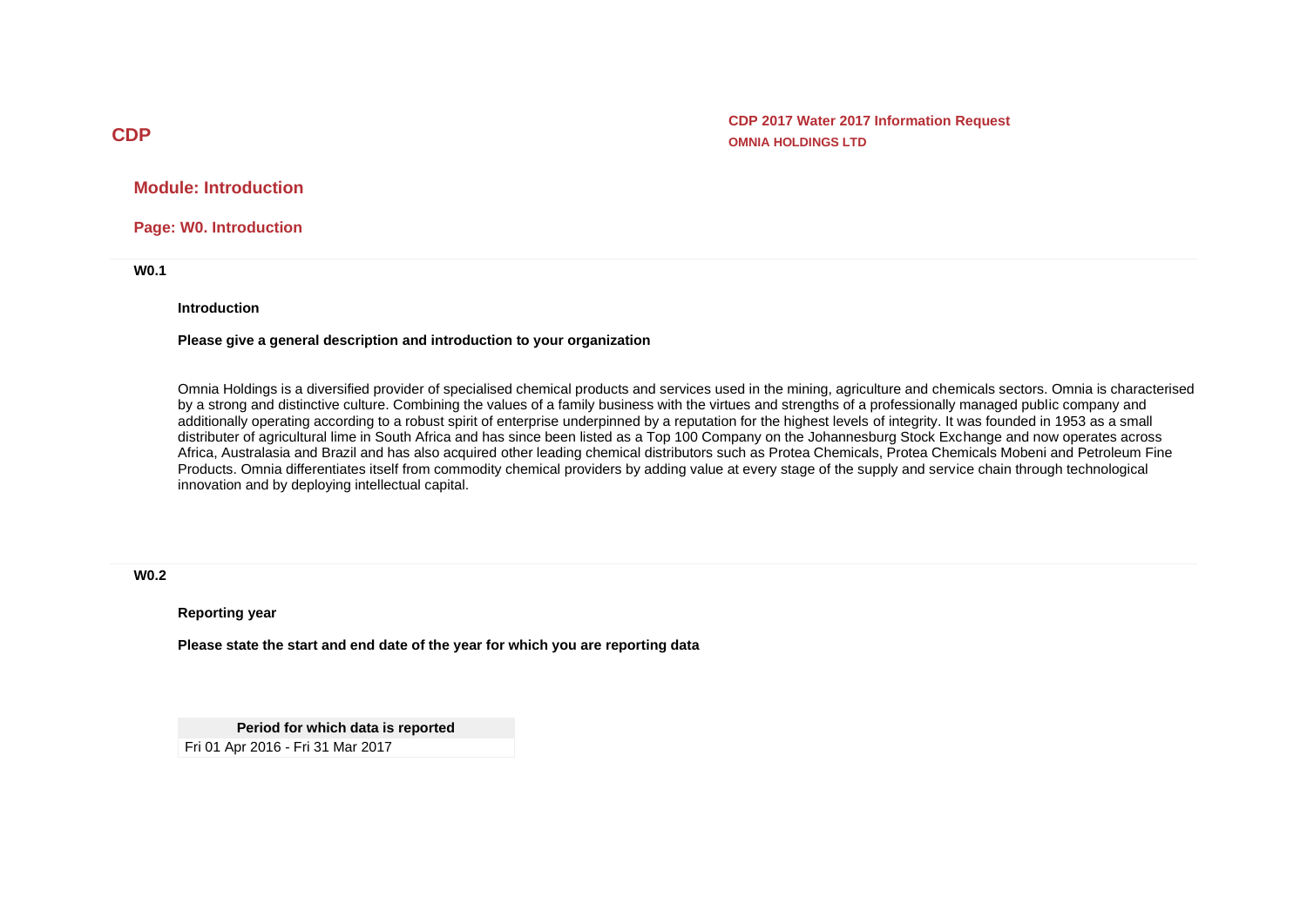# **W0.3**

### **Reporting boundary**

**Please indicate the category that describes the reporting boundary for companies, entities, or groups for which water-related impacts are reported**

Companies, entities or groups over which operational control is exercised

### **W0.4**

#### **Exclusions**

**Are there any geographies, facilities or types of water inputs/outputs within this boundary which are not included in your disclosure?**

Yes

#### **W0.4a**

**Exclusions**

**Please report the exclusions in the following table**

| <b>Exclusion</b>          | Please explain why you have made the exclusion                                                                                        |
|---------------------------|---------------------------------------------------------------------------------------------------------------------------------------|
| The African operations of | BME provides an explosive service to the mines and are located on site at the mining operation that the division services. Typically, |
| <b>BME Explosives are</b> | water is only used for domestic purposes which is provided and paid for by the mine itself, and thus water consumption is not         |
| excluded.                 | recorded. The number of employees per mining site is small and as such the water impact is minimal and not material.                  |

### **Further Information**

**Module: Current State**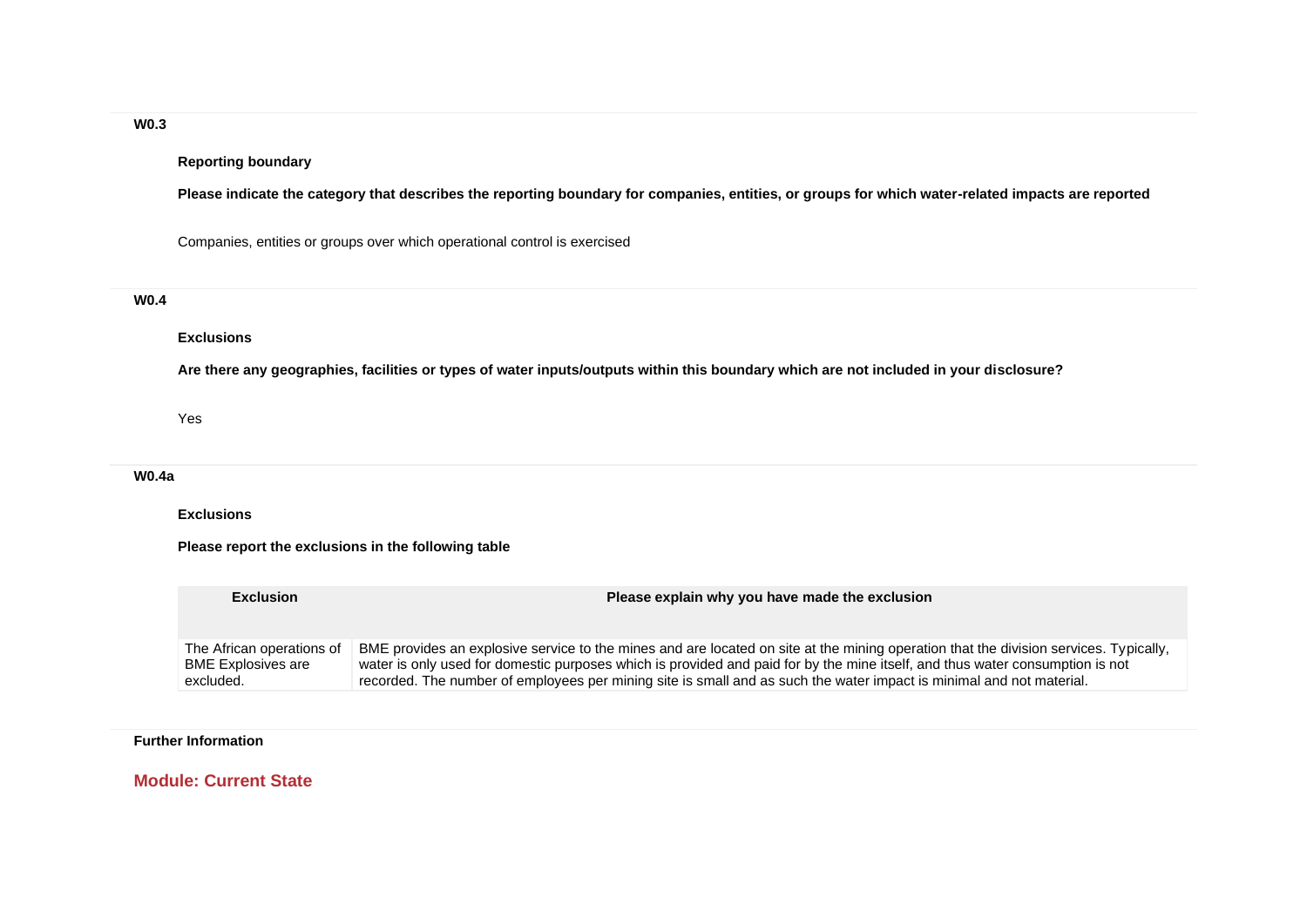# **Page: W1. Context**

# **W1.1**

**Please rate the importance (current and future) of water quality and water quantity to the success of your organization**

| Water quality and<br>quantity                                                             | Direct use<br>importance<br>rating | Indirect use<br>importance<br>rating | Please explain                                                                                                                                                                                                                                                                                                                                                                                                                                                                                                                                                                                                                                                                                                                                                                                                   |
|-------------------------------------------------------------------------------------------|------------------------------------|--------------------------------------|------------------------------------------------------------------------------------------------------------------------------------------------------------------------------------------------------------------------------------------------------------------------------------------------------------------------------------------------------------------------------------------------------------------------------------------------------------------------------------------------------------------------------------------------------------------------------------------------------------------------------------------------------------------------------------------------------------------------------------------------------------------------------------------------------------------|
| Sufficient amounts of<br>good quality freshwater<br>available for use                     | Important                          | Important                            | Direct use: Omnia requires sufficient amounts of good quality freshwater in order to produce high<br>quality chemical products. Water uses at Omnia's operations include blending with raw products,<br>dilution of chemical products, cleaning and washing of containers and production of steam. A<br>reduction in freshwater availability would lead to reduced production output and profitability. Sufficient<br>good quality freshwater is therefore important to Omnia's direct operations. Indirect use: Omnia<br>Fertilizer is dependent on good seasonal rainfall for its customers. Without the rainfall, the purchase<br>of fertilizer drops, which has a negative impact on the profitability of the business. Sufficient good<br>quality freshwater is therefore important to Omnia's value chain. |
| Sufficient amounts of<br>recycled, brackish and/or<br>produced water available<br>for use | Important                          | Not very<br>important                | Direct use: Certain of Omnia's operations are located in water scarce regions. Omnia uses process<br>and recycled water as much as possible in order to reduce its reliance on potable water, hence<br>recycled water is important to Omnia's direct operations. . Indirect use: Neither the communities<br>surrounding Omnia's operations, nor the local suppliers make use of recycled, brackish or produced<br>water for their activities and as such this is not deemed important.                                                                                                                                                                                                                                                                                                                           |

# **W1.2**

**For your total operations, please detail which of the following water aspects are regularly measured and monitored and provide an explanation as to why or why not**

| Water aspect             | $%$ of<br>sites/facilities/operations | Please explain                                                                                       |
|--------------------------|---------------------------------------|------------------------------------------------------------------------------------------------------|
| Water withdrawals- total | 76-100                                | Omnia records consumption of water withdrawn from all of its operations throughout the year (100% of |
|                          |                                       |                                                                                                      |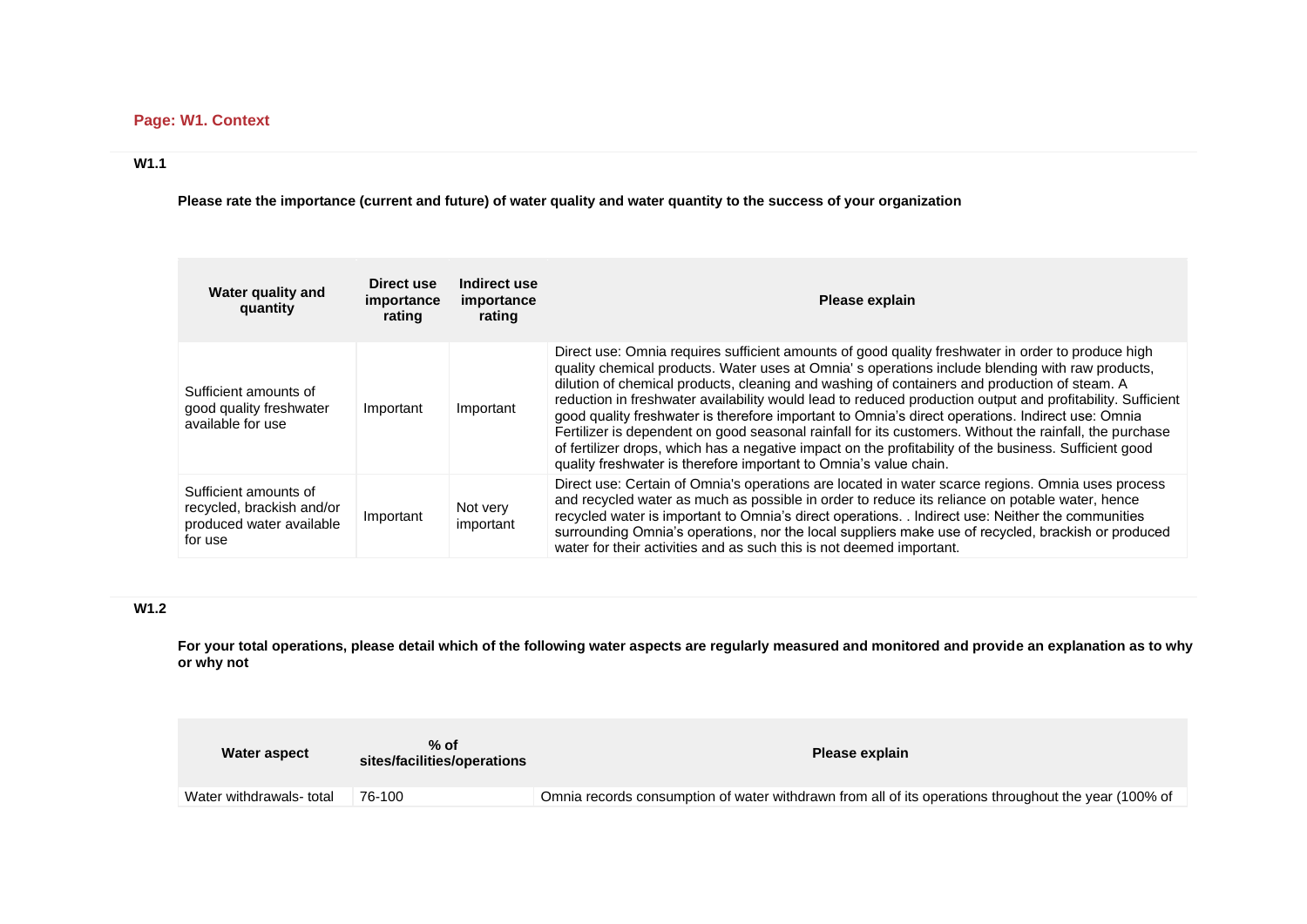| <b>Water aspect</b>                                                         | $%$ of<br>sites/facilities/operations | Please explain                                                                                                                                                                                                                                                                                                                                                                                                                                                                                          |
|-----------------------------------------------------------------------------|---------------------------------------|---------------------------------------------------------------------------------------------------------------------------------------------------------------------------------------------------------------------------------------------------------------------------------------------------------------------------------------------------------------------------------------------------------------------------------------------------------------------------------------------------------|
| volumes                                                                     |                                       | facilities). This is done to track performance indicators and used to see whether environmental targets<br>with respect to water reduction are met each month.                                                                                                                                                                                                                                                                                                                                          |
| Water withdrawals-<br>volume by sources                                     | 76-100                                | Omnia records consumption of water withdrawn from different sources including surface water, ground<br>water and municipal water for all (100%) of its operations.                                                                                                                                                                                                                                                                                                                                      |
| Water discharges- total<br>volumes                                          | 76-100                                | The total volume of water discharged at Omnia's facilities has to be monitored and measured in line<br>with legal permit requirements, where applicable. Omnia measures this water aspect for all its sites<br>(100%) where discharge takes place.                                                                                                                                                                                                                                                      |
| Water discharges-<br>volume by destination                                  | 76-100                                | If any discharges do occur they are measured and monitored according to volume of discharged water<br>by destination at 100% of our operations.                                                                                                                                                                                                                                                                                                                                                         |
| Water discharges-<br>volume by treatment<br>method                          | 76-100                                | Water is discharged from various sources/processes at each of Omnia's operations. As a result<br>varying, degrees of treatment are required per source of discharge. Omnia actively measures the<br>quantity discharged per source at each operation, where applicable, and monitors the quality of the<br>discharged water to ensure that the composition of the water is within the legal specified limits. Omnia<br>measures this water aspect for all its sites (100%) where discharge takes place. |
| Water discharge quality<br>data- quality by standard<br>effluent parameters | 76-100                                | Omnia actively measures the quantity discharged per source at each operation, where applicable, and<br>monitors the quality of the discharged water to ensure that the composition of the water is within the<br>legal specified limits. The water quality data is monitored on a monthly basis. Omnia measures this<br>water aspect for all its sites (100%) where discharge takes place.                                                                                                              |
| Water consumption-total<br>volume                                           | 76-100                                | Omnia is actively implementing water efficiency projects in order to reduce both water and energy<br>consumption at a number of its facilities. The water consumption is measured and monitored monthly<br>to ascertain whether reduction targets are met. Omnia measures this water aspect for all its sites<br>$(100\%)$ .                                                                                                                                                                            |
| Facilities providing fully-<br>functioning WASH<br>services for all workers | 76-100                                | Omnia's employees at all (100%) operations have access to municipally supplied water for WASH<br>services. Ensuring that Omnia's employees have access to good quality drinking water, water for<br>cooking and cleaning and solid waste management systems is important.                                                                                                                                                                                                                               |

# **W1.2a**

**Water withdrawals: for the reporting year, please provide total water withdrawal data by source, across your operations**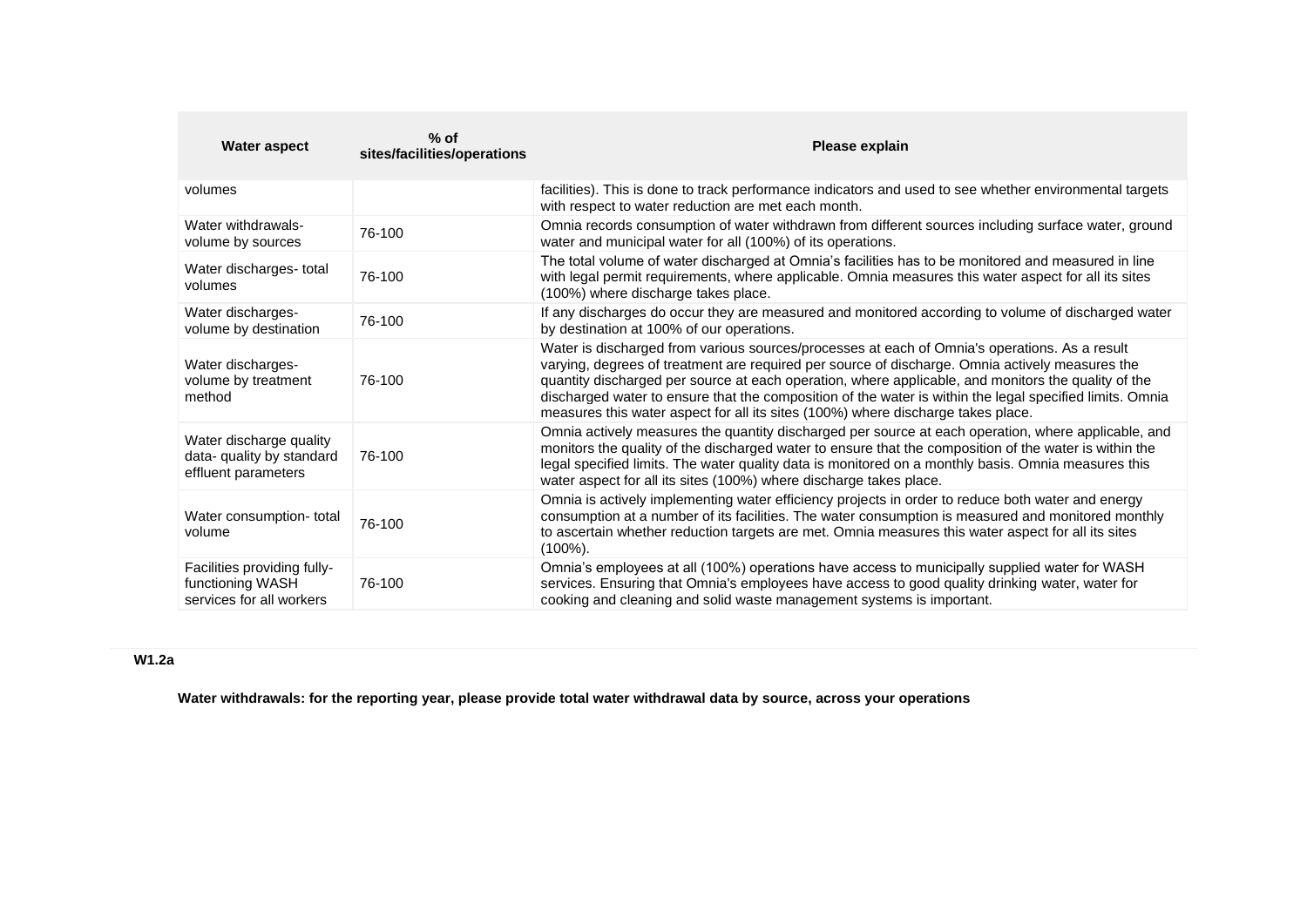| <b>Source</b>                             | Quantity<br>(megaliters/year) | How does total water<br>withdrawals for this<br>source compare to<br>the last reporting<br>year? | Comment                                                                                                                                                                                                                                                                                                                       |
|-------------------------------------------|-------------------------------|--------------------------------------------------------------------------------------------------|-------------------------------------------------------------------------------------------------------------------------------------------------------------------------------------------------------------------------------------------------------------------------------------------------------------------------------|
| Fresh surface water                       | 3.89                          | About the same                                                                                   | Withdrawals from Omnia's Friersdale operation which is the biggest contributor to<br>Omnia's fresh surface water withdrawals remained about the same as last year.                                                                                                                                                            |
| <b>Brackish surface</b><br>water/seawater | 0                             | Not applicable                                                                                   | None of Omnia's' operations withdraw water from brackish surface water sources<br>currently and thus this category is not applicable.                                                                                                                                                                                         |
| Rainwater                                 | 0                             | Not applicable                                                                                   | Very small volumes of rainwater are captured and used. However Omnia has not<br>implemented systems to measure rainwater captured, but is looking into it for the next<br>reporting year.                                                                                                                                     |
| Groundwater -<br>renewable                | 52.73                         | About the same                                                                                   | Ground water consumption, primarily at the BME division, is about the same as last year.                                                                                                                                                                                                                                      |
| Groundwater - non-<br>renewable           | 0                             | Not applicable                                                                                   | None of Omnia's' operations withdraw water from non-renewable ground water sources<br>currently and thus this category is not applicable                                                                                                                                                                                      |
| Produced/process<br>water                 | $\mathbf 0$                   | Not applicable                                                                                   | None of Omnia's' operations currently withdraw water from produced/process water<br>sources and thus this category is not applicable.                                                                                                                                                                                         |
| Municipal supply                          | 1195.92                       | Lower                                                                                            | Overall, lower production has resulted in decreased municipal water use, primarily at the<br>Sasolburg operation which is the largest consumer of municipal water. In addition, small<br>actions and measures have shown cumulative improvements in water management and<br>reduction in water consumption for the last year. |
| Wastewater from<br>another organization   | 0                             | Not applicable                                                                                   | None of Omnia's' operations currently withdraw water from other organizations<br>wastewater sources and thus this category is not applicable.                                                                                                                                                                                 |
| Total                                     | 1252.54                       | Lower                                                                                            | Overall, lower production has resulted in decreased water use. In addition, small actions<br>and measures have shown cumulative improvements in water management and<br>reduction in water consumption for the last year                                                                                                      |

# **W1.2b**

**Water discharges: for the reporting year, please provide total water discharge data by destination, across your operations**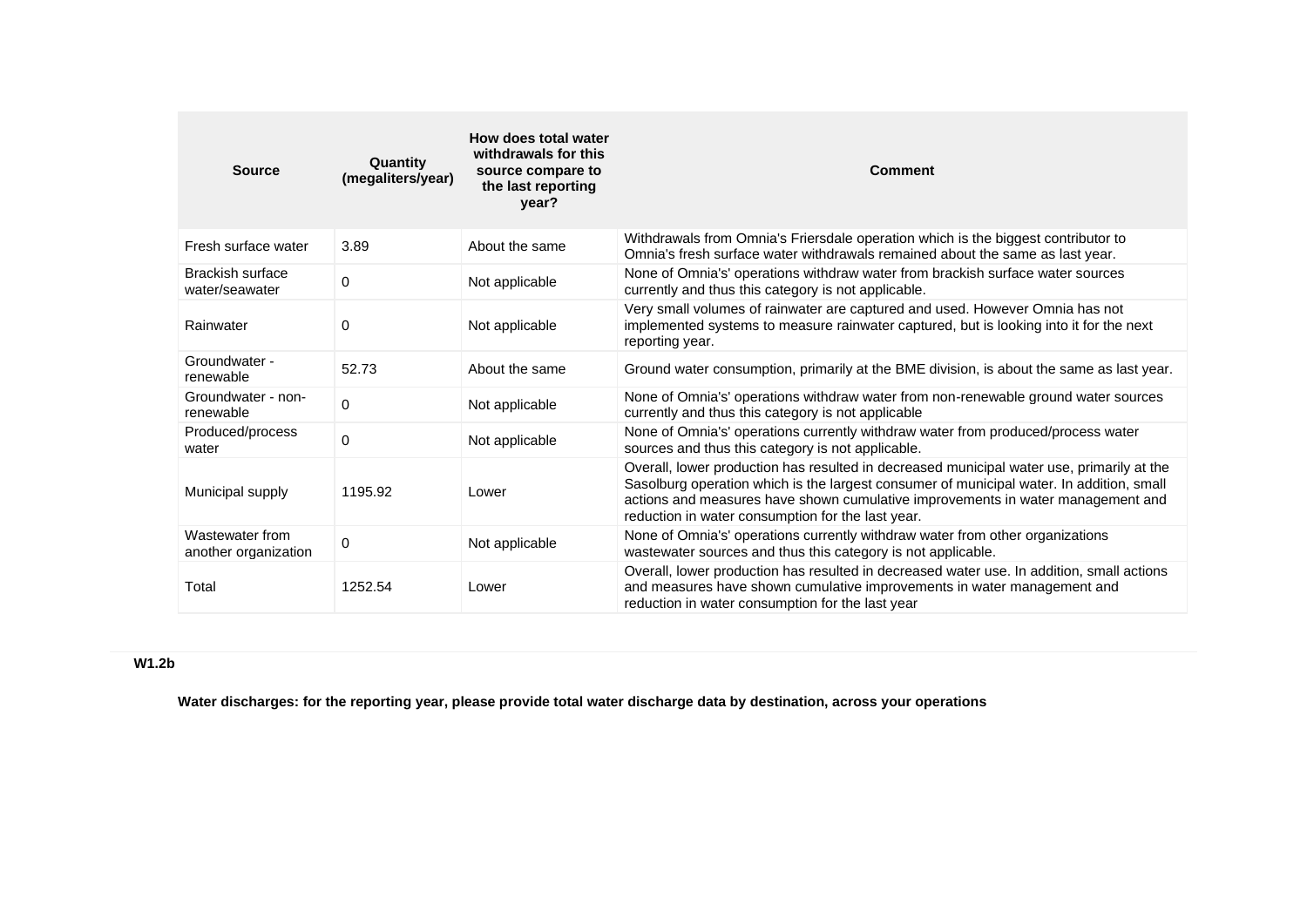| <b>Destination</b>                                 | Quantity<br>(megaliters/year) | How does total water<br>discharged to this<br>destination compare to<br>the last reporting year? | <b>Comment</b>                                                                                                                                                                                                                                        |
|----------------------------------------------------|-------------------------------|--------------------------------------------------------------------------------------------------|-------------------------------------------------------------------------------------------------------------------------------------------------------------------------------------------------------------------------------------------------------|
| Fresh surface water                                | 445.01                        | Lower                                                                                            | Omnia's Sasolburg operation discharges water to the Taaibos Spruit as<br>authorised in their water use license. Less water was used and re-used on site<br>due to lower production.                                                                   |
| Brackish surface<br>water/seawater                 | 0                             | Not applicable                                                                                   | Discharging water to brackish surface water sources or seawater is not carried<br>out at Omnia's operations and thus this category is not applicable currently.                                                                                       |
| Groundwater                                        | 0                             | Not applicable                                                                                   | Discharging water to groundwater sources is not carried out at Omnia's<br>operations and thus this category is not applicable currently.                                                                                                              |
| Municipal/industrial<br>wastewater treatment plant | 27.59                         | Higher                                                                                           | Omnia releases effluent to municipal treatment plants via the sewer systems,<br>primarily at its Protea operations. The volume of effluent released to municipal<br>sewers is slightly higher than last year.                                         |
| Wastewater for another<br>organization             | $\Omega$                      | Not applicable                                                                                   | Discharging wastewater to other organizations sources is not carried out at<br>Omnia's operations and thus this category is not applicable currently.                                                                                                 |
| Total                                              | 472.60                        | Lower                                                                                            | Omnia's Sasolburg operation contributes the most to discharge. Omnia's<br>Sasolburg operation discharges water to the Taaibos Spruit as authorised in their<br>water use license. Less water was used and re-used on site due to lower<br>production. |

# **W1.2c**

**Water consumption: for the reporting year, please provide total water consumption data, across your operations**

| <b>Consumption</b><br>(megaliters/year) | How does this<br>consumption figure<br>compare to the last<br>reporting year? | <b>Comment</b>                                                                                                                                                                                                                                                                                          |
|-----------------------------------------|-------------------------------------------------------------------------------|---------------------------------------------------------------------------------------------------------------------------------------------------------------------------------------------------------------------------------------------------------------------------------------------------------|
| 1252.54                                 | Lower                                                                         | Omnia defines withdrawal and consumption as the same. Overall, lower production has resulted in<br>decreased water use and reduced consumption. In addition, small actions and measures have shown<br>cumulative improvements in water management and reduction in water consumption for the last year. |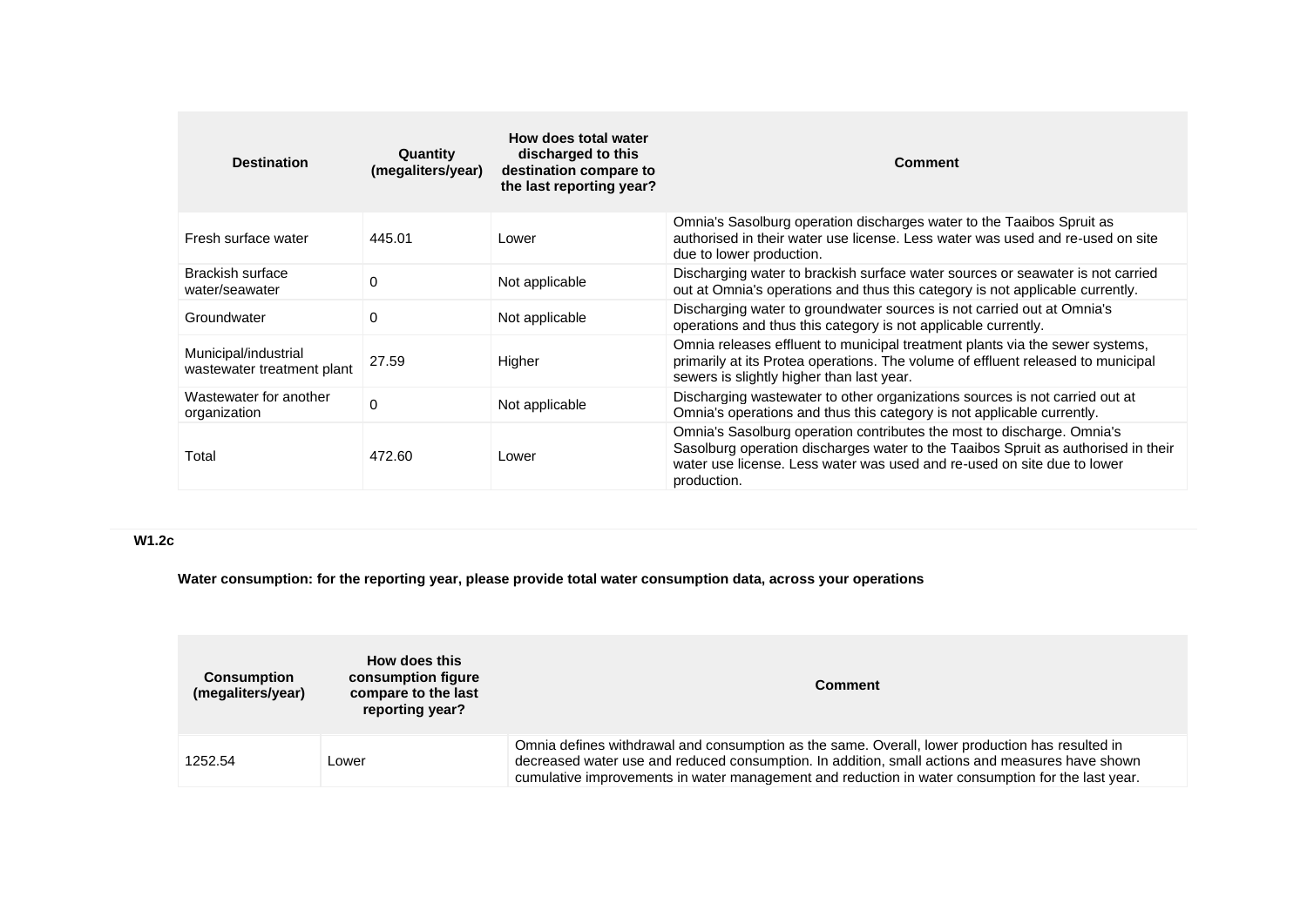## **W1.3**

**Do you request your suppliers to report on their water use, risks and/or management?**

#### Yes

# **W1.3a**

**Please provide the proportion of suppliers you request to report on their water use, risks and/or management and the proportion of your procurement spend this represents**

| <b>Proportion</b><br>of<br>suppliers<br>$\frac{9}{6}$ | Total<br>procurement<br>spend % | Rationale for this coverage                                                                                                                                                                                                                                                                                                                                                                                                                                                                                                                                                                                                                                                                                                                                                                                                                                                                                                              |
|-------------------------------------------------------|---------------------------------|------------------------------------------------------------------------------------------------------------------------------------------------------------------------------------------------------------------------------------------------------------------------------------------------------------------------------------------------------------------------------------------------------------------------------------------------------------------------------------------------------------------------------------------------------------------------------------------------------------------------------------------------------------------------------------------------------------------------------------------------------------------------------------------------------------------------------------------------------------------------------------------------------------------------------------------|
| 1-25                                                  | 76-100                          | It is important for Omnia to maintain a supply chain which has a commitment to sustainable development. In the reporting year<br>Omnia began screening and monitoring the compliance of its suppliers in terms of sustainability, including water. The Group<br>submitted a questionnaire to its top 90 suppliers (selected by Rand spent) to self-evaluate themselves against these issues.<br>Suppliers were asked about measurement and reporting of water use as well as water risks and opportunities. The information that<br>the suppliers provided was used to understand whether the suppliers have adequate measures to address sustainability risks,<br>including those related to water and climate change. The next steps will be to engage with the suppliers more formally. Currently<br>suppliers are not necessarily incentivized to report this information as Omnia has just started the supplier engagement process. |

#### **W1.3b**

**Please choose the option that best explains why you do not request your suppliers to report on their water use, risks and/or management**

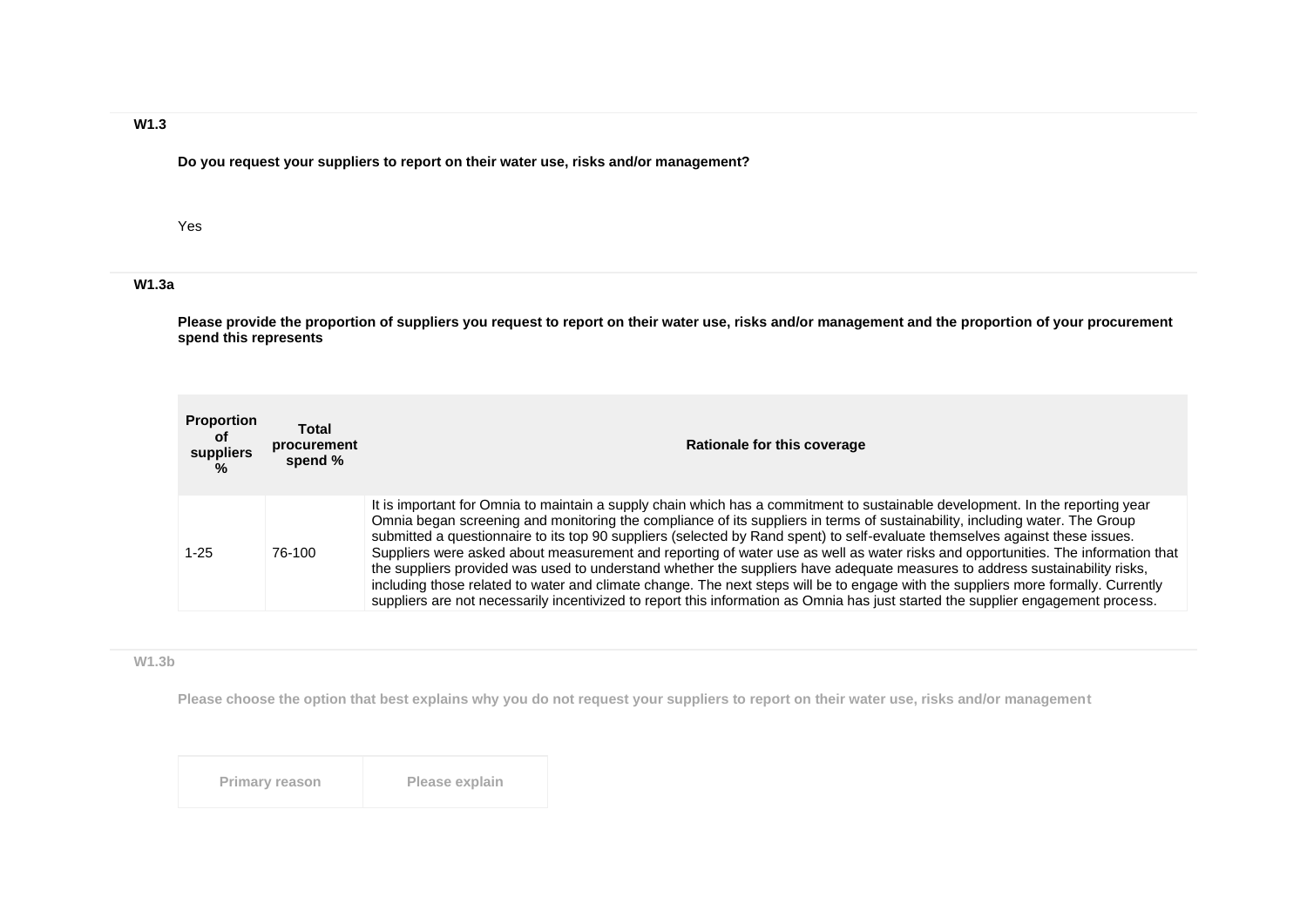### **W1.4**

**Has your organization experienced any detrimental impacts related to water in the reporting year?**

Yes

# **W1.4a**

**Please describe the detrimental impacts experienced by your organization related to water in the reporting year**

| Country         | <b>River</b><br>basin | Impact driver                                                                                                 | <b>Impact</b>                | <b>Description of impact</b>                                                                                                                                                                                                                                                                                                                                                                                                                                                                      | Length<br><b>of</b><br>impact | <b>Overall</b><br>financial<br>impact                                                                                           | <b>Response</b><br>strategy                | Description of response<br>strategy                                                                                                                                                                                                                                                                                                                                                                                                                                                                                             |
|-----------------|-----------------------|---------------------------------------------------------------------------------------------------------------|------------------------------|---------------------------------------------------------------------------------------------------------------------------------------------------------------------------------------------------------------------------------------------------------------------------------------------------------------------------------------------------------------------------------------------------------------------------------------------------------------------------------------------------|-------------------------------|---------------------------------------------------------------------------------------------------------------------------------|--------------------------------------------|---------------------------------------------------------------------------------------------------------------------------------------------------------------------------------------------------------------------------------------------------------------------------------------------------------------------------------------------------------------------------------------------------------------------------------------------------------------------------------------------------------------------------------|
| South<br>Africa | Vaal<br>(WMA)         | Reg-Increased difficulty<br>in obtaining<br>withdrawals/operations<br>permit<br>Reg-Regulatory<br>uncertainty | Higher<br>operating<br>costs | Omnia's permitting and<br>regulatory risks include<br>conditions of the<br>integrated water use<br>license (IWUL) being<br>unrealistic to comply<br>with. This is in<br>particular at the<br>Fertilizer Operation in<br>Sasolburg. The effluent<br>discharge conditions for<br><b>Chlorides and Nitrates</b><br>exceed those of the<br>incoming potable water,<br>which would require<br>significant capital for<br>water treatment. As a<br>result of this, the site is<br>forced to operate its | Ongoing                       | The site is<br>purchasing<br>an additional<br>1290 ML of<br>potable water<br>per year at a<br>cost of R24<br>million a<br>year. | Engagement<br>with public<br>policy makers | Omnia engages regularly<br>with the water regulators<br>of South Africa to ensure<br>that issues that might arise<br>are addressed. Omnia<br>Fertilizer engaged with the<br>Department of Water and<br>Sanitation (DWS) in<br>Sasolburg to discuss the<br>conditions of the water use<br>license. In addition, Omnia<br>has asked DWS to<br>facilitate a Regional<br>groundwater assessment<br>with the intention of<br>understanding the needs<br>of the catchment and<br>setting more realistic and<br>reasonable groundwater |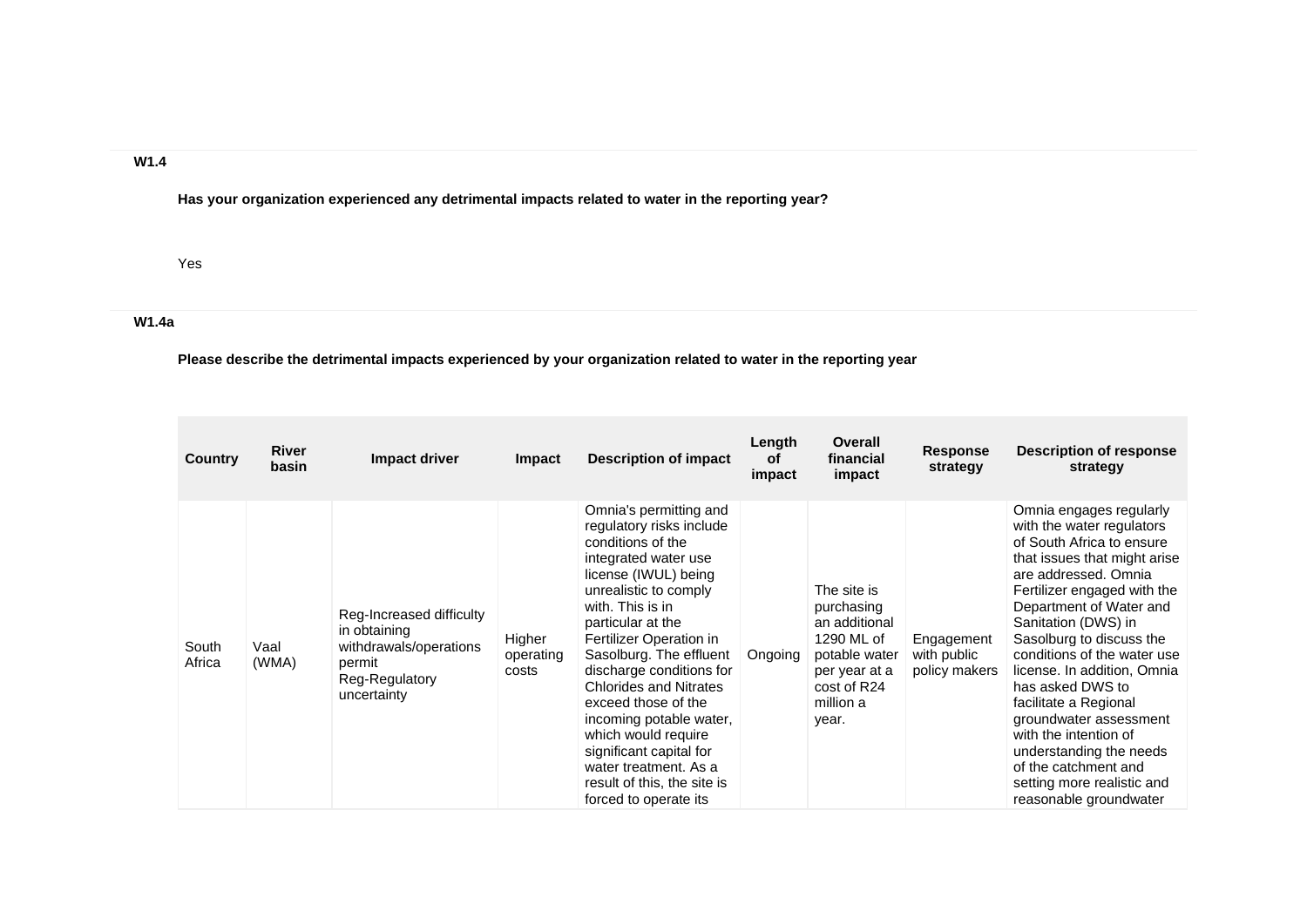| Country         | <b>River</b><br>basin          | Impact driver                                                                              | Impact                       | <b>Description of impact</b>                                                                                                                                                                                                                                                                                                                                                                                                                                                                                                                                                                                                                            | Length<br><b>of</b><br>impact | <b>Overall</b><br>financial<br>impact                                                                             | <b>Response</b><br>strategy                                                                                       | <b>Description of response</b><br>strategy                                                                                                                                                                                                                                                                        |
|-----------------|--------------------------------|--------------------------------------------------------------------------------------------|------------------------------|---------------------------------------------------------------------------------------------------------------------------------------------------------------------------------------------------------------------------------------------------------------------------------------------------------------------------------------------------------------------------------------------------------------------------------------------------------------------------------------------------------------------------------------------------------------------------------------------------------------------------------------------------------|-------------------------------|-------------------------------------------------------------------------------------------------------------------|-------------------------------------------------------------------------------------------------------------------|-------------------------------------------------------------------------------------------------------------------------------------------------------------------------------------------------------------------------------------------------------------------------------------------------------------------|
|                 |                                |                                                                                            |                              | cooling towers at 3<br>cycles instead of the full<br>6 cycles. It is evident<br>that water use<br>efficiency requirements<br>are not being<br>considered by<br>Government which are<br>critical in this drought<br>period. Discharge<br>standards are<br>stipulated to such a<br>strict level that<br>efficiencies (such as<br>cooling tower cycles)<br>are reduced resulting in<br>an unnecessary use of<br>addition raw water. The<br>implication of this is that<br>the site is forced to<br>purchase additional<br>potable water at<br>significant cost. In<br>addition, the<br>groundwater quality<br>license conditions are<br>also not feasible. |                               |                                                                                                                   |                                                                                                                   | standards. It appears that<br>DWS have agreed to relax<br>the limits based on a risk<br>based approach. Omnia is<br>waiting for the official<br>correspondence in writing<br>in this regard. In addition<br>more opportunities to re-<br>use and recycle waste<br>water are investigated on<br>an on-going basis. |
| South<br>Africa | Pongola-<br>Umzimkulu<br>(WMA) | Reg-Regulation of<br>discharge<br>quality/volumes leading<br>to higher compliance<br>costs | Higher<br>operating<br>costs | At the Protea<br><b>Chemicals KZN Jacobs</b><br>site, chlorides, total<br>dissolved solids and the<br>effluent discharge<br>volumes exceed the<br>limits specified in the<br>Municipal by-laws. The<br>site was prohibited from<br>using the effluent                                                                                                                                                                                                                                                                                                                                                                                                   | 22<br>months                  | It has cost<br>the Protea<br>Chemicals<br>site R60,000<br>to dispose of<br>its effluent as<br>hazardous<br>waste. | Engagement<br>with public<br>policy makers<br>Infrastructure<br>investment<br>Increased<br>capital<br>expenditure | A water balance was done<br>on site which allowed the<br>site to ascertain where the<br>large volumes of water<br>were being used to identify<br>inefficiencies and any<br>potential leaking water<br>lines. In addition, the site<br>has implemented a<br>container washing project                              |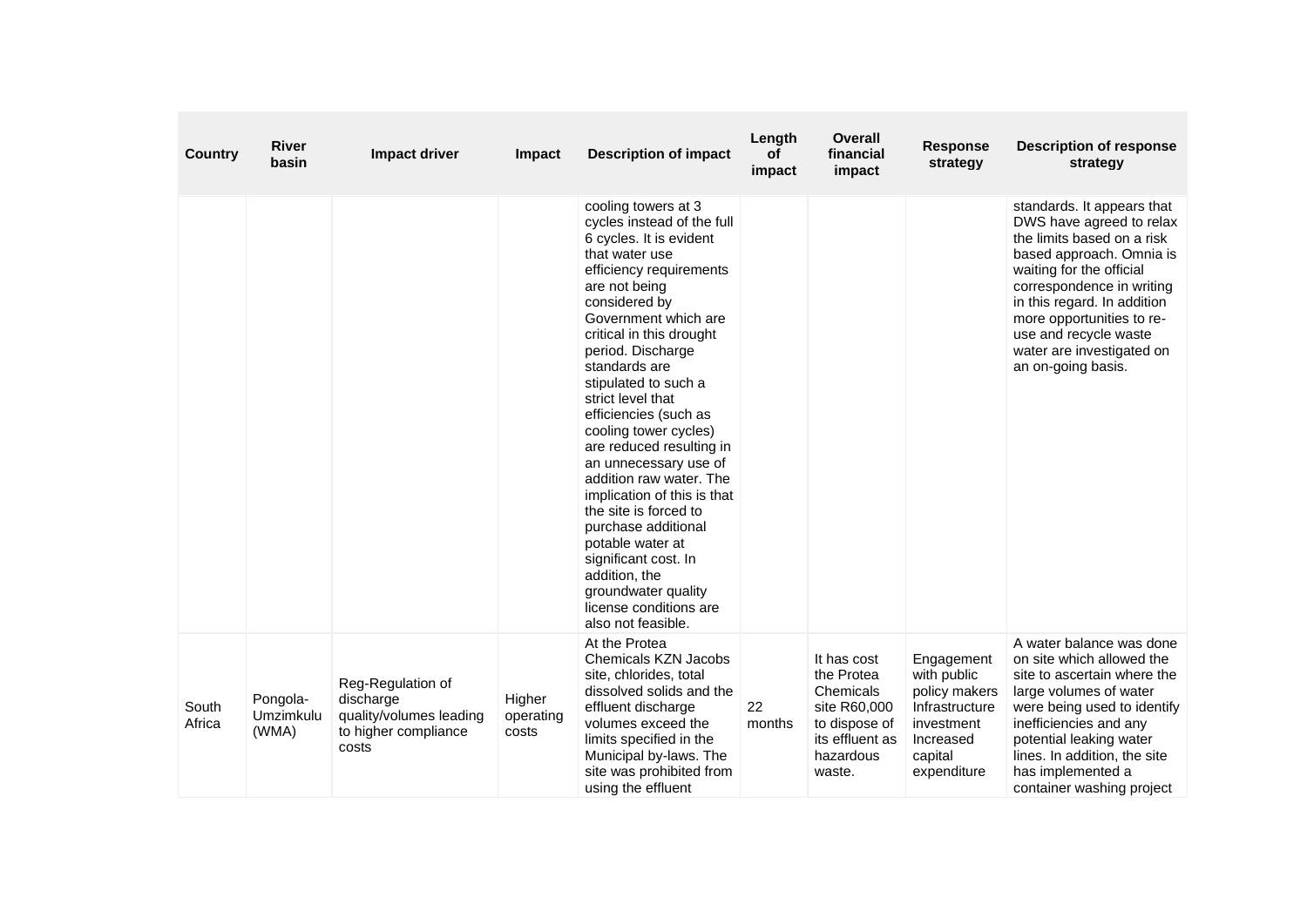| Country         | <b>River</b><br>basin | <b>Impact driver</b>                             | Impact                  | <b>Description of impact</b>                                                                                                                                                                                                                                                                                                                                                                                                                                                                                              | Length<br>of<br>impact | <b>Overall</b><br>financial<br>impact                                                                     | <b>Response</b><br>strategy  | <b>Description of response</b><br>strategy                                                                                                                                                                                                                                                                                                                                                                                                                                                                                                                                                      |
|-----------------|-----------------------|--------------------------------------------------|-------------------------|---------------------------------------------------------------------------------------------------------------------------------------------------------------------------------------------------------------------------------------------------------------------------------------------------------------------------------------------------------------------------------------------------------------------------------------------------------------------------------------------------------------------------|------------------------|-----------------------------------------------------------------------------------------------------------|------------------------------|-------------------------------------------------------------------------------------------------------------------------------------------------------------------------------------------------------------------------------------------------------------------------------------------------------------------------------------------------------------------------------------------------------------------------------------------------------------------------------------------------------------------------------------------------------------------------------------------------|
|                 |                       |                                                  |                         | discharge infrastructure<br>due to the high level of<br>chlorides with the<br>concern that damage<br>will be caused to the<br>piping infrastructure of<br>the treatment plant. As<br>a result, the site was<br>disposing its effluent to<br>a hazardous landfill site<br>which led to increased<br>operational costs. The<br>site recently met with<br>the authorities and is<br>now in the process of<br>applying for a 6-month<br>discharge permit as<br>effort has been made to<br>improve the quality of<br>effluent. |                        |                                                                                                           |                              | which has outsourced the<br>washing of containers to a<br>specialist third party,<br>which has reduced the<br>volume of effluent. In order<br>to address the quality of<br>effluent the site has<br>implemented management<br>controls, including<br>preventing contamination<br>at source and drip trays to<br>prevent contamination of<br>storm water. The<br>implementation of these<br>projects has reduced the<br>amount of effluent from<br>100KL per month to 10KL<br>per month and improved<br>the quality to an extent<br>where the site is now<br>applying for a discharge<br>permit. |
| South<br>Africa | Vaal<br>(WMA)         | Phys-Drought<br>Phys-Increased water<br>scarcity | Constraint<br>to growth | Water was sourced<br>from a dam on-site at<br>the Danielsrus<br>operation in the Free<br>State province of South<br>Africa. Due to ongoing<br>drought conditions, and<br>the fact that the dam<br>wall needed to be<br>repaired, the site<br>sourced treated effluent<br>from the Bethlehem<br>sewage treatment<br>plant. However, this<br>was a temporary                                                                                                                                                                | Ongoing                | The site paid<br>for the<br>transport of<br>water from<br>the sewage<br>works at a<br>cost of<br>R600,000 | Infrastructure<br>investment | The site is in the process<br>of exploring groundwater<br>and is currently compiling<br>a water use license<br>amendment in order to<br>utilise groundwater as a<br>source of new water.                                                                                                                                                                                                                                                                                                                                                                                                        |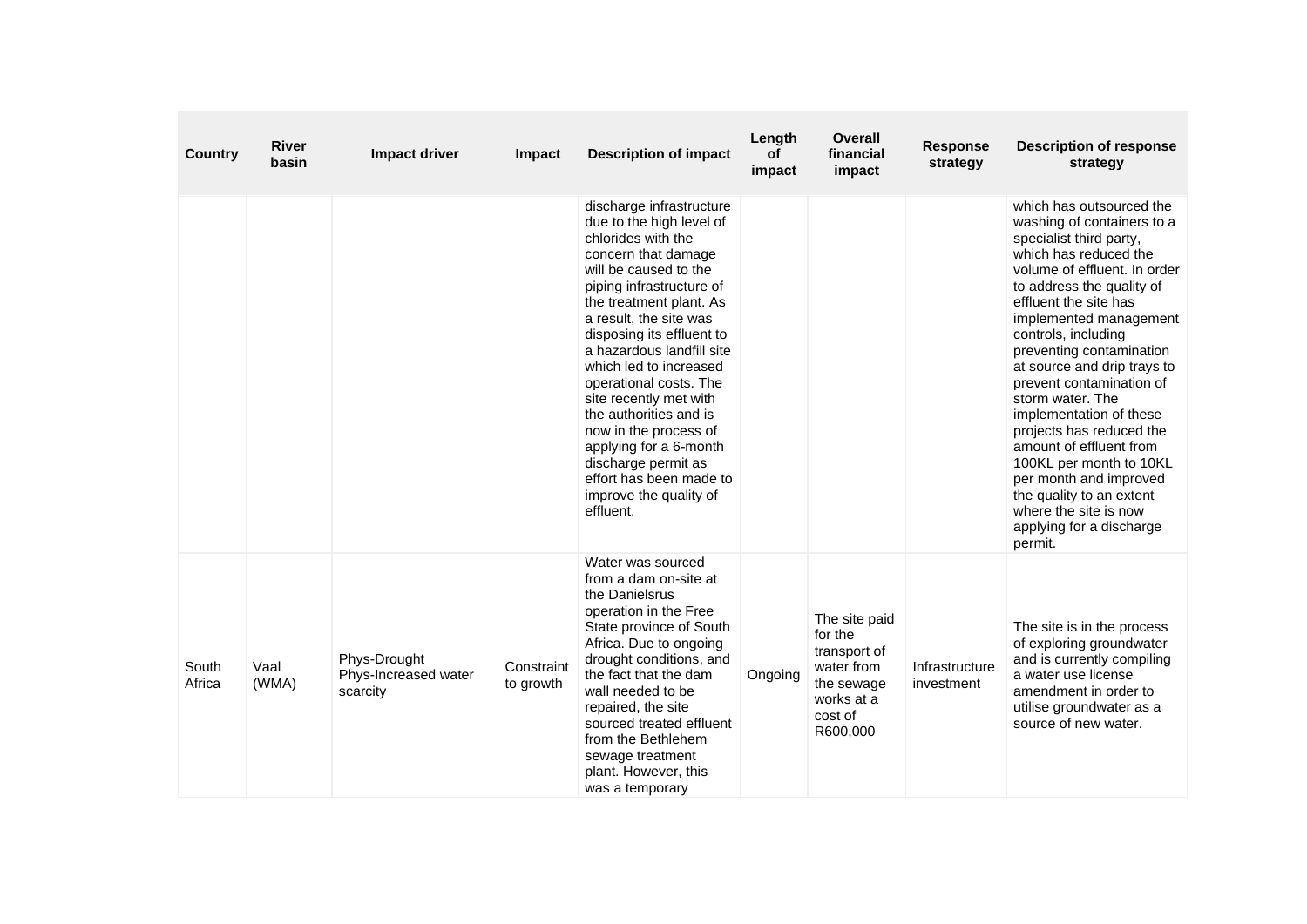| <b>Country</b> | <b>River</b><br>basin | Impact driver | Impact | <b>Description of impact</b>                                                              | Length<br><b>of</b><br>impact | Overall<br>financial<br>impact | <b>Response</b><br>strategy | <b>Description of response</b><br>strategy |
|----------------|-----------------------|---------------|--------|-------------------------------------------------------------------------------------------|-------------------------------|--------------------------------|-----------------------------|--------------------------------------------|
|                |                       |               |        | solution as the water<br>quality was poor and<br>cost the site R600,000<br>for transport. |                               |                                |                             |                                            |

**W1.4b**

**Please choose the option below that best explains why you do not know if your organization experienced any detrimental impacts related to water in the reporting year and any plans you have to investigate this in the future**

| <b>Primary reason</b> | <b>Future plans</b> |
|-----------------------|---------------------|
|-----------------------|---------------------|

# **Further Information**

# **Module: Risk Assessment**

# **Page: W2. Procedures and Requirements**

#### **W2.1**

**Does your organization undertake a water-related risk assessment?**

Water risks are assessed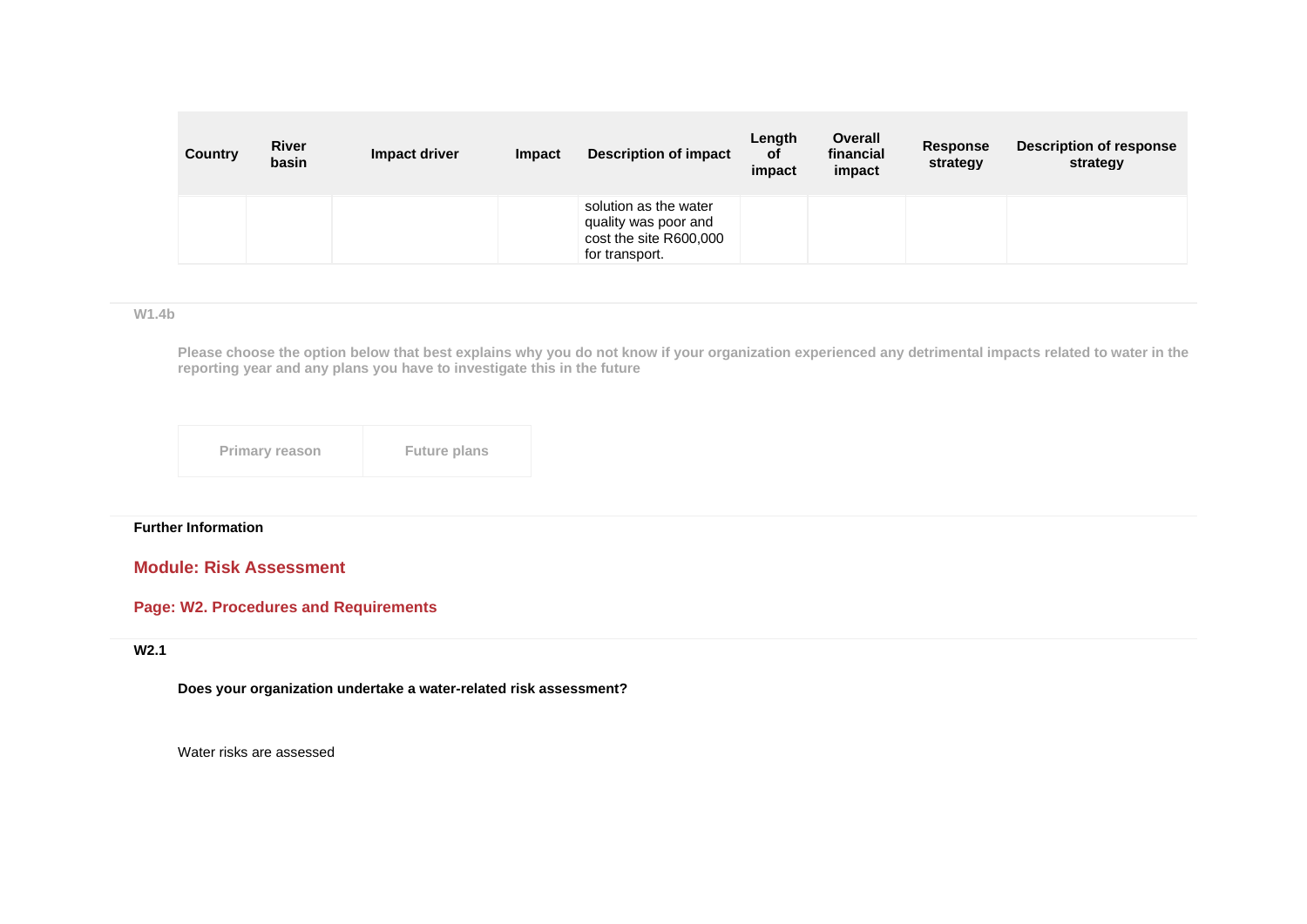**Please select the options that best describe your procedures with regard to assessing water risks**

| <b>Risk assessment</b><br>procedure              | Coverage                                 | <b>Scale</b>                       | Please explain                                                                                                                                                                                                                                                                                                                                                                                                                                                                                                                                                                                                                                                                                                                                                                                                                                                                     |
|--------------------------------------------------|------------------------------------------|------------------------------------|------------------------------------------------------------------------------------------------------------------------------------------------------------------------------------------------------------------------------------------------------------------------------------------------------------------------------------------------------------------------------------------------------------------------------------------------------------------------------------------------------------------------------------------------------------------------------------------------------------------------------------------------------------------------------------------------------------------------------------------------------------------------------------------------------------------------------------------------------------------------------------|
| Comprehensive<br>company-wide risk<br>assessment | Direct<br>operations and<br>supply chain | All facilities<br>and<br>suppliers | Risks are assessed at both a company and site level. At a company level a senior management risk<br>committee manages risk and reports to the Social, Ethics and Risk (SER) committee of the board.<br>The senior risk management committee holds regular risk management meetings to assess the<br>company's risk register. Risks like water are discussed during these meetings. This includes both<br>direct water risk in operations as well as water risk in supply chain. At a site level, plants and divisions<br>maintain regular risk registers. This divisional information feeds into a process for developing a Group<br>risk register, which ranks the top 50 risks, and the corresponding mitigation measures for them. At<br>site, all environmental risks (including water) are identified and managed using the international<br>standard ISO140001 as the basis. |

# **W2.3**

**Please state how frequently you undertake water risk assessments, at what geographical scale and how far into the future you consider risks for each assessment**

| <b>Frequency</b>                  | Geographic<br>scale | How far into the<br>future are risks<br>considered? | <b>Comment</b>                                                                                                                                                                                                                                                                                                                                                                                            |
|-----------------------------------|---------------------|-----------------------------------------------------|-----------------------------------------------------------------------------------------------------------------------------------------------------------------------------------------------------------------------------------------------------------------------------------------------------------------------------------------------------------------------------------------------------------|
| Six-monthly or<br>more frequently | Facility            | 3 to 6 years                                        | Omnia plants and divisions maintain regular risk registers, which are monitored and reviewed monthly.<br>This divisional information feeds into the process for developing the Group risk register. At site, all<br>environmental risks (including water) are identified and managed using the international standard<br>ISO40001 as the basis. Emerging water risks are evaluated over the next 5 years. |
| Six-monthly or<br>more frequently | Country             | 3 to 6 years                                        | The senior risk management committee holds an annual risk workshop to assess and update the<br>company's risk register. Risks like water are discussed during these meetings. This includes both direct<br>water risk in operations as well as water risk in supply chain. The time frame over which risks are                                                                                            |

**W2.2**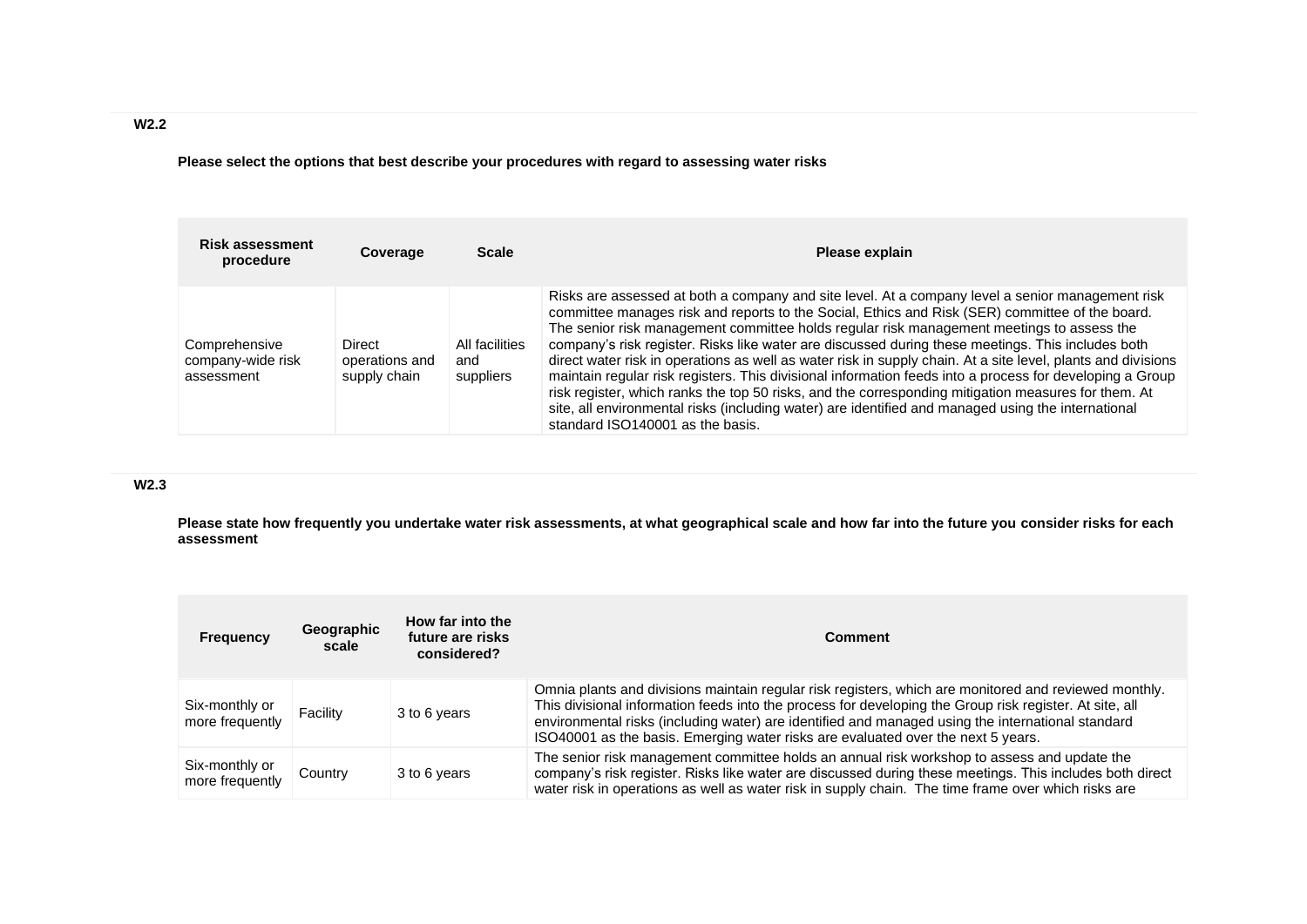| <b>Frequency</b> | Geographic<br>scale | How far into the<br>future are risks<br>considered? | Comment                         |
|------------------|---------------------|-----------------------------------------------------|---------------------------------|
|                  |                     |                                                     | identified is the next 5 years. |
|                  |                     |                                                     |                                 |

**W2.4**

**Have you evaluated how water risks could affect the success (viability, constraints) of your organization's growth strategy?**

Yes, evaluated over the next 5 years

#### **W2.4a**

**Please explain how your organization evaluated the effects of water risks on the success (viability, constraints) of your organization's growth strategy?**

Water is a critical natural resource in the Southern African region, exacerbated by the persistent drought that grips the region. The risks associated with the limited availability and supply of water in South Africa are high.

An example of a water risk that impacts Omnia's growth strategy:

Due to the pressure on this precious resource, government will be looking at stricter water laws governing the use of available water. This will ultimately lead to farmers having to get by with less water. This represents a direct risk to the Fertilizer business as farmers may end up in a position whereby they are not able to plant their crops due to unavailability of water. This in turn means they will not be purchasing Fertilizer, which impacts on the viability of the business.

The process by which the results of the water risk assessment informs Omnia's growth strategy:

Direct water risks at Omnia are discussed during the quarterly Risk Management Committee which reports to the SERC (which is a board committee). In response, Omnia has set reduction targets for water at its operations. The indirect water risks in supply chain are addressed by the Agriculture division who have developed extensive experience in advising on efficient water use and conservation through its innovative Nutriology® offering to the agricultural sector.

How Omnia's growth strategy has changed as a result of water risks:

Omnia's Fertilizer Division focuses on research into water use efficiencies, as part of a full plan to support the pillars of modern, sustainable agriculture, so that their agronomists can help their clients to optimise their water usage. The division will, therefore, be able to advise farmers when to plant, when to reduce planting and when not to plant at all.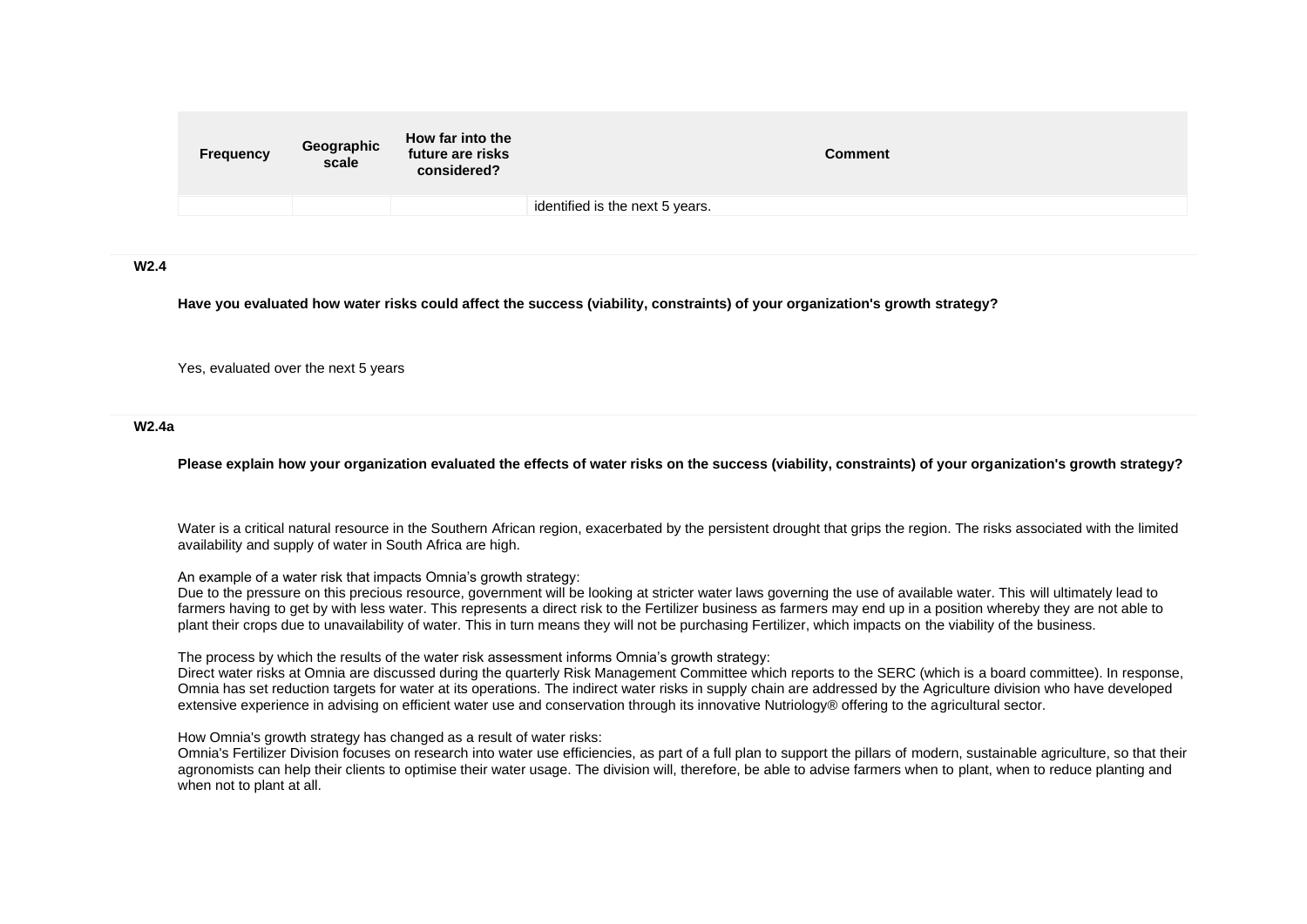#### **W2.4b**

**What is the main reason for not having evaluated how water risks could affect the success (viability, constraints) of your organization's growth strategy, and are there any plans in place to do so in the future?**



## **W2.5**

#### **Please state the methods used to assess water risks**

| <b>Method</b>                                                               | Please explain how these methods are used in your risk assessment                                                                                                                                                                                                                                                                                                                                                                                                                                                                                                                                                                                                                                                                                                              |
|-----------------------------------------------------------------------------|--------------------------------------------------------------------------------------------------------------------------------------------------------------------------------------------------------------------------------------------------------------------------------------------------------------------------------------------------------------------------------------------------------------------------------------------------------------------------------------------------------------------------------------------------------------------------------------------------------------------------------------------------------------------------------------------------------------------------------------------------------------------------------|
| Internal company<br>knowledge<br>Other: Internal risk<br>management process | Omnia uses internal knowledge to assess water risks at each operation. Omnia believes this is more appropriate than generic tools<br>which don't provide site-specific information. This approach allows Omnia to provide specific details of water related risks in the areas in<br>which they operate. Omnia carries out risk assessments continuously, following a bottom up approach. This includes evaluating and<br>managing water risks. Each operation has a designated SHEQ manager who is able to provide contextual, site-specific information.<br>Through these processes Omnia is able to integrate internal company knowledge into an integrated water risk assessment process. The<br>operational scope of the risk assessment includes all Omnia's operations. |

### **W2.6**

**Which of the following contextual issues are always factored into your organization's water risk assessments?**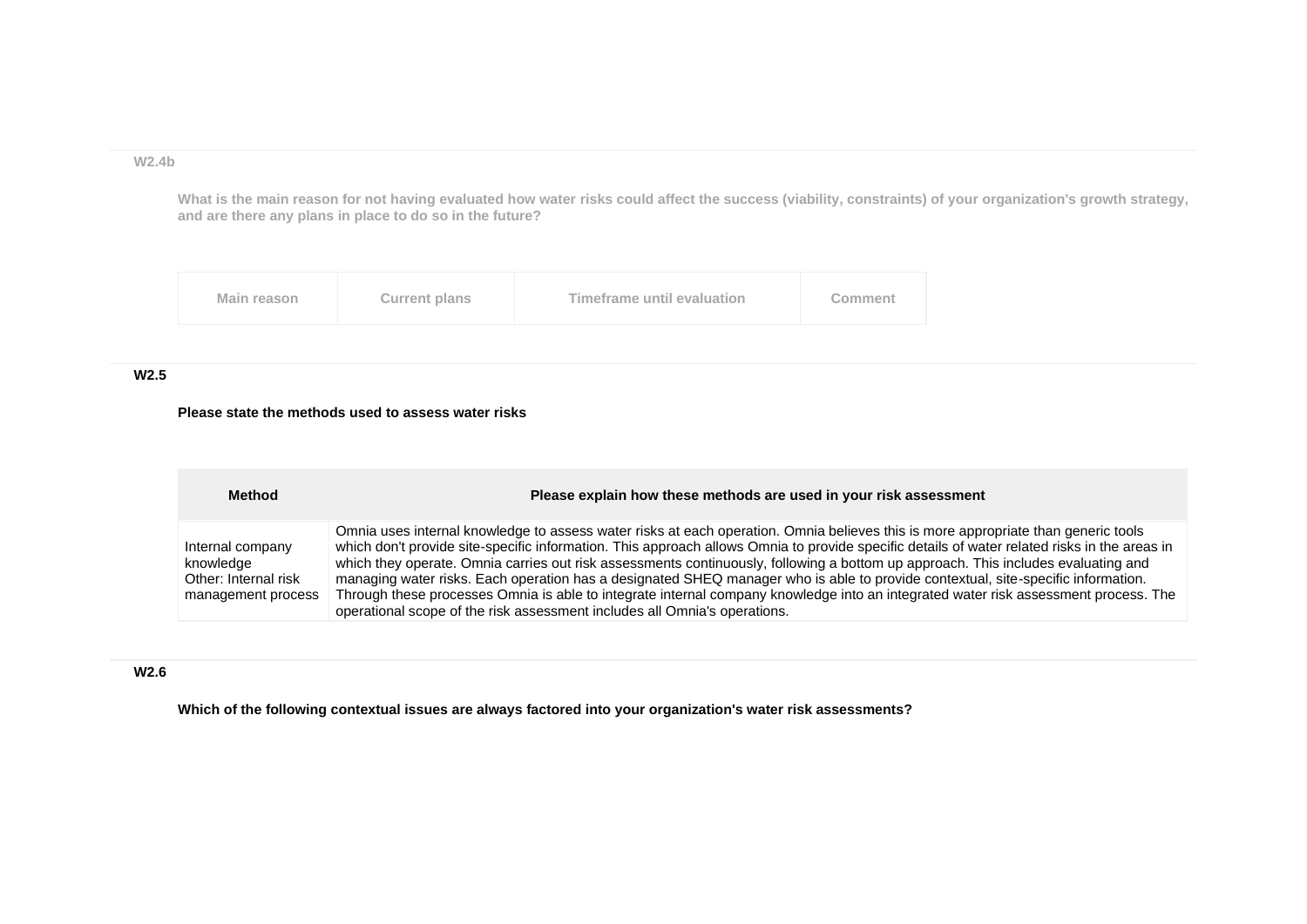| <b>Issues</b>                                                                   | <b>Choose option</b>  | Please explain                                                                                                                                                                                                                                                                                                                                                                                                                                                                                                                                                                                                                                                                                                                                                                               |
|---------------------------------------------------------------------------------|-----------------------|----------------------------------------------------------------------------------------------------------------------------------------------------------------------------------------------------------------------------------------------------------------------------------------------------------------------------------------------------------------------------------------------------------------------------------------------------------------------------------------------------------------------------------------------------------------------------------------------------------------------------------------------------------------------------------------------------------------------------------------------------------------------------------------------|
| Current water availability and quality<br>parameters at a local level           | Relevant,<br>included | Water availability and quality is used in Omnia's water risk assessment process. Omnia measures<br>these parameters on a monthly basis to track performance. In addition, certain sites are required to<br>report these parameters to the authorities as part of license requirements. This data and internal<br>company knowledge is used to feed into the risk assessments conducted on site regularly.                                                                                                                                                                                                                                                                                                                                                                                    |
| Current water regulatory frameworks<br>and tariffs at a local level             | Relevant,<br>included | Omnia is required to report water information to the authorities as part of license requirements. Not<br>complying with these regulatory requirements could result in fines or suspension of operations. Both<br>internal company knowledge and external support (e.g. legal compliance audits) are used to ensure<br>that the Group stays up to date with regulatory information and tariffs. Omnia also implemented<br>water efficiency projects at prioritised sites to manage the risk of rising water costs. Regulatory and<br>tariff information is fed to Senior Management through the regular Risk Management Committee<br>meetings.                                                                                                                                                |
| Current stakeholder conflicts<br>concerning water resources at a local<br>level | Relevant,<br>included | Omnia recognises that there may be increased stakeholder conflicts during times of water scarcity<br>as companies and communities compete for water. This issue is assessed by identifying important<br>stakeholders at those operations where this issue is important. For example, the Group is closely<br>involved in the establishment of the Vaal River Catchment Management Agency (CMA) which will<br>help identify and manage stakeholder conflicts over water in the Vaal catchment. In addition, water<br>optimisation projects have been specifically implemented at the most water intensive operations to<br>ensure that Omnia does not compete with surrounding communities for this resource. This internal<br>company knowledge then feeds into the risk assessment process. |
| Current implications of water on your<br>key commodities/raw materials          | Relevant,<br>included | The Group's key purchased commodities include ammonia, urea, diesel, electricity and sodium<br>hydroxide. Omnia have started to assess water risks within the supply chain by the dissemination of<br>questionnaires to the top 90 suppliers (by Rand spent). A process will now be initiated to use the<br>feedback from the supplier engagement programme as internal company knowledge to feed into the<br>risk management processes                                                                                                                                                                                                                                                                                                                                                      |
| Current status of ecosystems and<br>habitats at a local level                   | Relevant,<br>included | Omnia recognises that water stewardship should incorporate all local elements that may be<br>impacted by water, including the current status of ecosystems and habitats. Omnia employs<br>environmental specialists at those sites where this issue is important (e.g. Fertilizer Sasolburg) and<br>their internal company knowledge feeds into the regular risk assessments.                                                                                                                                                                                                                                                                                                                                                                                                                |
| Current river basin management plans                                            | Relevant,<br>included | River basin management plans are important as they impact directly on water availability and water<br>quality of Omnia's operations. Current river basin management plans are factored into risk<br>assessments to ensure proper understanding of any potential limitations or opportunities that may<br>arise in relation to these plans. For example, the Group is involved in the establishment of the Vaal<br>River Catchment Management Agency (CMA) and is closely monitoring what the impacts of this will<br>be on operations in Sasolburg. Internal company knowledge and the engagement with regulators<br>are used to feed this into the risk assessment process.                                                                                                                 |
| Current access to fully-functioning<br>WASH services for all employees          | Relevant,<br>included | Access to safe water, adequate sanitation and proper hygiene is a basic human right. Without fully<br>functioning WASH service Omnia's employees' health and safety will be negatively affected. This<br>basic right is factored into all new and existing projects and operations using internal company                                                                                                                                                                                                                                                                                                                                                                                                                                                                                    |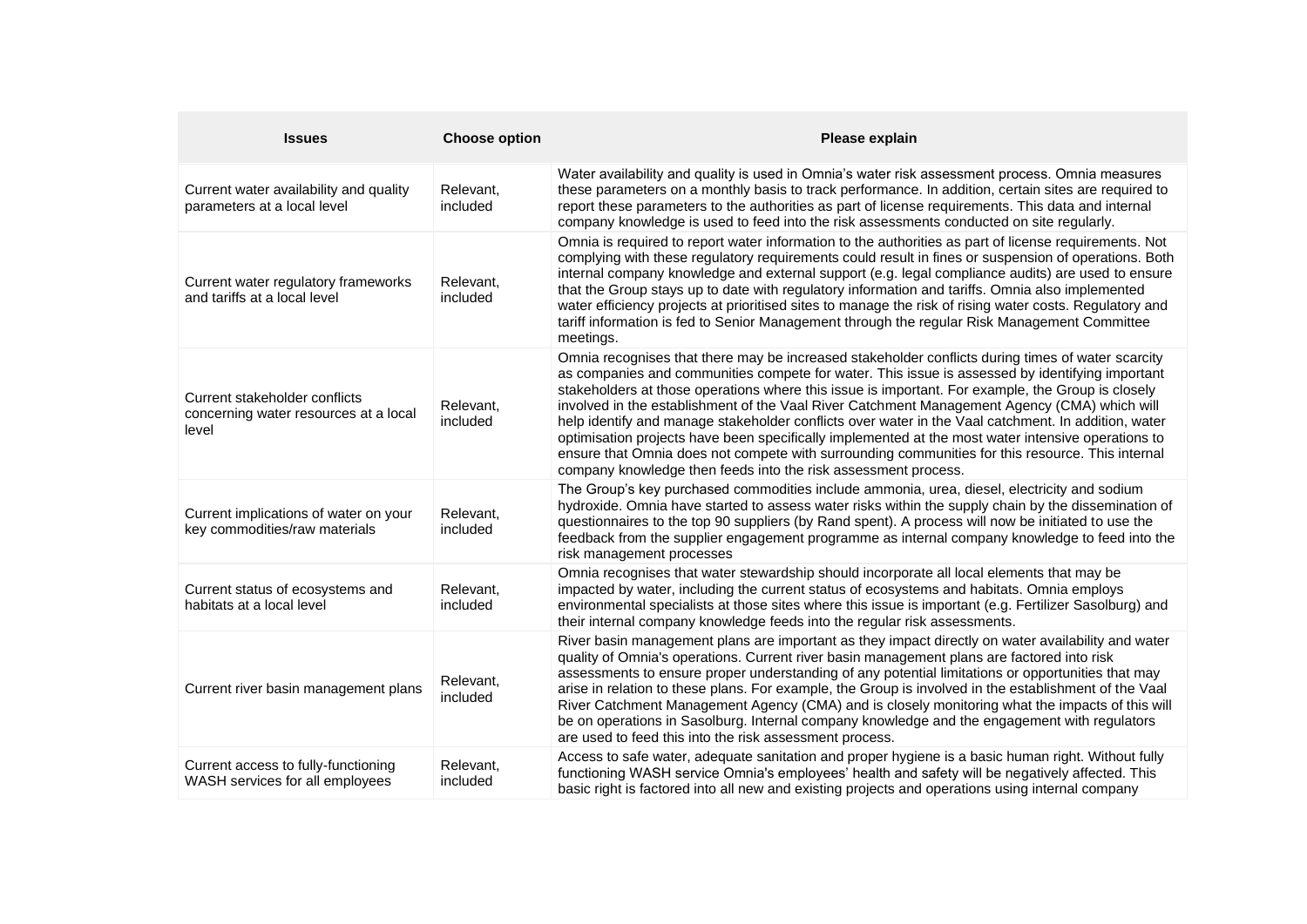| <b>Issues</b>                                                                                                                        | <b>Choose option</b>  | Please explain                                                                                                                                                                                                                                                                                                                                                                                                                                                                                                                                                                                                                                                                                                                                                                                 |
|--------------------------------------------------------------------------------------------------------------------------------------|-----------------------|------------------------------------------------------------------------------------------------------------------------------------------------------------------------------------------------------------------------------------------------------------------------------------------------------------------------------------------------------------------------------------------------------------------------------------------------------------------------------------------------------------------------------------------------------------------------------------------------------------------------------------------------------------------------------------------------------------------------------------------------------------------------------------------------|
|                                                                                                                                      |                       | knowledge.                                                                                                                                                                                                                                                                                                                                                                                                                                                                                                                                                                                                                                                                                                                                                                                     |
| Estimates of future changes in water<br>availability at a local level                                                                | Relevant,<br>included | Water availability in the South African context is already a critical issue and is predicted to become<br>even more important in the future. The issue of drought and the El Nino effect is regarded as a top<br>risk in the Group's business as customers in the Agriculture division will not be purchasing fertilizer if<br>they cannot plant their crops due to drought. The Agriculture division uses internal company<br>knowledge to develop models around soil potential yield and water availability as a tool to mitigate<br>the risk of future changes in water availability for customers.                                                                                                                                                                                         |
| Estimates of future potential regulatory<br>changes at a local level                                                                 | Relevant,<br>included | Changes to water legislation at a local level can pose significant risks to Omnia's business. Omnia<br>actively engages with regulatory authorities through the Chemical and Allied Industries Association<br>(CAIA) its local chemical association, to ensure that proper consultation has taken place before any<br>changes are made to local or national regulations. The results of this engagement form internal<br>company knowledge that feeds into the risk management process.                                                                                                                                                                                                                                                                                                        |
| Estimates of future potential<br>stakeholder conflicts at a local level                                                              | Relevant,<br>included | It is predicted that water scarcity will continue to increase in the water stressed parts of South Africa<br>and as result so too will be the potential for stakeholder conflict. This is particularly relevant for the<br>farming customers that will likely come into greater conflict with stakeholders for the use of water.<br>Omnia is mitigating this risk by actively engaging with customers through the agronomists in the<br>Agriculture division to ensure that water use efficiency is part of the normal operations thereby<br>reducing raw water demands. Their feedback forms part of Omnia's internal company knowledge<br>and is vital information for the on-going risk assessment processes.                                                                               |
| Estimates of future implications of<br>water on your key commodities/raw<br>materials                                                | Relevant,<br>included | Omnia have started to assess water risks within the supply chain by the dissemination of<br>questionnaires to the top 90 suppliers (by Rand spent). A process will now be initiated to use the<br>feedback from the supplier engagement programme as internal company knowledge to feed into the<br>risk management processes.                                                                                                                                                                                                                                                                                                                                                                                                                                                                 |
| Estimates of future potential changes<br>in the status of ecosystems and<br>habitats at a local level                                | Relevant,<br>included | Omnia mitigates its current risk of changes to ecosystems and habitats by employing environmental<br>specialists at those sites where this issue is important (e.g. Fertilizer Sasolburg, Rustenburg etc.). In<br>its supply chain, Omnia recognises that the incorrect use of Fertilizer and other chemicals can<br>impact on ecosystems and habitats through both run-off into water sources as well as over<br>consumption of water. Omnia uses its internal company knowledge of this issue to feed into its risk<br>management process and importantly has developed solutions to mitigate this. For example, the<br>Agriculture division, through its proven Nutriology® offering, provides agronomic advice to<br>customers on the conservation and efficient use of water on the farm. |
| Scenario analysis of availability of<br>sufficient quantity and quality of water<br>relevant for your operations at a local<br>level | Relevant,<br>included | Water availability in the South African context is already a critical issue and is predicted to become<br>even more important in the future. As mentioned previously, water risk in the value chain,<br>predominantly customers, is where the biggest risk lies. For this reason the Agriculture division<br>develops models around soil potential yield and water availability to develop scenarios and act as a<br>tool to mitigate the risk of future changes in water availability for customers. These form part of<br>Omnia's internal company knowledge.                                                                                                                                                                                                                                |
| Scenario analysis of regulatory and/or                                                                                               | Relevant,             | Omnia is managing the risks associated with regulatory and tariff changes by engaging with South                                                                                                                                                                                                                                                                                                                                                                                                                                                                                                                                                                                                                                                                                               |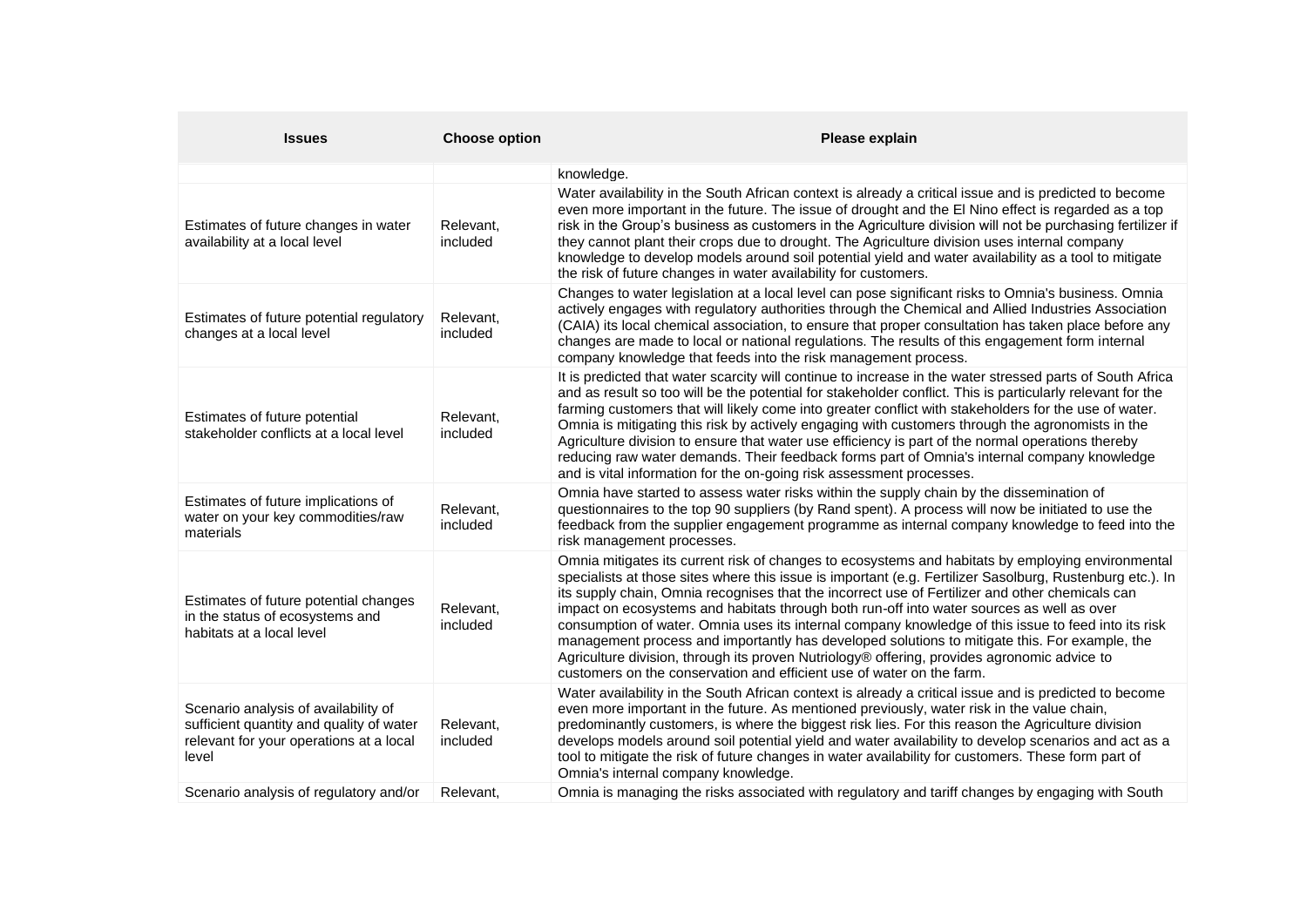| <b>Issues</b>                                                                                          | <b>Choose option</b>                     | Please explain                                                                                                                                                                                                                                                                                                                                                                        |
|--------------------------------------------------------------------------------------------------------|------------------------------------------|---------------------------------------------------------------------------------------------------------------------------------------------------------------------------------------------------------------------------------------------------------------------------------------------------------------------------------------------------------------------------------------|
| tariff changes at a local level                                                                        | included                                 | Africa's Department of Water and Sanitation through CAIA on a regular basis. This means that the<br>company is kept well informed (internal company knowledge) of future regulatory changes and can<br>create informed scenarios.                                                                                                                                                     |
| Scenario analysis of stakeholder<br>conflicts concerning water resources at<br>a local level           | Relevant,<br>included                    | Omnia engages with its stakeholders on a regular basis and uses this to determine potential<br>concerns that the stakeholder has. Omnia uses internal company knowledge to incorporate<br>scenarios of stakeholder conflicts into its water risk assessment.                                                                                                                          |
| Scenario analysis of implications of<br>water on your key commodities/raw<br>materials                 | Not relevant.<br>explanation<br>provided | This is not regarded as a material issue since the water risks in the supply chain are not considered<br>to be significant (based on the results of a survey issued to Omnia's top 90 suppliers by spend) and<br>thus Omnia does not see it necessary to include scenario analysis of water implications on its key<br>commodities in its water risk assessment process.              |
| Scenario analysis of potential changes<br>in the status of ecosystems and<br>habitats at a local level | Not relevant.<br>explanation<br>provided | Omnia proactively manages the ecosystems and habitats within which it operates on a continuous<br>basis. The operational footprint is typically on already disturbed or industrial sites and thus this is not<br>regarded as a material issue and scenario analysis of potential changes to ecosystems or habitats is<br>not incorporated into Omnia's water risk assessment process. |
| Other                                                                                                  | Not evaluated                            |                                                                                                                                                                                                                                                                                                                                                                                       |

# **W2.7**

# **Which of the following stakeholders are always factored into your organization's water risk assessments?**

| <b>Stakeholder</b> | <b>Choose option</b>  | Please explain                                                                                                                                                                                                                                                                                                                                                                                                                                                                                                                                                                                                     |
|--------------------|-----------------------|--------------------------------------------------------------------------------------------------------------------------------------------------------------------------------------------------------------------------------------------------------------------------------------------------------------------------------------------------------------------------------------------------------------------------------------------------------------------------------------------------------------------------------------------------------------------------------------------------------------------|
| Customers          | Relevant.<br>included | For the Agriculture division, customers (farmers) are vital since they are provided with agronomic advice on the<br>conservation and efficient use of water on the farm. One-on-one engagement and training is provided throughout the<br>year in order to achieve this. Ensuring the provision of correct advice is important and as such the feedback from<br>these stakeholders is included as part of the risk assessment processes.                                                                                                                                                                           |
| Employees          | Relevant.<br>included | Employees that have a responsibility or activity that involves water management (e.g. agronomists, SHEQ<br>managers, production managers etc.) are included in the risk management processes which happen throughout the<br>year. Other employees are kept aware of the topic through engagement and communication such as the Integrated<br>Report and awareness themes. This engagement is usually done via newsletters, emails, posters and environmental<br>talks. For example the BME operations ran water-specific awareness campaigns across their operations during the<br>drought period in South Africa. |
| Investors          | Relevant.             | Water risks and responses are reported in the Group's integrated annual sustainability report that is made available                                                                                                                                                                                                                                                                                                                                                                                                                                                                                               |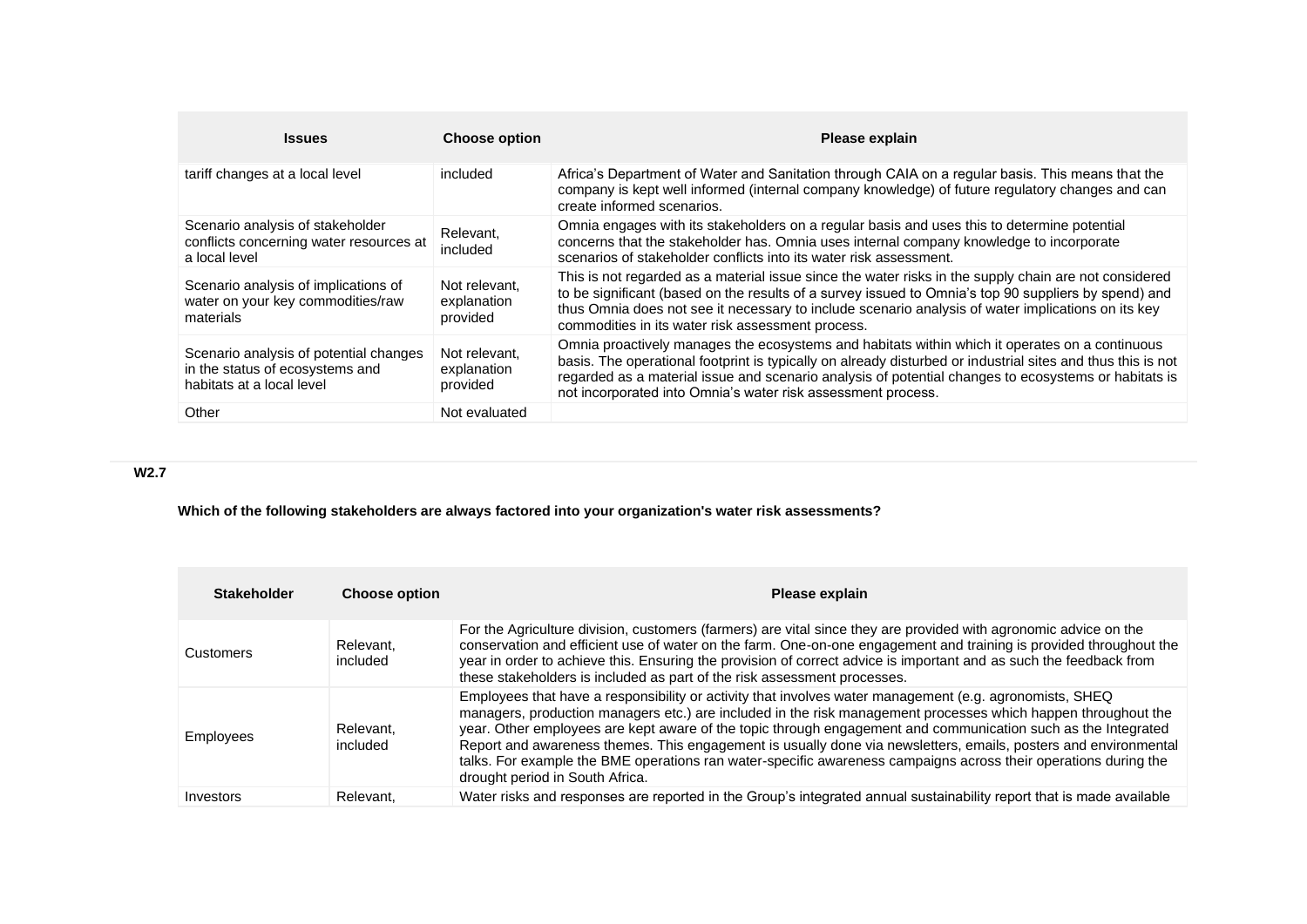| <b>Stakeholder</b>                                       | <b>Choose option</b>  | Please explain                                                                                                                                                                                                                                                                                                                                                                                                                                                                                                                                                                                                                       |
|----------------------------------------------------------|-----------------------|--------------------------------------------------------------------------------------------------------------------------------------------------------------------------------------------------------------------------------------------------------------------------------------------------------------------------------------------------------------------------------------------------------------------------------------------------------------------------------------------------------------------------------------------------------------------------------------------------------------------------------------|
|                                                          | included              | to shareholders in order to enable investors to assess their investment. In addition, responding to the Water<br>Disclosure Project provides investors with additional information. An inadequate response to water issues can be<br>negatively perceived by investors. Engagement takes place with investors during yearly roadshows and on an ad-<br>hoc basis as and when the need arises.                                                                                                                                                                                                                                        |
| Local communities                                        | Relevant,<br>included | The concerns and perspectives of local communities are central to Omnia's water risk assessments. Competition for<br>water between users is of increasing importance, as are the potential impacts of water quality and quantity on users.<br>Regular engagement with local communities takes place through public forums. One example is the Leeu-Taaibosch<br>Forum set up in Sasolburg to address water concerns of all stakeholders. This engagement typically happens via<br>quarterly meetings with all the stakeholders and any specific community issues are integrated into the risk<br>assessment process, where relevant. |
| <b>NGOs</b>                                              | Relevant,<br>included | NGO's play a vital role in communicating the expectations of stakeholders and could potentially be responsible for<br>impacting the public reputation of the Group. Consequently, attempts are made as best as possible to engage with<br>NGOs such that the views of external stakeholders are considered. An example of these engagements would be the<br>Vaal Environmental Justice Alliance, who promotes awareness, sustainable development and support to<br>communities. The Group has engaged with this NGO through direct communication and meetings.                                                                       |
| Other water users at<br>a local level                    | Relevant,<br>included | In the Vaal River Catchment, we engage with other users, e.g. Sasol, Safripol, Natref etc. on a regular basis through<br>attendance of the Leeu-Taaibosch Forum meetings. Any significant issues raised by this forum will feed into our risk<br>processes, where relevant.                                                                                                                                                                                                                                                                                                                                                          |
| Regulators                                               | Relevant,<br>included | Omnia engages continuously with the Department of Water and Sanitation to ensure that it is compliant and up to<br>date with all regulatory requirements. This engagement is usually on-site meetings at least every quarter with<br>individuals in the Department. Omnia factors any updates on regulations or tariff changes into its water risk<br>assessment process.                                                                                                                                                                                                                                                            |
| River basin<br>management<br>authorities                 | Relevant,<br>included | The Vaal River Catchment Management Agency (CMA) is in the process of being established. Omnia has engaged<br>regularly (e.g. quarterly) with the stakeholders setting up this CMA through face-to-face meetings, and this<br>information is feeding into risk assessment processes. Once the CMA is formalised interaction with this agency will<br>take place regularly.                                                                                                                                                                                                                                                           |
| Statutory special<br>interest groups at a<br>local level | Relevant,<br>included | CAIA represents the chemical industry on environmental matters, including water. Omnia actively engages with<br>them on a monthly basis through industry meetings to discuss matters such as pending water regulation and tariffs,<br>which feed into our risk process. Omnia also participates regularly in government public sessions and workshops<br>pertaining to statutory matters.                                                                                                                                                                                                                                            |
| Suppliers                                                | Relevant,<br>included | Omnia have started to assess water risks within the supply chain by the dissemination of questionnaires to the top<br>90 suppliers (by Rand spent). A process will now be initiated to use the feedback from the supplier engagement<br>programme to feed into the risk management processes.                                                                                                                                                                                                                                                                                                                                        |
| Water utilities at a<br>local level                      | Relevant,<br>included | Omnia is reliant on water utilities for most of the company's water needs. As such, any changes in supply and tariff<br>structure can impact the business through increased costs. Omnia engages with its major water utilities (such as<br>Rand Water and the Metsimaholo Municipality, Ekurhuleni Municipality, eThekwini Municipality etc.) on a regular<br>basis through face-to-face meetings. Any significant issues raised will be incorporated into the risk assessment<br>process.                                                                                                                                          |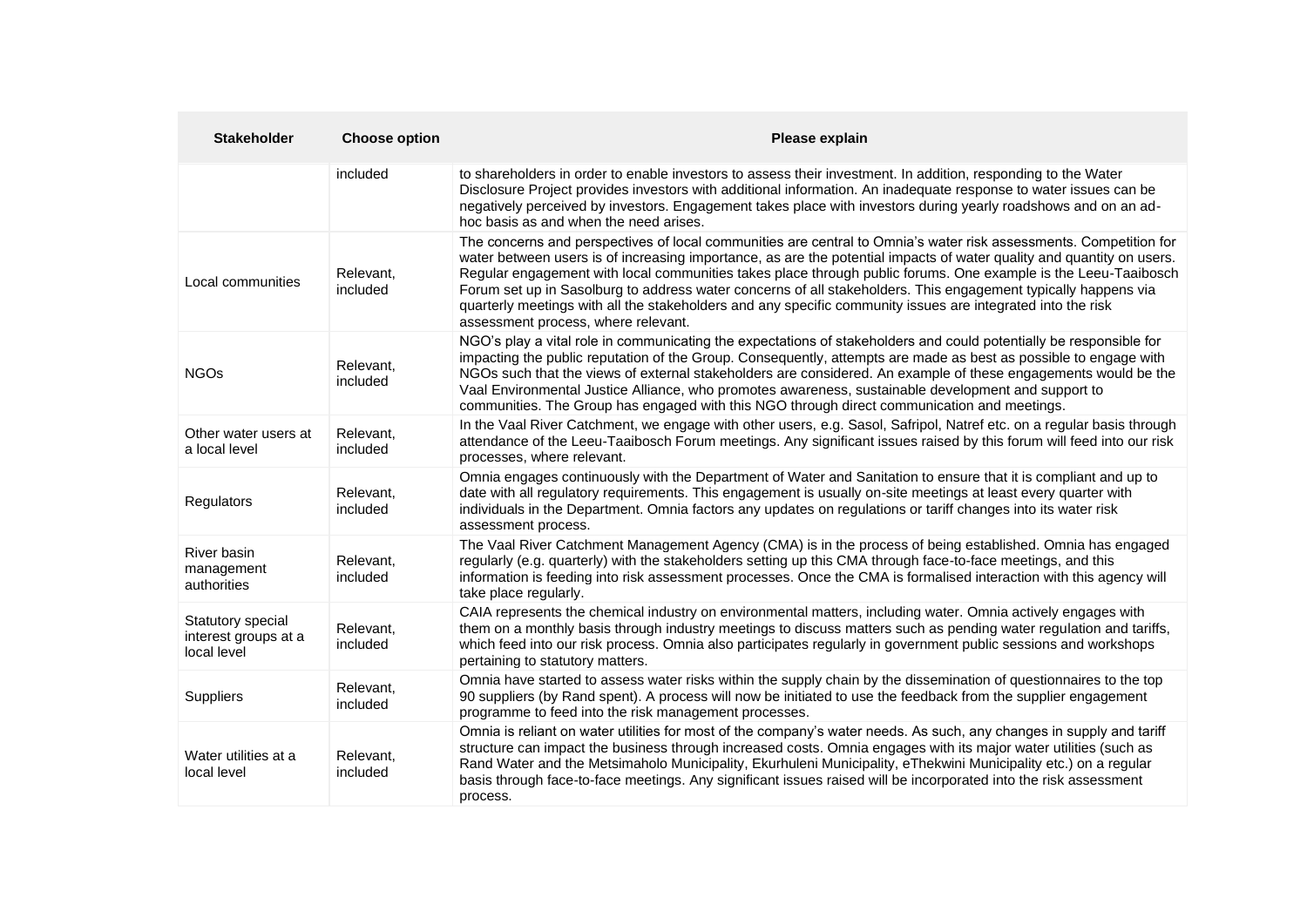| <b>Stakeholder</b> | <b>Choose option</b>                     | Please explain                      |
|--------------------|------------------------------------------|-------------------------------------|
| Other              | Not relevant,<br>explanation<br>provided | No other stakeholders are relevant. |

**W2.8**

**Please choose the option that best explains why your organisation does not undertake a water-related risk assessment**

| Primary reason | Please explain |
|----------------|----------------|
|----------------|----------------|

# **Further Information**

# **Module: Implications**

# **Page: W3. Water Risks**

## **W3.1**

**Is your organization exposed to water risks, either current and/or future, that could generate a substantive change in your business, operations, revenue or expenditure?**

Yes, direct operations and supply chain

### **W3.2**

**Please provide details as to how your organization defines substantive change in your business, operations, revenue or expenditure from water risk**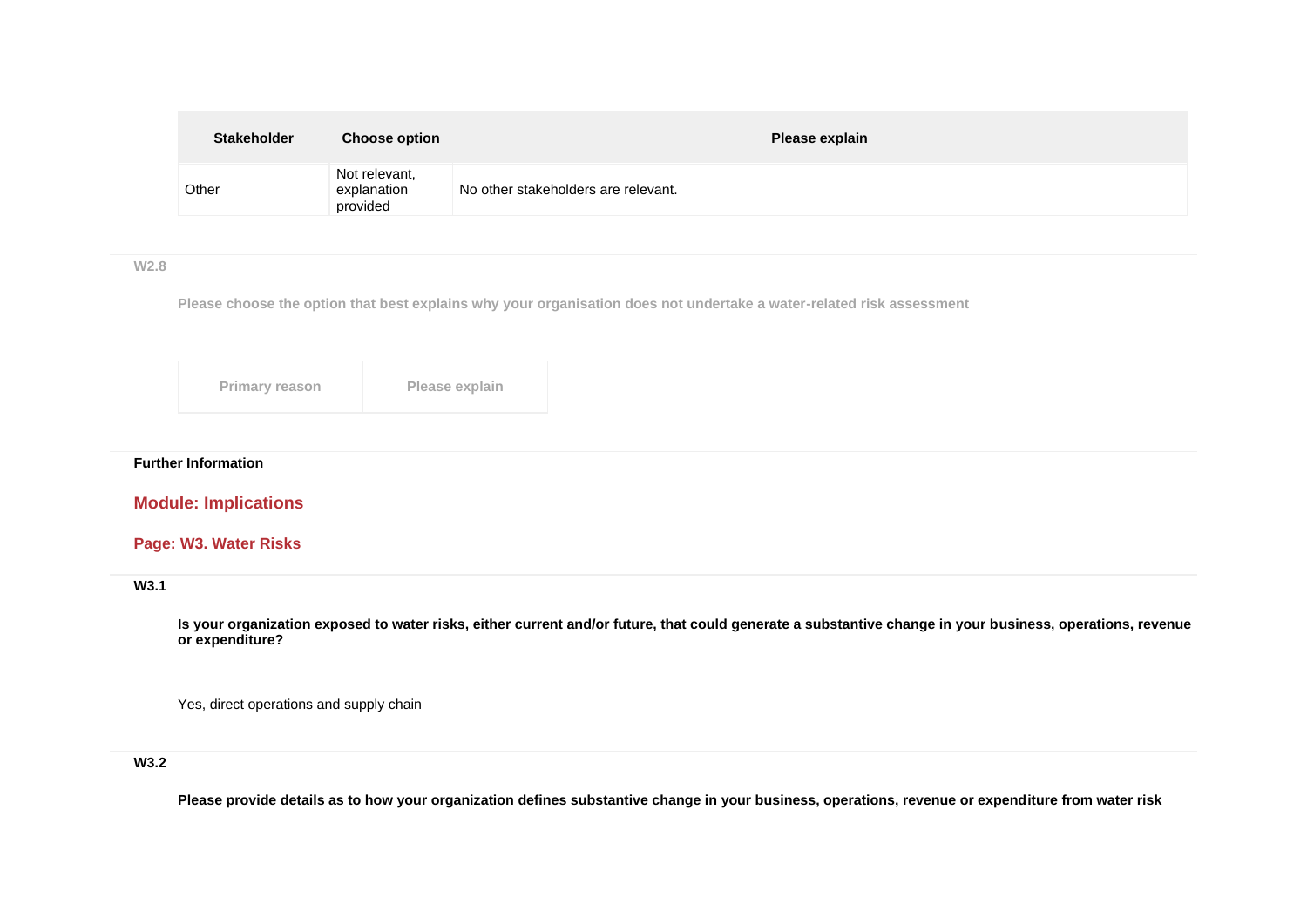Omnia defines substantive change within its business to be a change which results in stoppages of direct operations, a significant increase in cost in direct operations or a loss in sales that impacts revenue. From a water perspective this could be due to interrupted water supply that stops production or a significant drought that results in a major reduction in sales of fertilizer, for example. Any significant water impacts that occur in the supply chain (to which the same definition applies) would also result in a substantive change to the business. In terms of financial quantification, an increase in costs or loss in revenue equivalent to 0.5% of forecasted revenue per annum would be regarded as substantive.

### **W3.2a**

**Please provide the number of facilities\* per river basin exposed to water risks that could generate a substantive change in your business, operations, revenue or expenditure; and the proportion of company-widefacilities** this represents

| Country         | <b>River</b><br>basin | <b>Number of facilities</b><br>exposed to water risk | <b>Proportion of</b><br>company-wide<br>facilities that this<br>represents (%) | Comment                                                                                                                                  |
|-----------------|-----------------------|------------------------------------------------------|--------------------------------------------------------------------------------|------------------------------------------------------------------------------------------------------------------------------------------|
| South<br>Africa | Vaal<br>(WMA)         |                                                      | $1 - 5$                                                                        | The Sasolburg complex is Omnia's largest built manufacturing facility at 168<br>acres and is also located in a water-stressed catchment. |

#### **W3.2b**

**For each river basin mentioned in W3.2a, please provide the proportion of the company's total financial value that could be affected by water risks**

| <b>Country</b> | <b>River basin</b> | <b>Financial reporting metric</b> | <b>Proportion of chosen</b><br>metric that could be<br>affected | <b>Comment</b> |
|----------------|--------------------|-----------------------------------|-----------------------------------------------------------------|----------------|
|----------------|--------------------|-----------------------------------|-----------------------------------------------------------------|----------------|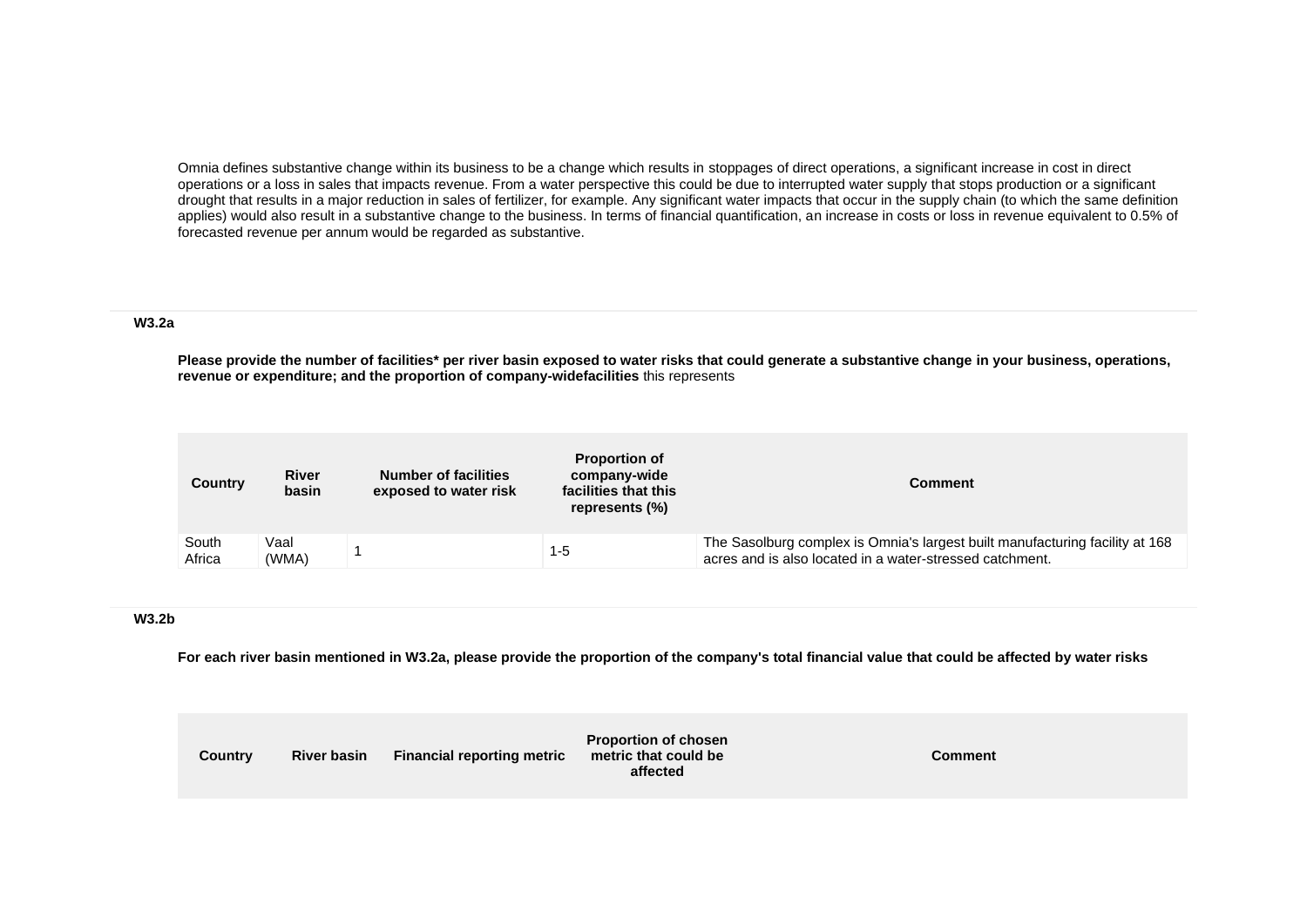| Country      | <b>River basin</b> | <b>Financial reporting metric</b> | <b>Proportion of chosen</b><br>metric that could be<br>affected | Comment                                                                                                        |
|--------------|--------------------|-----------------------------------|-----------------------------------------------------------------|----------------------------------------------------------------------------------------------------------------|
| South Africa | Vaal (WMA)         | % global production volume 61-70  |                                                                 | The Sasolburg Fertilizer operation is the largest operation and<br>contributes over 60% of production volumes. |

**W3.2c**

**Please list the inherent water risks that could generate a substantive change in your business, operations, revenue or expenditure, the potential impact to your direct operations and the strategies to mitigate them**

| <b>Country</b>  | River<br>basin | <b>Risk driver</b>                                                                                                                                                                                                            | <b>Potential</b><br>impact   | Description of<br>potential impact                                                                                                                                                                                                                                                                                                                                                             | <b>Timeframe</b> | Likelihood | <b>Magnitude</b><br><b>of</b><br>potential<br>financial<br>impact | <b>Response</b><br>strategy                                                          | <b>Costs of</b><br>response<br>strategy                                                                                                                                             | Details of<br>strategy and<br>costs                                                                                                                                                                                                                          |
|-----------------|----------------|-------------------------------------------------------------------------------------------------------------------------------------------------------------------------------------------------------------------------------|------------------------------|------------------------------------------------------------------------------------------------------------------------------------------------------------------------------------------------------------------------------------------------------------------------------------------------------------------------------------------------------------------------------------------------|------------------|------------|-------------------------------------------------------------------|--------------------------------------------------------------------------------------|-------------------------------------------------------------------------------------------------------------------------------------------------------------------------------------|--------------------------------------------------------------------------------------------------------------------------------------------------------------------------------------------------------------------------------------------------------------|
| South<br>Africa | Vaal<br>(WMA)  | Regulatory-<br>Regulation of<br>discharge<br>quality/volumes<br>leading to<br>higher<br>compliance<br>costs<br>Regulatory-<br>Unclear and/or<br>unstable<br>regulations on<br>water allocation<br>and wastewater<br>discharge | Higher<br>operating<br>costs | The conditions of<br>Sasolburg's water<br>use license are<br>extremely stringent.<br>The effluent<br>discharge conditions<br>for Chlorides and<br>Nitrates exceed<br>those of the<br>incoming potable<br>water, which would<br>require significant<br>capital for water<br>treatment. As a<br>result of this, the site<br>is forced to operate<br>its cooling towers at<br>3 cycles instead of | 1-3 years        | Probable   | Medium-<br>high                                                   | Engagement<br>with public<br>policy<br>makers<br>Increased<br>capital<br>expenditure | The site is<br>purchasing<br>an<br>additional<br>1290 ML of<br>potable<br>water per<br>year for<br>operational<br>purposes at<br>a significant<br>cost of R24<br>million a<br>year. | Omnia is<br>dealing with this<br>problem by<br>engaging<br>directly with the<br>water<br>regulators<br>(DWS)<br>regarding the<br>license<br>conditions.<br>Omnia has<br>proposed a<br>risk-based<br>approach to<br>addressing<br>groundwater<br>quality. The |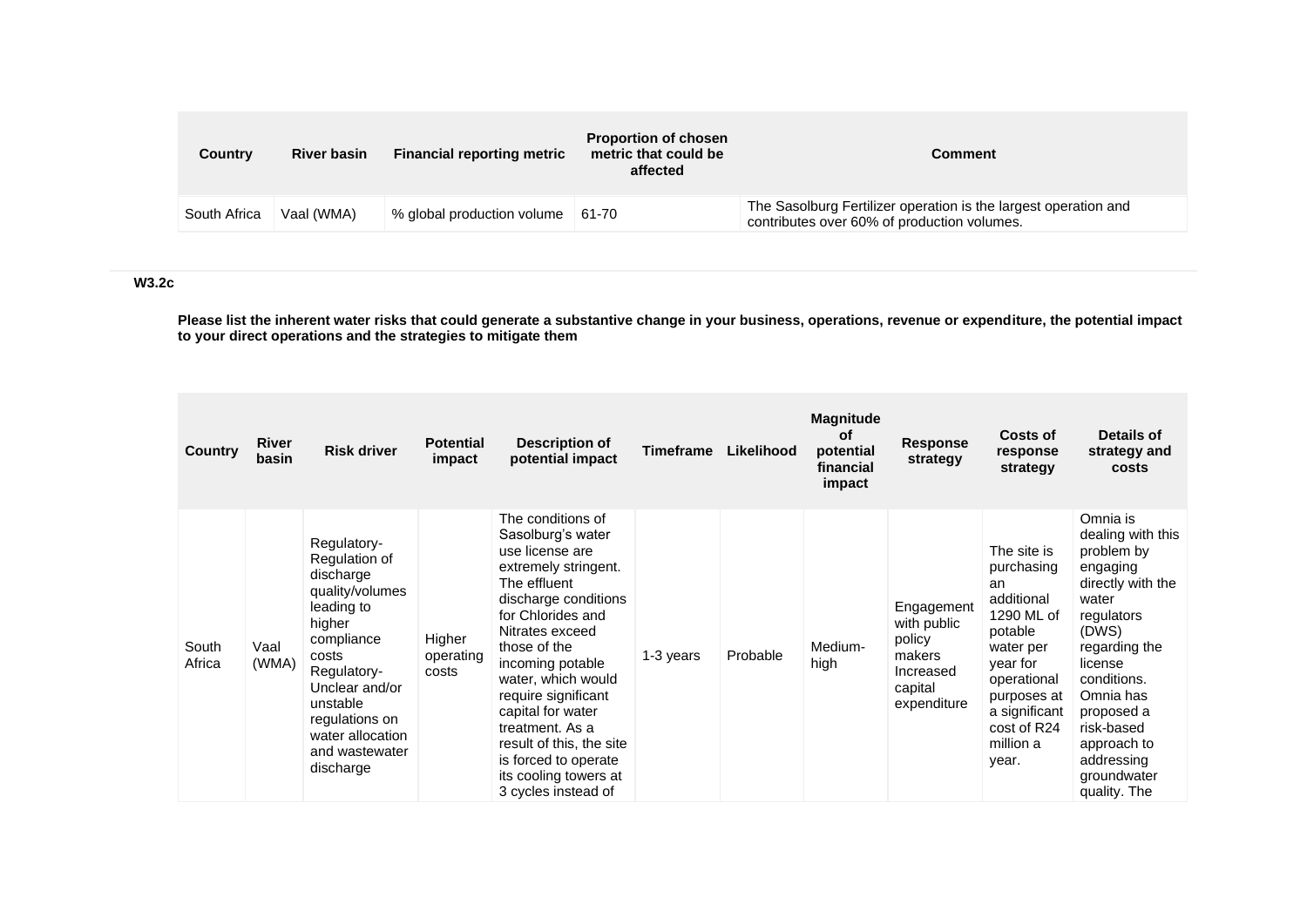| <b>Country</b> | <b>River</b><br>basin | <b>Risk driver</b> | <b>Potential</b><br>impact | <b>Description of</b><br>potential impact                                                                                                                                                                                                                                          | <b>Timeframe</b> | Likelihood | <b>Magnitude</b><br>of<br>potential<br>financial<br>impact | <b>Response</b><br>strategy | <b>Costs of</b><br>response<br>strategy | <b>Details of</b><br>strategy and<br>costs                                                                                                                                                                                                                                                                                                                                                                                                                                                                                                                                                                        |
|----------------|-----------------------|--------------------|----------------------------|------------------------------------------------------------------------------------------------------------------------------------------------------------------------------------------------------------------------------------------------------------------------------------|------------------|------------|------------------------------------------------------------|-----------------------------|-----------------------------------------|-------------------------------------------------------------------------------------------------------------------------------------------------------------------------------------------------------------------------------------------------------------------------------------------------------------------------------------------------------------------------------------------------------------------------------------------------------------------------------------------------------------------------------------------------------------------------------------------------------------------|
|                |                       |                    |                            | the full 6 cycles. The<br>implication of this is<br>that the site is forced<br>to purchase<br>additional potable<br>water at significant<br>cost (approximately<br>R24 million / year).<br>In addition, the<br>groundwater quality<br>license conditions<br>are also not feasible. |                  |            |                                                            |                             |                                         | Department is<br>satisfied with<br>this approach<br>and has<br>verbally agreed<br>to relax the<br>license<br>conditions.<br>Omnia is<br>waiting for<br>written<br>feedback in this<br>regard. The site<br>has also<br>investigated the<br>possibility of<br>constructing a<br>traditional water<br>treatment plant<br>but the costs<br>related to this<br>are not<br>financially<br>feasible yet.<br>The site is also<br>investigating<br>the feasibility of<br>a constructed<br>wetland to<br>assist in water<br>treatment. The<br>costs incurred<br>(R24 million)<br>from<br>addressing this<br>risk are direct |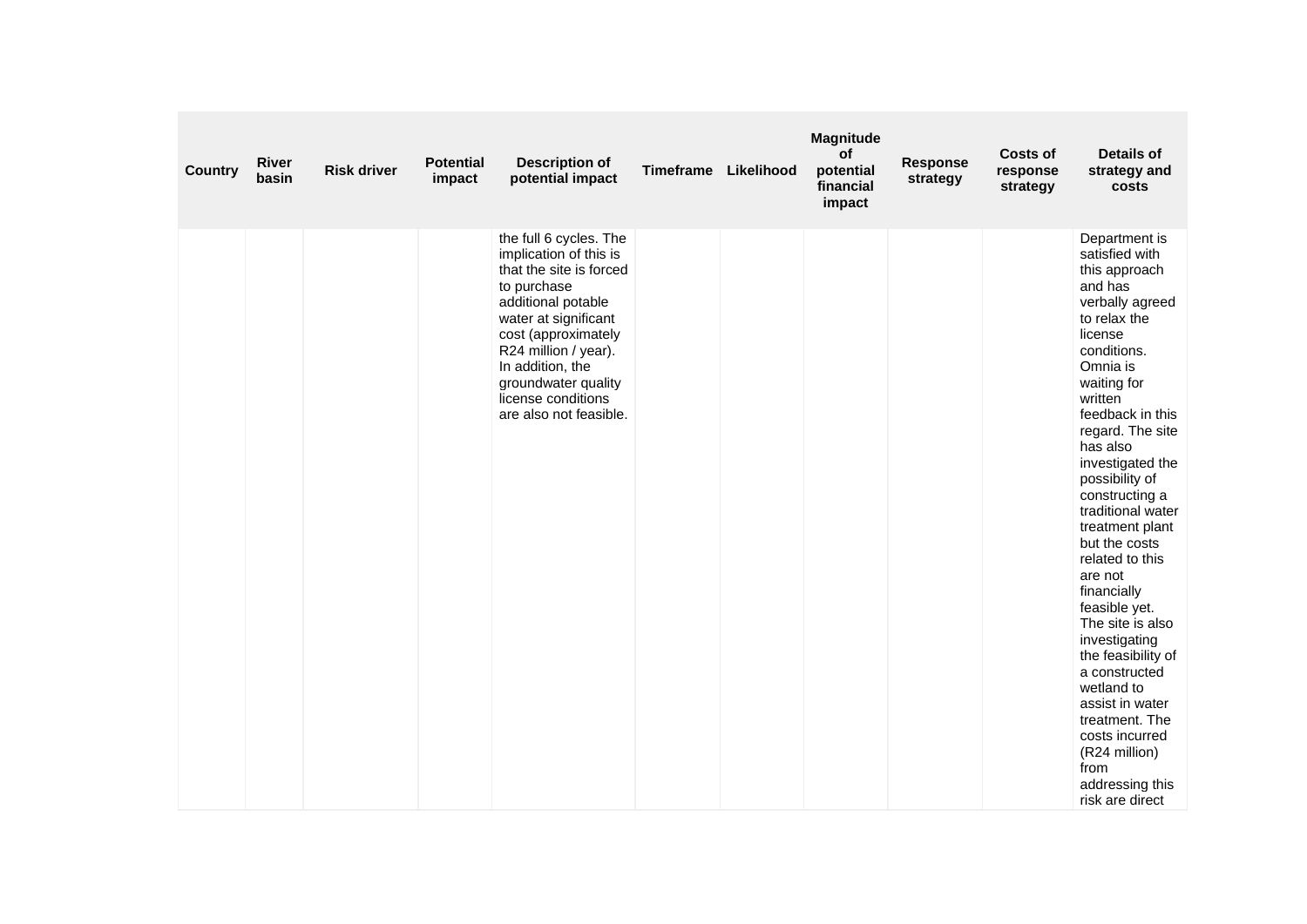| <b>Country</b> | <b>River</b><br>basin | <b>Risk driver</b> | <b>Potential</b><br>impact | <b>Description of</b><br>potential impact | <b>Timeframe</b> | Likelihood | <b>Magnitude</b><br><b>of</b><br>potential<br>financial<br>impact | <b>Response</b><br>strategy | <b>Costs of</b><br>response<br>strategy | Details of<br>strategy and<br>costs                       |
|----------------|-----------------------|--------------------|----------------------------|-------------------------------------------|------------------|------------|-------------------------------------------------------------------|-----------------------------|-----------------------------------------|-----------------------------------------------------------|
|                |                       |                    |                            |                                           |                  |            |                                                                   |                             |                                         | operational<br>costs and are<br>derived from<br>invoices. |

### **W3.2d**

**Please list the inherent water risks that could generate a substantive change in your business operations, revenue or expenditure, the potential impact to your supply chain and the strategies to mitigate them**

| Country         | <b>River basin</b>                                                    | <b>Risk</b><br>driver                                                         | <b>Potential</b><br>impact | <b>Description of</b><br>potential<br>impact                                                                                                                                                                                          | Timeframe               | Likelihood | <b>Magnitude</b><br><b>of</b><br>potential<br>financial<br>impact | <b>Response</b><br>strategy                                                    | Costs of<br>response<br>strategy                                                                                                                                                                                    | Details of<br>strategy and<br>costs                                                                                                                                                                                                                   |
|-----------------|-----------------------------------------------------------------------|-------------------------------------------------------------------------------|----------------------------|---------------------------------------------------------------------------------------------------------------------------------------------------------------------------------------------------------------------------------------|-------------------------|------------|-------------------------------------------------------------------|--------------------------------------------------------------------------------|---------------------------------------------------------------------------------------------------------------------------------------------------------------------------------------------------------------------|-------------------------------------------------------------------------------------------------------------------------------------------------------------------------------------------------------------------------------------------------------|
| South<br>Africa | <b>SOUTH</b><br>AFRICAN<br><b>WATER</b><br>MANAGEMENT<br>AREAS (WMAs) | Physical-<br>Climate<br>change<br>Physical-<br>Increased<br>water<br>scarcity | Reduction<br>in<br>revenue | Three<br>significant<br>climate trends<br>have recently<br>been observed<br>1. the average<br>temperature is<br>increasing; 2<br>the average<br>number of days<br>with a high dew<br>point appears to<br>be increasing:<br>and 3. the | Current-up<br>to 1 year | Probable   | Medium-<br>high                                                   | Increased<br>investment<br>in new<br>technology<br>New<br>products,<br>markets | The<br><b>Nutriology®</b><br>programme<br>is an integral<br>part of the<br>operational<br>philosophy of<br>the<br>Agriculture<br>division. The<br>division is the<br>largest of the<br>three Omnia<br>divisions and | The Agriculture<br>division, through<br>its Omnia<br><b>Nutriology®</b><br>model, has a full<br>plan to support<br>the pillars of<br>modern,<br>sustainable<br>agriculture. This<br>entails the use of<br>a large team of<br>agronomic<br>specialists |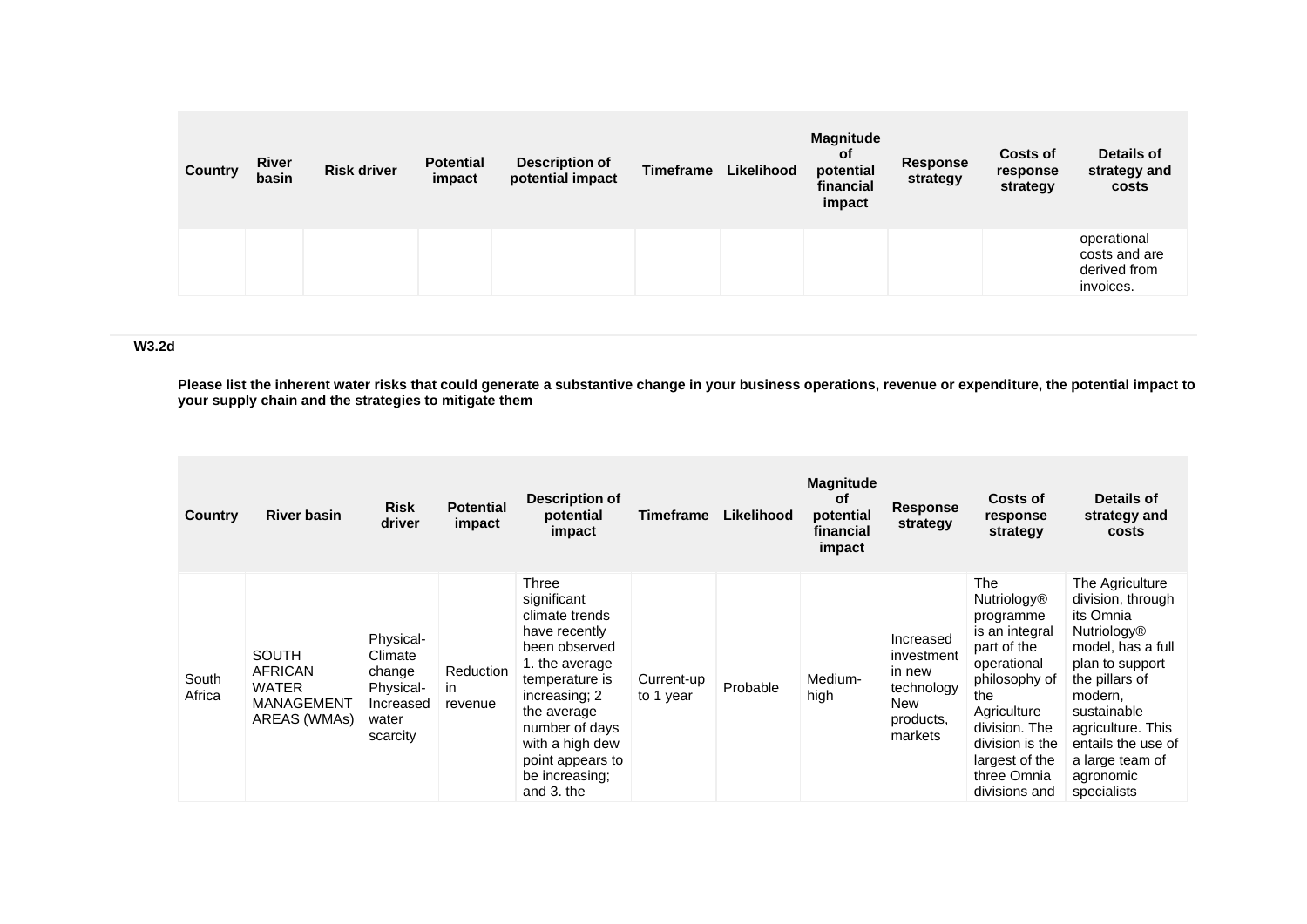| <b>Country</b> | <b>River basin</b> | <b>Risk</b><br>driver | <b>Potential</b><br>impact | <b>Description of</b><br>potential<br>impact                                                                                                                                                                                                                                                                                                                                                                                                                                                                                                                                    | <b>Timeframe</b> | Likelihood | <b>Magnitude</b><br>of<br>potential<br>financial<br>impact | <b>Response</b><br>strategy | Costs of<br>response<br>strategy                                                                             | <b>Details of</b><br>strategy and<br>costs                                                                                                                                                                                                                                                                                                                                                                                                                                                                                                                                                                                       |
|----------------|--------------------|-----------------------|----------------------------|---------------------------------------------------------------------------------------------------------------------------------------------------------------------------------------------------------------------------------------------------------------------------------------------------------------------------------------------------------------------------------------------------------------------------------------------------------------------------------------------------------------------------------------------------------------------------------|------------------|------------|------------------------------------------------------------|-----------------------------|--------------------------------------------------------------------------------------------------------------|----------------------------------------------------------------------------------------------------------------------------------------------------------------------------------------------------------------------------------------------------------------------------------------------------------------------------------------------------------------------------------------------------------------------------------------------------------------------------------------------------------------------------------------------------------------------------------------------------------------------------------|
|                |                    |                       |                            | character of<br>precipitation is<br>changing.<br>These changing<br>weather<br>patterns will<br>impact crop<br>production in<br>four primary<br>ways. Firstly,<br>the long-term<br>changes in<br>average<br>temperatures<br>and<br>precipitation<br>patterns may<br>affect the types<br>of crops<br>cultivated in<br>specific areas.<br>Secondly, these<br>changes can<br>lead to an<br>increase in<br>pests and<br>invasive<br>species. Acute<br>losses can also<br>be expected<br>from more<br>frequent and<br>intense weather<br>extremes, such<br>as floods and<br>droughts. |                  |            |                                                            |                             | the<br>operational<br>costs are<br>significant.<br>These,<br>however,<br>cannot be<br>disclosed<br>publicly. | supported by<br>competent<br>technological<br>services. This<br>division, among<br>other things: -<br>Invests in<br>programmes that<br>enhance nutrient<br>and water use<br>efficiency. -<br>Advises on good<br>farming practices<br>to conserve<br>water and<br>prevent soil<br>erosion. -<br>Develops and<br>deploys new<br>agronomic<br>techniques and<br>fertilizer products<br>that help<br>increase crop<br>vields. This<br>strategy has<br>already been<br>implemented and<br>is yielding<br>benefits through<br>assisting farmers<br>to reduce their<br>water use and<br>costs and<br>creating revenue<br>and employment |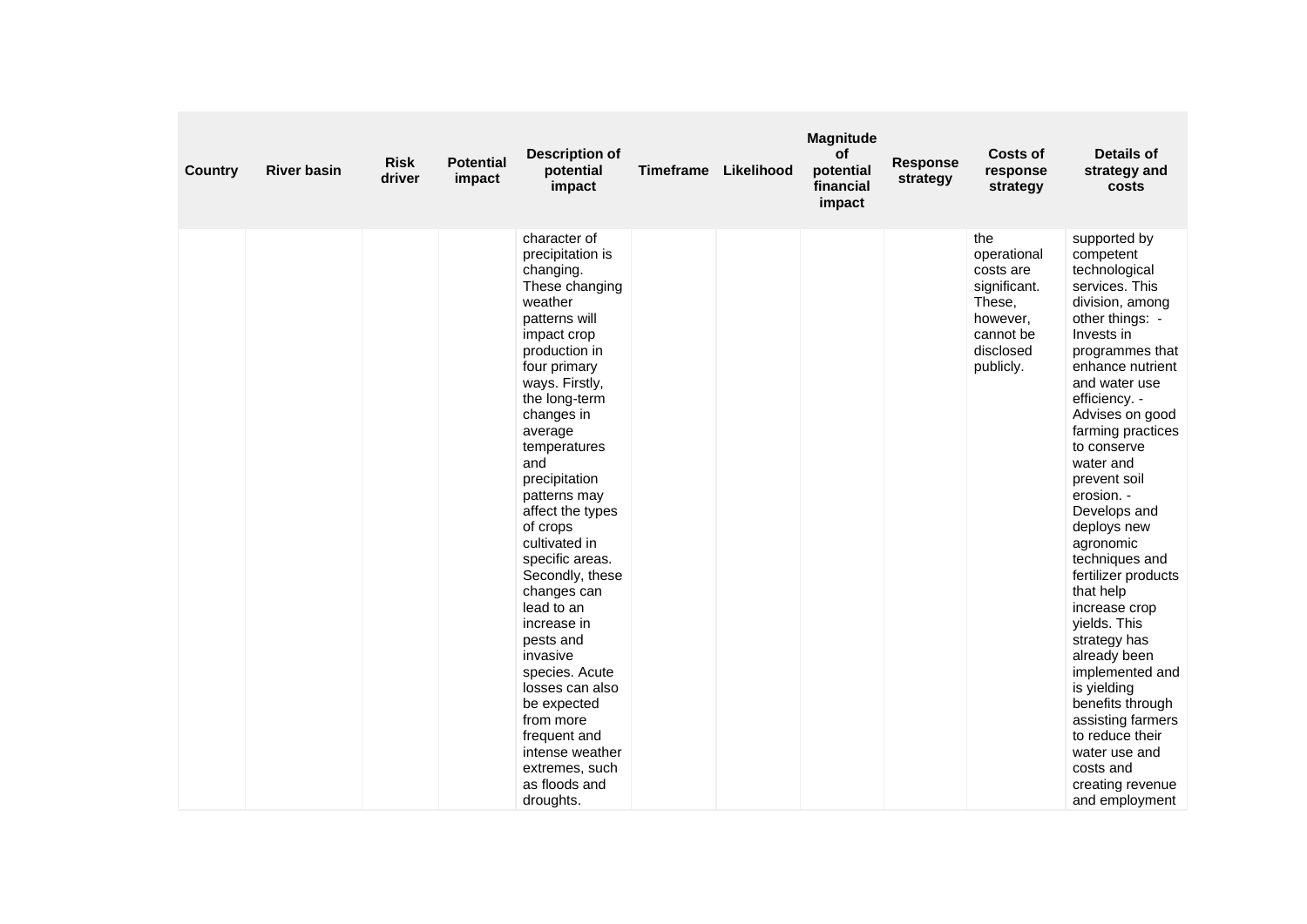| <b>Country</b> | <b>River basin</b> | <b>Risk</b><br>driver | <b>Potential</b><br>impact | <b>Description of</b><br>potential<br>impact                                                                                                                                                                                                                                                                                                                                | <b>Timeframe</b> | Likelihood | <b>Magnitude</b><br><b>of</b><br>potential<br>financial<br>impact | Response<br>strategy | <b>Costs of</b><br>response<br>strategy | <b>Details of</b><br>strategy and<br>costs                                                                                                                                                                                                |
|----------------|--------------------|-----------------------|----------------------------|-----------------------------------------------------------------------------------------------------------------------------------------------------------------------------------------------------------------------------------------------------------------------------------------------------------------------------------------------------------------------------|------------------|------------|-------------------------------------------------------------------|----------------------|-----------------------------------------|-------------------------------------------------------------------------------------------------------------------------------------------------------------------------------------------------------------------------------------------|
|                |                    |                       |                            | Lastly, the<br>impacts of<br>runoff, soil<br>erosion and<br>reduced<br>infiltration from<br>the increased<br>intensity of<br>storm events<br>can negatively<br>affect crop<br>production.<br>These impacts<br>are likely to<br>place additional<br>cost pressures<br>on farmers who<br>in turn may not<br>purchase<br>Fertilizer,<br>leading to a<br>reduction in<br>sales. |                  |            |                                                                   |                      |                                         | opportunities for<br>staff at Omnia.<br>Approximately<br>R <sub>1.5</sub> million was<br>spent on R&D<br>trials related to<br>water use<br>efficiency. This<br>number was<br>calculated based<br>on actual spend<br>on water<br>projects. |

### **W3.2e**

**Please choose the option that best explains why you do not consider your organization to be exposed to water risks in your direct operations that could generate a substantive change in your business, operations, revenue or expenditure**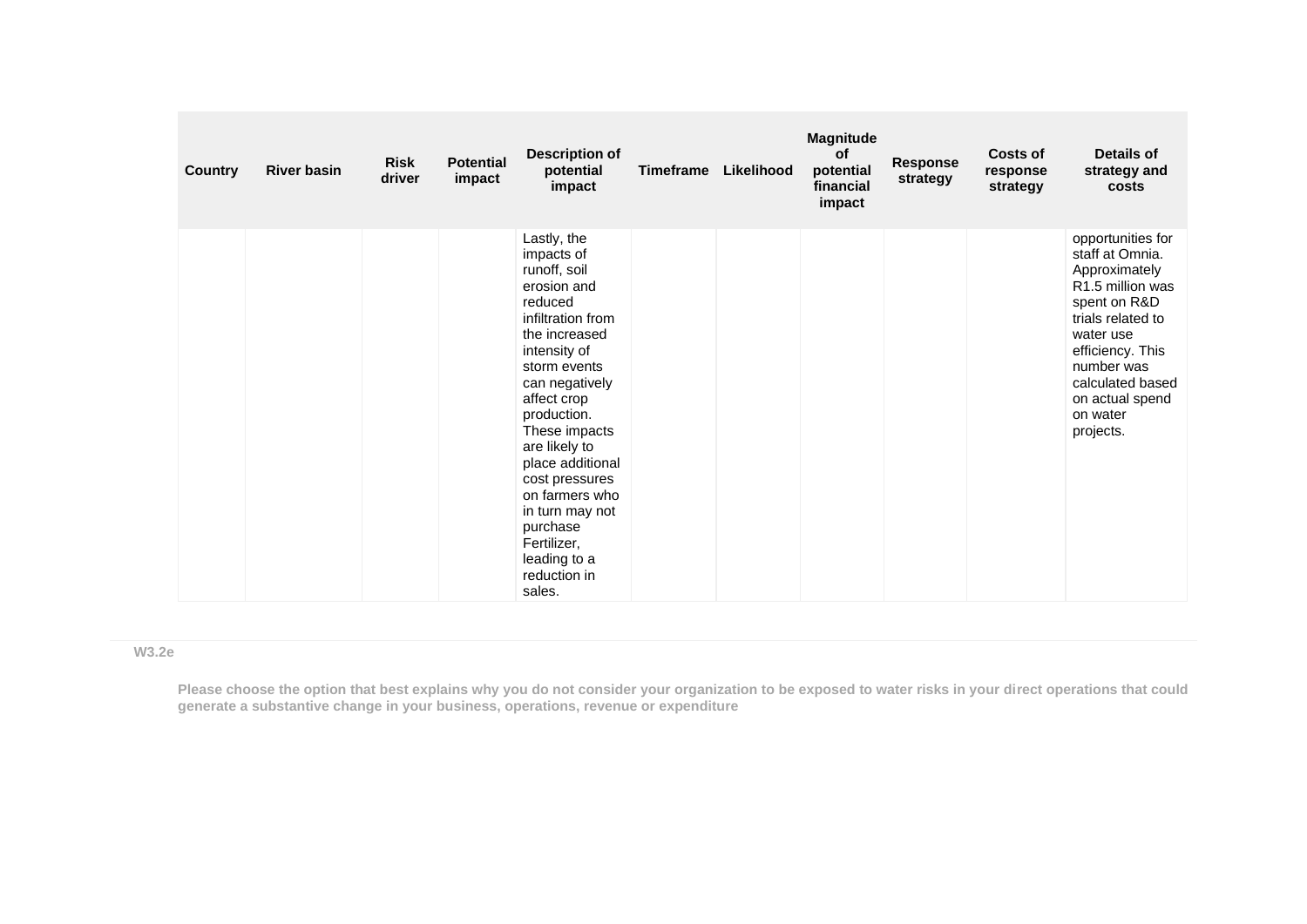| <b>Primary reason</b> | Please explain |
|-----------------------|----------------|
|-----------------------|----------------|

#### **W3.2f**

**Please choose the option that best explains why you do not consider your organization to be exposed to water risks in your supply chain that could generate a substantive change in your business, operations, revenue or expenditure**

| <b>Primary reason</b> | Please explain |
|-----------------------|----------------|
|-----------------------|----------------|

### **W3.2g**

**Please choose the option that best explains why you do not know if your organization is exposed to water risks that could generate a substantive change in your business operations, revenue or expenditure and discuss any future plans you have to assess this**

**Primary reason Future plans** 

#### **Further Information**

# **Page: W4. Water Opportunities**

#### **W4.1**

**Does water present strategic, operational or market opportunities that substantively benefit/have the potential to benefit your organization?**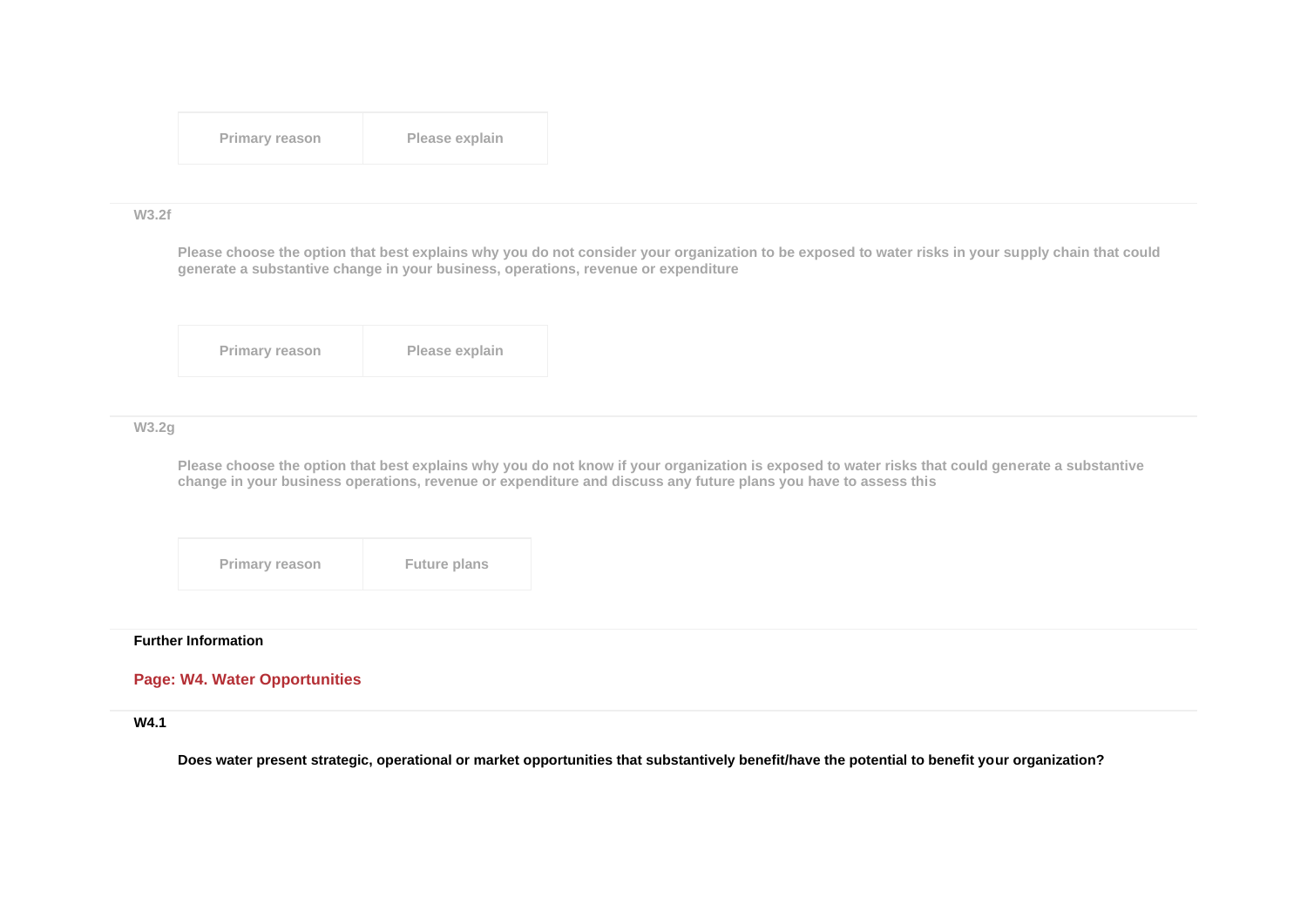**Please describe the opportunities water presents to your organization and your strategies to realize them**

| Country<br>or.<br>region | <b>Opportunity</b>                | Strategy to realize opportunity                                                                                                                                                                                                                                                                                                                                                                                                                                                                                                                                                                                                                                                                                                                                                                                                                                                                                                                                                                                                             | <b>Estimated</b><br>timeframe | <b>Comment</b>                                                                        |
|--------------------------|-----------------------------------|---------------------------------------------------------------------------------------------------------------------------------------------------------------------------------------------------------------------------------------------------------------------------------------------------------------------------------------------------------------------------------------------------------------------------------------------------------------------------------------------------------------------------------------------------------------------------------------------------------------------------------------------------------------------------------------------------------------------------------------------------------------------------------------------------------------------------------------------------------------------------------------------------------------------------------------------------------------------------------------------------------------------------------------------|-------------------------------|---------------------------------------------------------------------------------------|
| South<br>Africa          | Sales of new<br>products/services | The business of treatment of water resources is one of the Group's strategies. Omnia<br>recognise that pressure on natural water resources is increasing. This requires industry<br>to ensure that if or when they do release water to the environment it is of a quality that<br>meets legal requirements. Omnia is addressing this opportunity through a Protea<br>Chemicals division in Mobeni. Protea Mobeni is a major manufacturer and supplier of<br>specialty chemicals to the water treatment industries. Protea Mobeni produces and<br>trades in an innovative range of synthetic organic and inorganic coagulants and<br>flocculants focussing on liquid solid separation in the potable water, industrial water,<br>pulp and paper and mining industries. Omnia does not publish the financial position of<br>its individual operations, but it is estimated that Protea Mobeni's revenue for the last<br>financial year was R300million, which is approximately 2% of Omnia Group's total<br>revenue, and is thus significant. | Current-up<br>to 1 year       | <b>Protea Chemicals</b><br>Mobeni is already in<br>operation and<br>generating sales. |

# **W4.1b**

**Please choose the option that best explains why water does not present your organization with any opportunities that have the potential to provide substantive benefit**

| Primary reason | Please explain |
|----------------|----------------|
|----------------|----------------|

Yes

**W4.1a**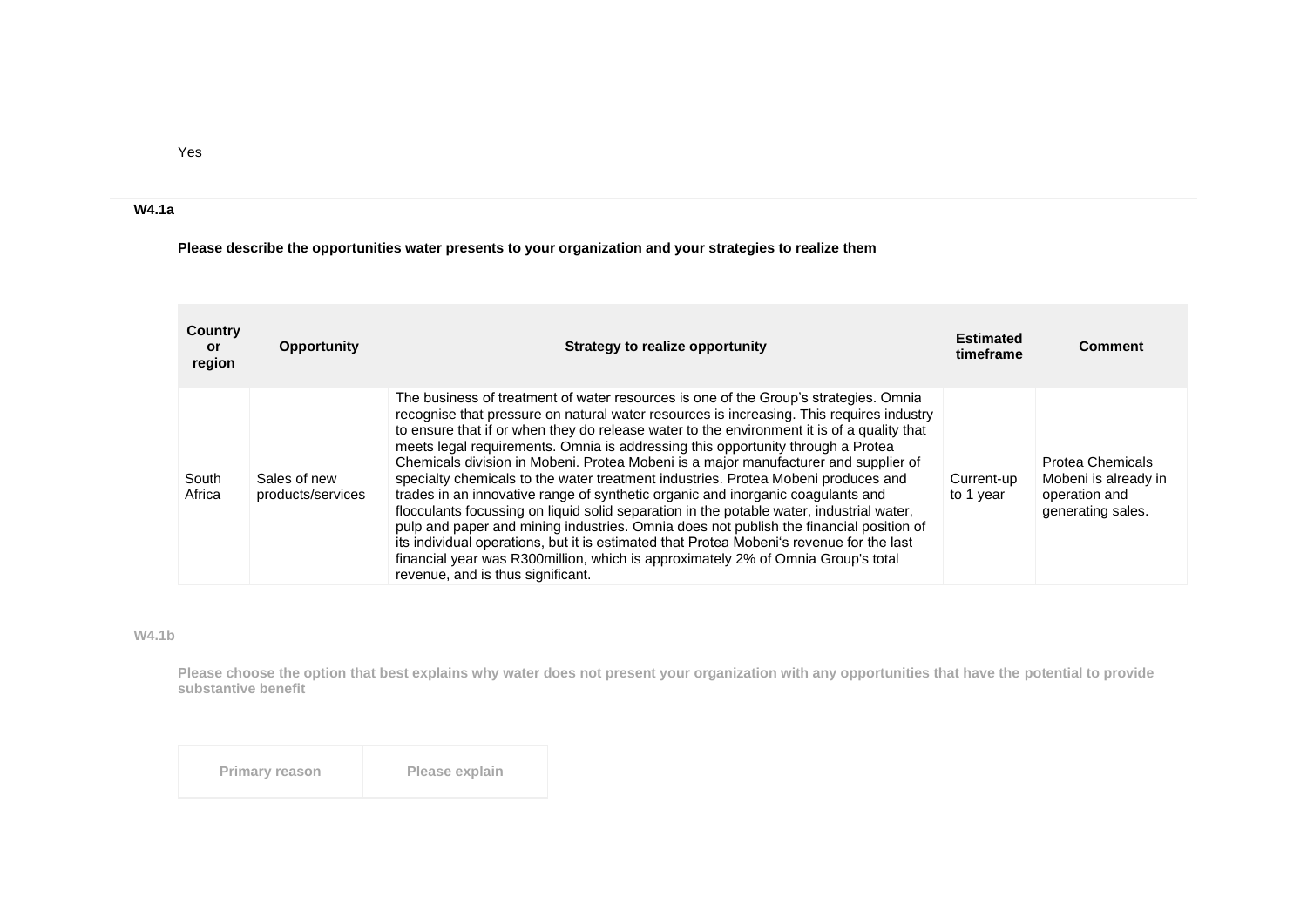**W4.1c**

**Please choose the option that best explains why you do not know if water presents your organization with any opportunities that have the potential to provide substantive benefit**

| <b>Primary reason</b> | Please explain |
|-----------------------|----------------|
|-----------------------|----------------|

# **Further Information**

# **Module: Accounting**

# **Page: W5. Facility Level Water Accounting (I)**

#### **W5.1**

**Water withdrawals: for the reporting year, please complete the table below with water accounting data for all facilities included in your answer to W3.2a**

| <b>Facility reference</b><br>number | <b>Country</b>  | <b>River</b><br>basin | <b>Facility</b><br>name  | <b>Total water</b><br>withdrawals<br>(megaliters/year) at<br>this facility | How does the<br>total water<br>withdrawals at<br>this facility<br>compare to<br>the last<br>reporting<br>year? | Please explain                                                                                                                                                                 |
|-------------------------------------|-----------------|-----------------------|--------------------------|----------------------------------------------------------------------------|----------------------------------------------------------------------------------------------------------------|--------------------------------------------------------------------------------------------------------------------------------------------------------------------------------|
| Facility 1                          | South<br>Africa | Vaal<br>(WMA)         | Fertilizer-<br>Sasolburg | 925.37                                                                     | Lower                                                                                                          | Overall, lower production has resulted in decreased water<br>withdrawals at Omnia Fertilizer. In addition, small actions<br>and measures have shown cumulative improvements in |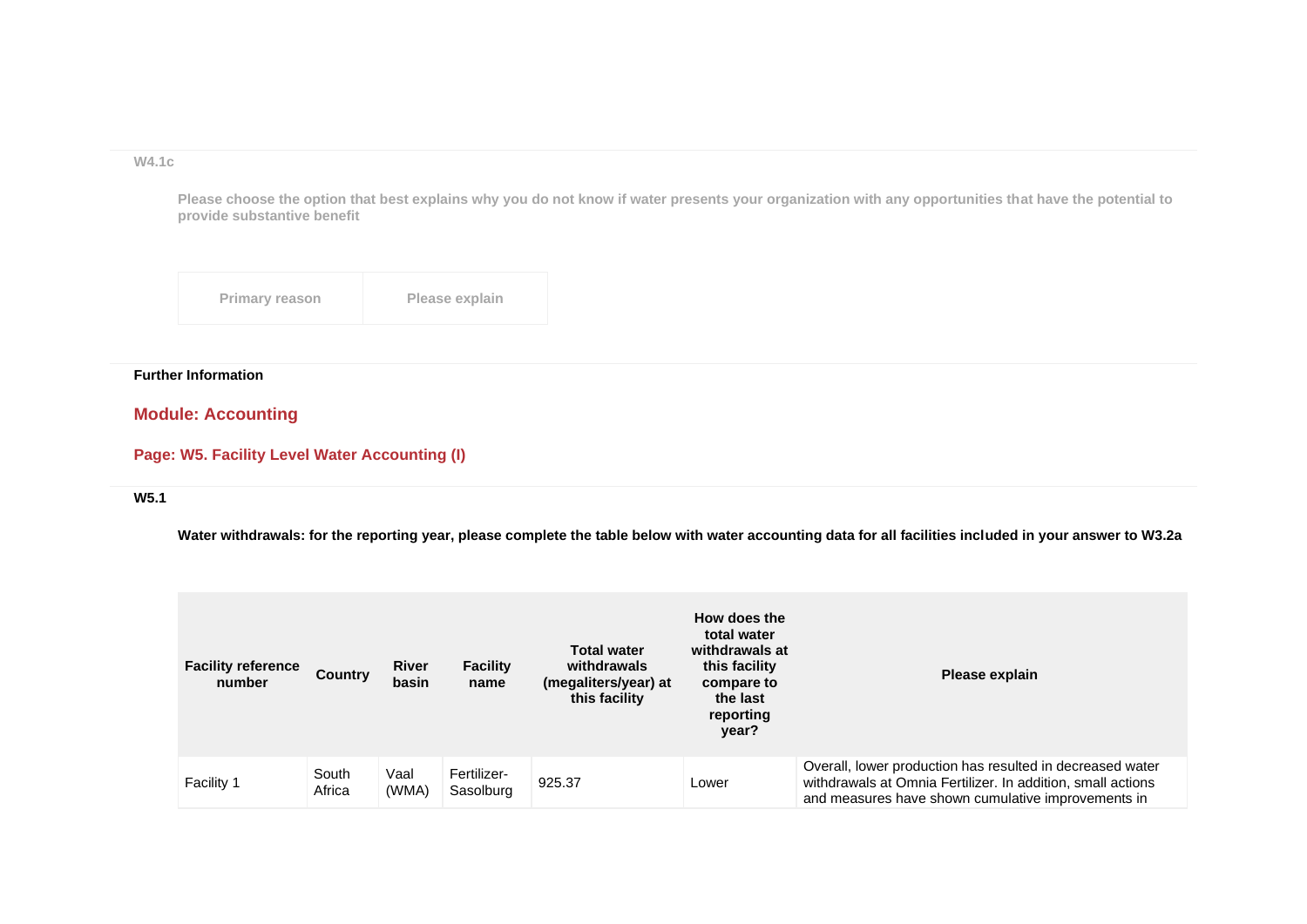| <b>Facility reference</b><br>number | <b>Country</b> | <b>River</b><br>basin | <b>Facility</b><br>name | <b>Total water</b><br>withdrawals<br>(megaliters/year) at<br>this facility | How does the<br>total water<br>withdrawals at<br>this facility<br>compare to<br>the last<br>reporting<br>year? | Please explain                                                           |
|-------------------------------------|----------------|-----------------------|-------------------------|----------------------------------------------------------------------------|----------------------------------------------------------------------------------------------------------------|--------------------------------------------------------------------------|
|                                     |                |                       |                         |                                                                            |                                                                                                                | water management and reduction in water consumption for<br>the last year |

## **Further Information**

# **Page: W5. Facility Level Water Accounting (II)**

# **W5.1a**

**Water withdrawals: for the reporting year, please provide withdrawal data, in megaliters per year, for the water sources used for all facilities reported in W5.1**

| <b>Facility</b><br>reference<br>number | <b>Fresh</b><br>surface<br>water | <b>Brackish</b><br>surface<br>water/seawater | <b>Rainwater</b> | <b>Groundwater</b><br>(renewable) | <b>Groundwater</b><br>(non-<br>renewable) | <b>Produced/process</b><br>water | <b>Municipal</b><br>water | Wastewater<br>from<br>another<br>organization | Comment                                                         |
|----------------------------------------|----------------------------------|----------------------------------------------|------------------|-----------------------------------|-------------------------------------------|----------------------------------|---------------------------|-----------------------------------------------|-----------------------------------------------------------------|
| Facility '                             | 0                                | υ                                            | 0                | 0                                 | 0                                         | 0                                | 925.37                    | 0                                             | The Sasolburg<br>operation only<br>consumes<br>municipal water. |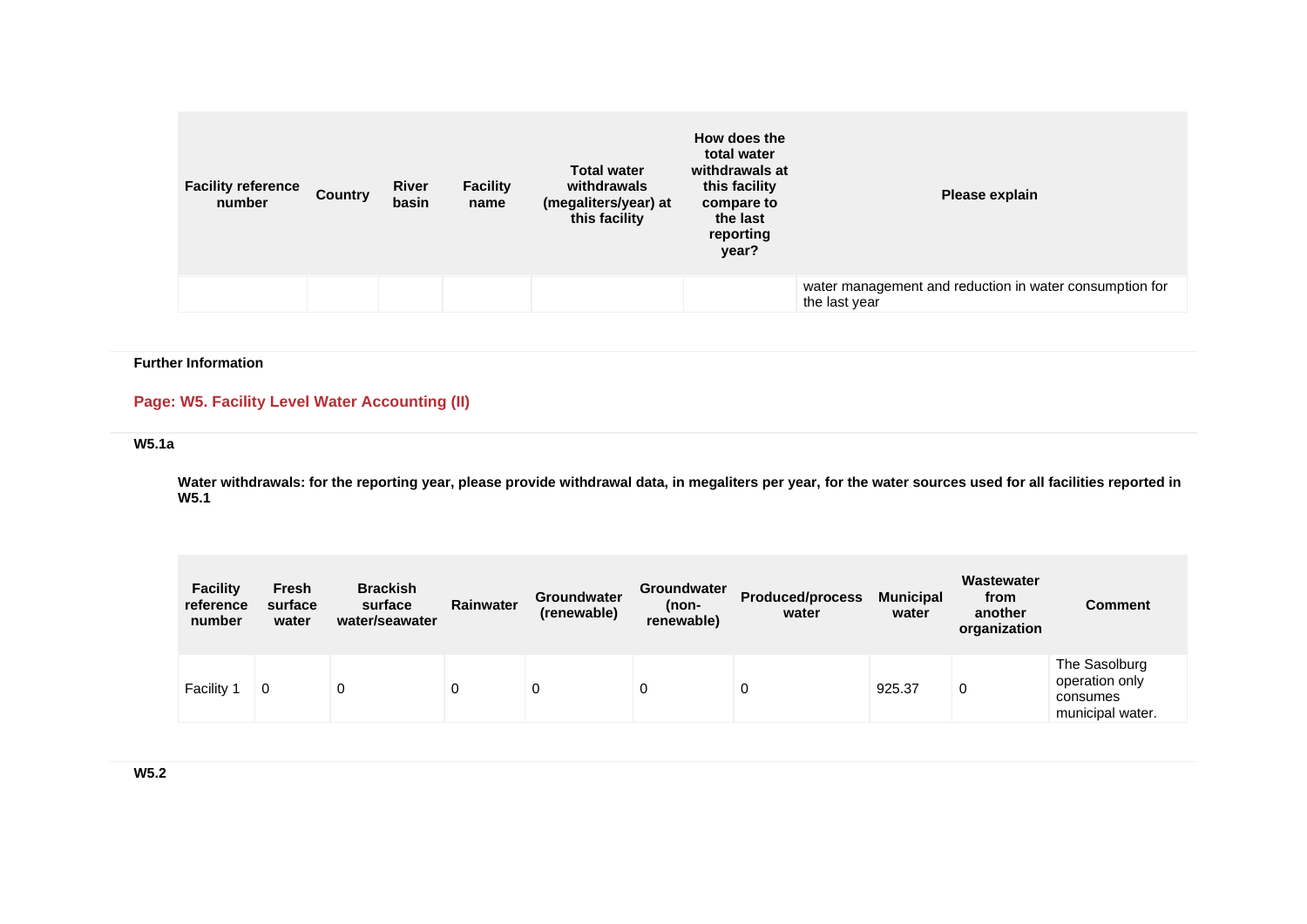**Water discharge: for the reporting year, please complete the table below with water accounting data for all facilities included in your answer to W3.2a**

| <b>Facility</b><br>reference<br>number | <b>Total water discharged</b><br>(megaliters/year) at this<br>facility | How does the total<br>water discharged<br>at this facility<br>compare to the last<br>reporting year? | Please explain                                                                                                                                                                      |
|----------------------------------------|------------------------------------------------------------------------|------------------------------------------------------------------------------------------------------|-------------------------------------------------------------------------------------------------------------------------------------------------------------------------------------|
| <b>Facility 1</b>                      | 445.01                                                                 | Lower                                                                                                | Omnia's Sasolburg operation discharges water to the Taaibos Spruit as authorised in<br>their water use license. Less water was used and re-used on site due to lower<br>production. |

### **W5.2a**

**Water discharge: for the reporting year, please provide water discharge data, in megaliters per year, by destination for all facilities reported in W5.2**

| <b>Municipal/industrial</b> | <b>Seawater</b> | Groundwater                | Wastewater for<br>another organization | <b>Comment</b> |
|-----------------------------|-----------------|----------------------------|----------------------------------------|----------------|
|                             |                 |                            |                                        |                |
|                             |                 | wastewater treatment plant |                                        |                |

## **W5.3**

**Water consumption: for the reporting year, please provide water consumption data for all facilities reported in W3.2a**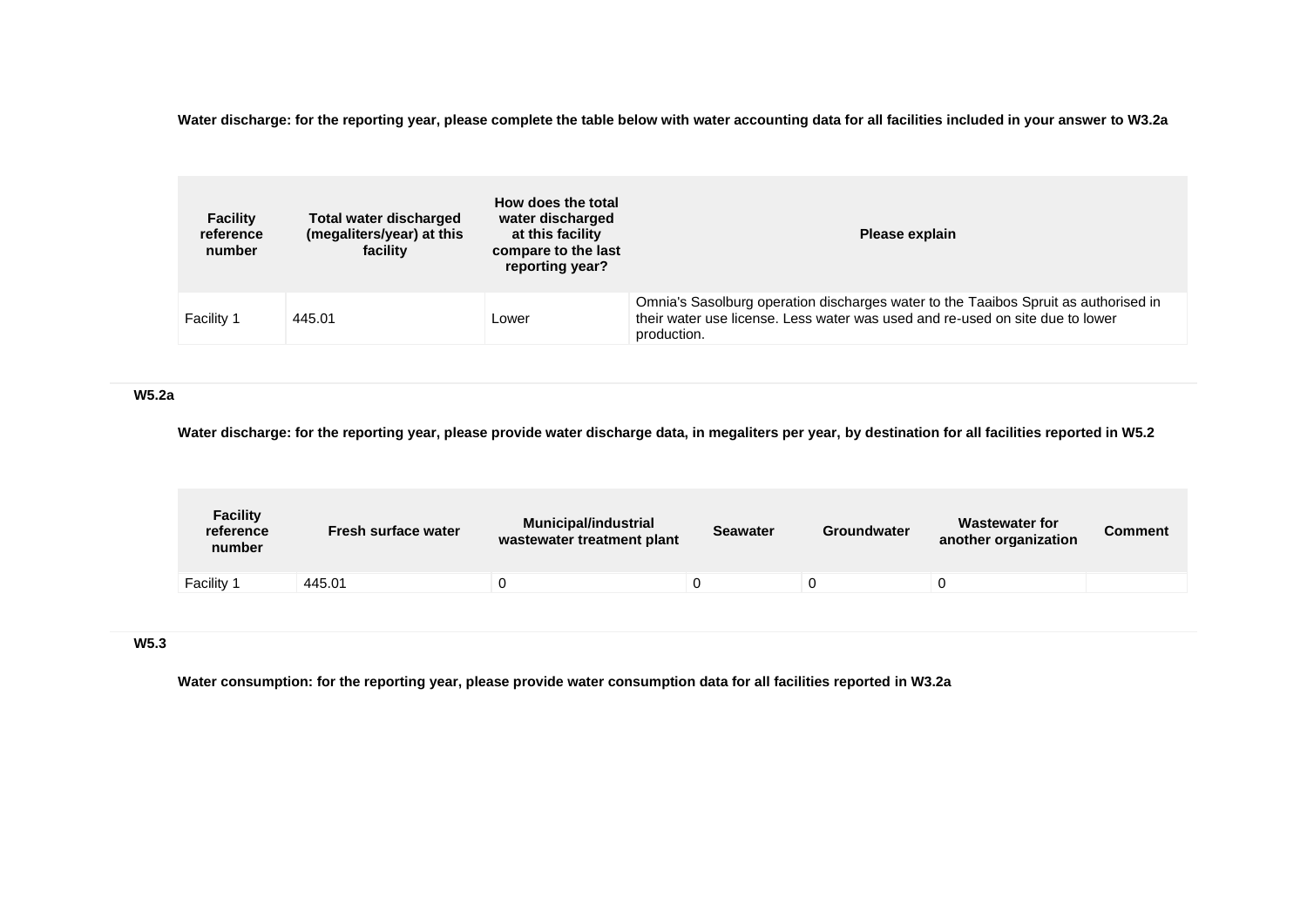| <b>Facility reference</b><br>Consumption<br>(megaliters/year)<br>number | How does this<br>compare to the last<br>reporting year? | Please explain                                                                                       |
|-------------------------------------------------------------------------|---------------------------------------------------------|------------------------------------------------------------------------------------------------------|
| <b>Facility 1</b><br>925.37                                             | Lower                                                   | The reduction in water consumed is aligned with the reduction in<br>production volumes for the year. |

# **W5.4**

**For all facilities reported in W3.2a what proportion of their water accounting data has been externally verified?**

| Water aspect                                                             | % verification | What standard and<br>methodology was<br>used? |
|--------------------------------------------------------------------------|----------------|-----------------------------------------------|
| Water withdrawals- total volumes                                         | 76-100         | AA1000AS 2008                                 |
| Water withdrawals- volume by sources                                     | 76-100         | AA1000AS 2008                                 |
| Water discharges- total volumes                                          | 76-100         | AA1000AS 2008                                 |
| Water discharges- volume by destination                                  | 76-100         | AA1000AS 2008                                 |
| Water discharges- volume by treatment method                             | 76-100         | AA1000AS 2008                                 |
| Water discharge quality data- quality by standard<br>effluent parameters | 76-100         | AA1000AS 2008                                 |
| Water consumption- total volume                                          | 76-100         | AA1000AS 2008                                 |

# **Further Information**

# **Module: Response**

# **Page: W6. Governance and Strategy**

**W6.1**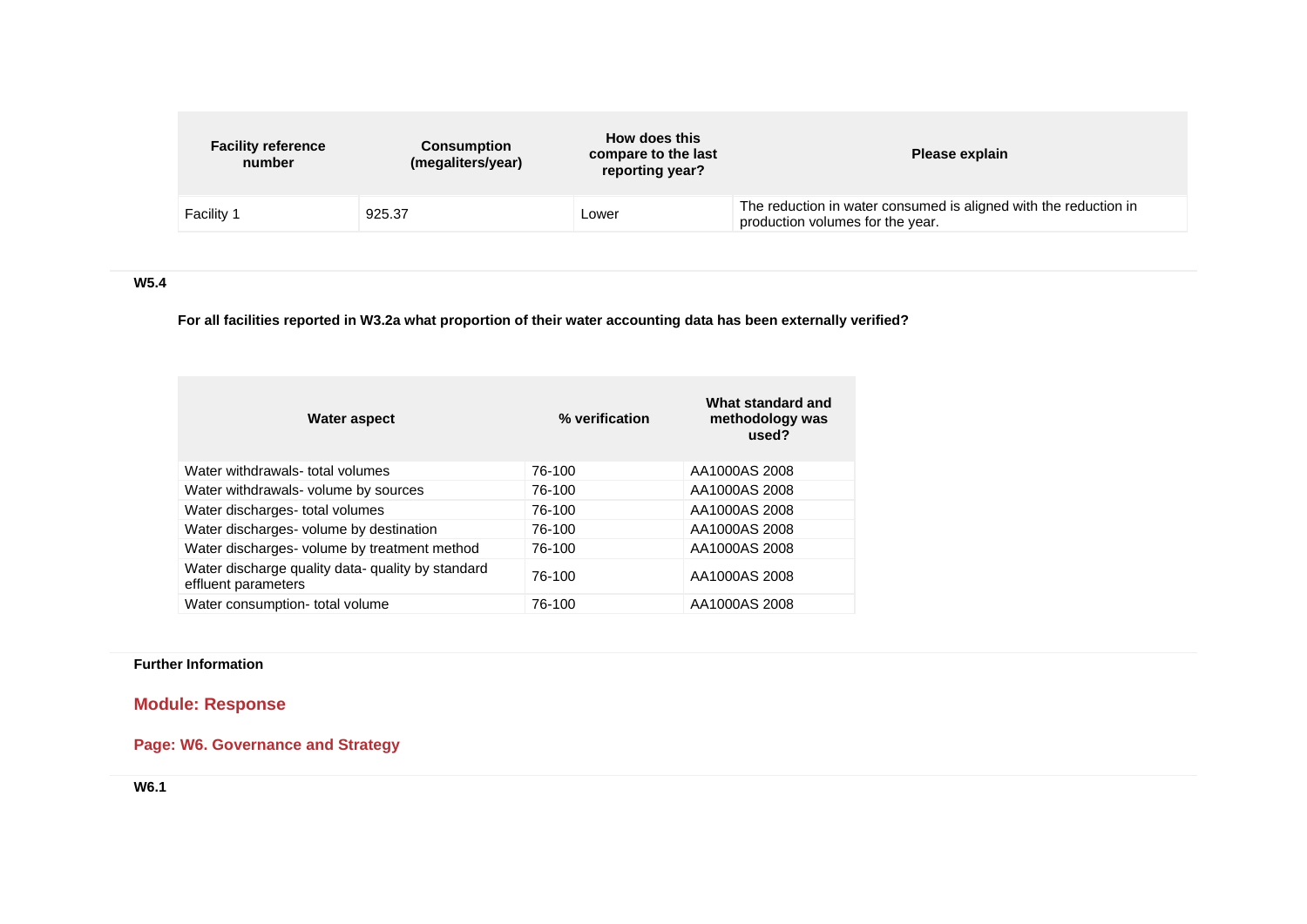**Who has the highest level of direct responsibility for water within your organization and how frequently are they briefed?**

| Highest level of direct responsibility<br>for water issues                                | <b>Frequency of</b><br>briefings on<br>water issues | <b>Comment</b>                                                                                                                                                                                                                                                            |
|-------------------------------------------------------------------------------------------|-----------------------------------------------------|---------------------------------------------------------------------------------------------------------------------------------------------------------------------------------------------------------------------------------------------------------------------------|
| Board of individuals/Sub-set of the<br>Board or other committee appointed by<br>the Board | Scheduled-<br>quarterly                             | The Social, Ethics and Risk (SER) committee of the board has the highest level of direct<br>responsibility for water issues within the company. This Committee reports directly to Omnia's<br>Board of Directors, and is chaired by an independent Non-Executive Director |

# **W6.2**

**Is water management integrated into your business strategy?**

Yes

# **W6.2a**

**Please choose the option(s) below that best explains how water has positively influenced your business strategy**

| Influence of water on<br>business strategy                                    | Please explain                                                                                                                                                                                                                                                                                                                                                                                                                                                                                                                                                                                                                                                                                                                                     |
|-------------------------------------------------------------------------------|----------------------------------------------------------------------------------------------------------------------------------------------------------------------------------------------------------------------------------------------------------------------------------------------------------------------------------------------------------------------------------------------------------------------------------------------------------------------------------------------------------------------------------------------------------------------------------------------------------------------------------------------------------------------------------------------------------------------------------------------------|
| Water resource considerations<br>are factored into new product<br>development | Pressure on water resources, compounded by a changing climate, has stimulated Omnia's Agriculture division to provide<br>products and services to its farming customers who are exposed to water risks. The outcome has been the formation of a<br>division that provides a range of specialised products and services coordinated through its pioneering Nutriology® offering,<br>which incorporates leading-edge research and development resulting in products and services that assist customers to<br>optimise crop yield and quality for maximised returns, while managing farming and environmental risk. In particular, this<br>involves providing support and advice on how to conserve water and prevent soil erosion at the farm level. |
| Introduction of water                                                         | Omnia has introduced a water management KPI: To reduce the amount of water used for primary activities by 15% by 2019,                                                                                                                                                                                                                                                                                                                                                                                                                                                                                                                                                                                                                             |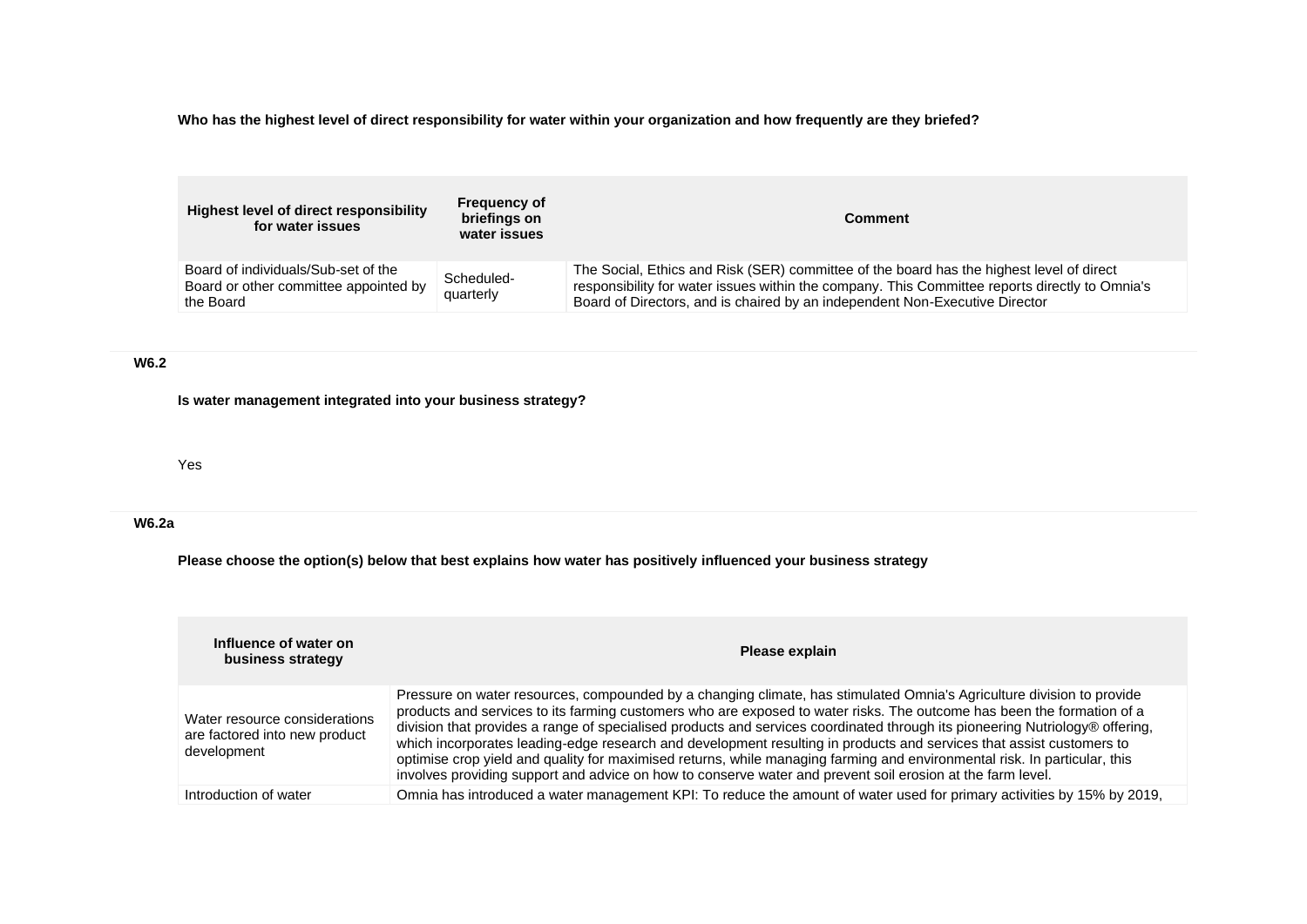| Influence of water on<br>business strategy | Please explain                                                                                                                                                                                                                                                                                                        |
|--------------------------------------------|-----------------------------------------------------------------------------------------------------------------------------------------------------------------------------------------------------------------------------------------------------------------------------------------------------------------------|
| management KPIs                            | with 2014 as the base-line year. The outcome of this process has led to the implementation of several water optimisation<br>projects, such as introduction of awareness campaigns such as "Stop the Drip" which resulted in minor spills being contained<br>at source and eliminated the need to hose down spillages. |

# **W6.2b**

**Please choose the option(s) below that best explains how water has negatively influenced your business strategy**

| Influence of<br>water on<br><b>business</b><br>strategy | Please explain                                                                                                                                                                                                                                                                                                                                                                                                                                                                                                           |
|---------------------------------------------------------|--------------------------------------------------------------------------------------------------------------------------------------------------------------------------------------------------------------------------------------------------------------------------------------------------------------------------------------------------------------------------------------------------------------------------------------------------------------------------------------------------------------------------|
| Increased capital<br>expenditure                        | The cost of implementing projects to optimise water usage and remain within legal discharge limits has come at increased capital costs. This<br>has involved the development of projects such as the new packing plant at Wadeville for R11million. In addition, Omnia spends R24million<br>on potable water at Sasolburg Fertilizer as a result of stringent license conditions. The outcome is that Omnia has incurred additional costs<br>which could have been channelled to other revenue generating opportunities. |

## **W6.2c**

**Please choose the option that best explains why your organization does not integrate water management into its business strategy and discuss any future plans to do so**

| Please explain<br><b>Primary reason</b> |
|-----------------------------------------|
|-----------------------------------------|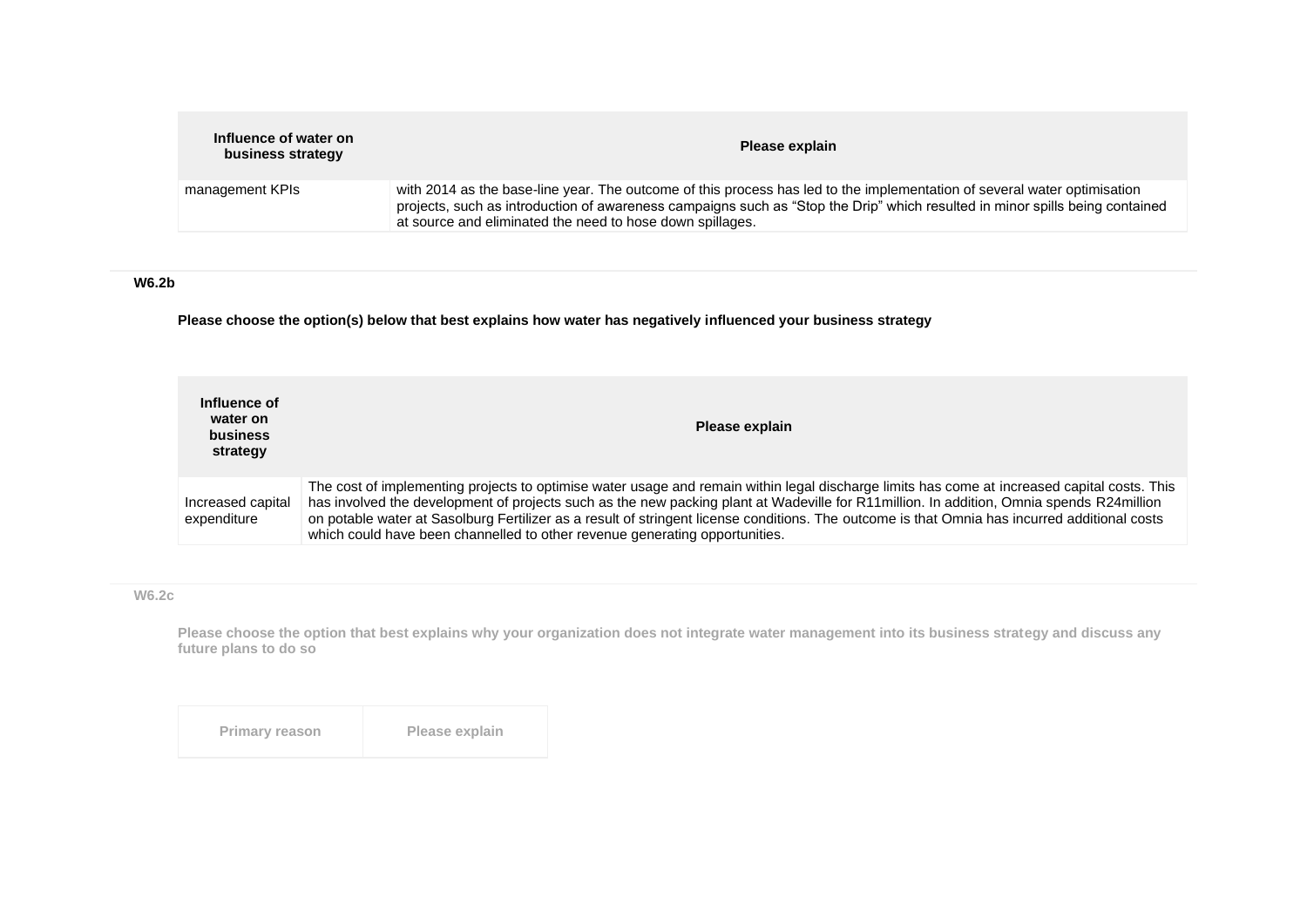# **W6.3**

**Does your organization have a water policy that sets out clear goals and guidelines for action?**

### Yes

## **W6.3a**

**Please select the content that best describes your water policy (tick all that apply)**

| Content                                                                                                                                                                                                                                    | Please explain why this content is included                                                                                                                                                                                                                                                                                                                                                                                                                                                                                                                                                                                                                                                                                                                                                                                                                                                                                                                                                                                                                                                                                                       |
|--------------------------------------------------------------------------------------------------------------------------------------------------------------------------------------------------------------------------------------------|---------------------------------------------------------------------------------------------------------------------------------------------------------------------------------------------------------------------------------------------------------------------------------------------------------------------------------------------------------------------------------------------------------------------------------------------------------------------------------------------------------------------------------------------------------------------------------------------------------------------------------------------------------------------------------------------------------------------------------------------------------------------------------------------------------------------------------------------------------------------------------------------------------------------------------------------------------------------------------------------------------------------------------------------------------------------------------------------------------------------------------------------------|
| Publicly available<br>Company-wide<br>Performance standards for<br>direct operations<br>Incorporated within group<br>environmental, sustainability<br>or EHS policy<br>Acknowledges the human right<br>to water, sanitation and<br>hygiene | Omnia recognises that its business has an impact on the natural environment, and in particular on water resources, and that it<br>is the company's responsibility to avoid, mitigate, manage and limit these impacts. Water is an integral component of the<br>Group's environmental strategy and as such is embedded in the group safety, health, environmental and quality policy. It is<br>important to note that the policy is for the entire company and not selected operations. To demonstrate commitment, the policy<br>is publicly available and has been signed by the Managing Directors of the relevant business units and the CEO. Omnia's direct<br>operations have environmental performance standards, of which water forms a part. The performance standards set for water<br>include all stages of operation, and include setting of targets and management of legal compliance, as a minimum. Omnia also<br>recognises that access to safe water, adequate sanitation and proper hygiene is a basic human right. Without fully functioning<br>WASH services, Omnia's employees' health and safety will be negatively affected. |

### **W6.4**

**How does your organization's water-related capital expenditure (CAPEX) and operating expenditure (OPEX) during the most recent reporting year compare to the previous reporting year?**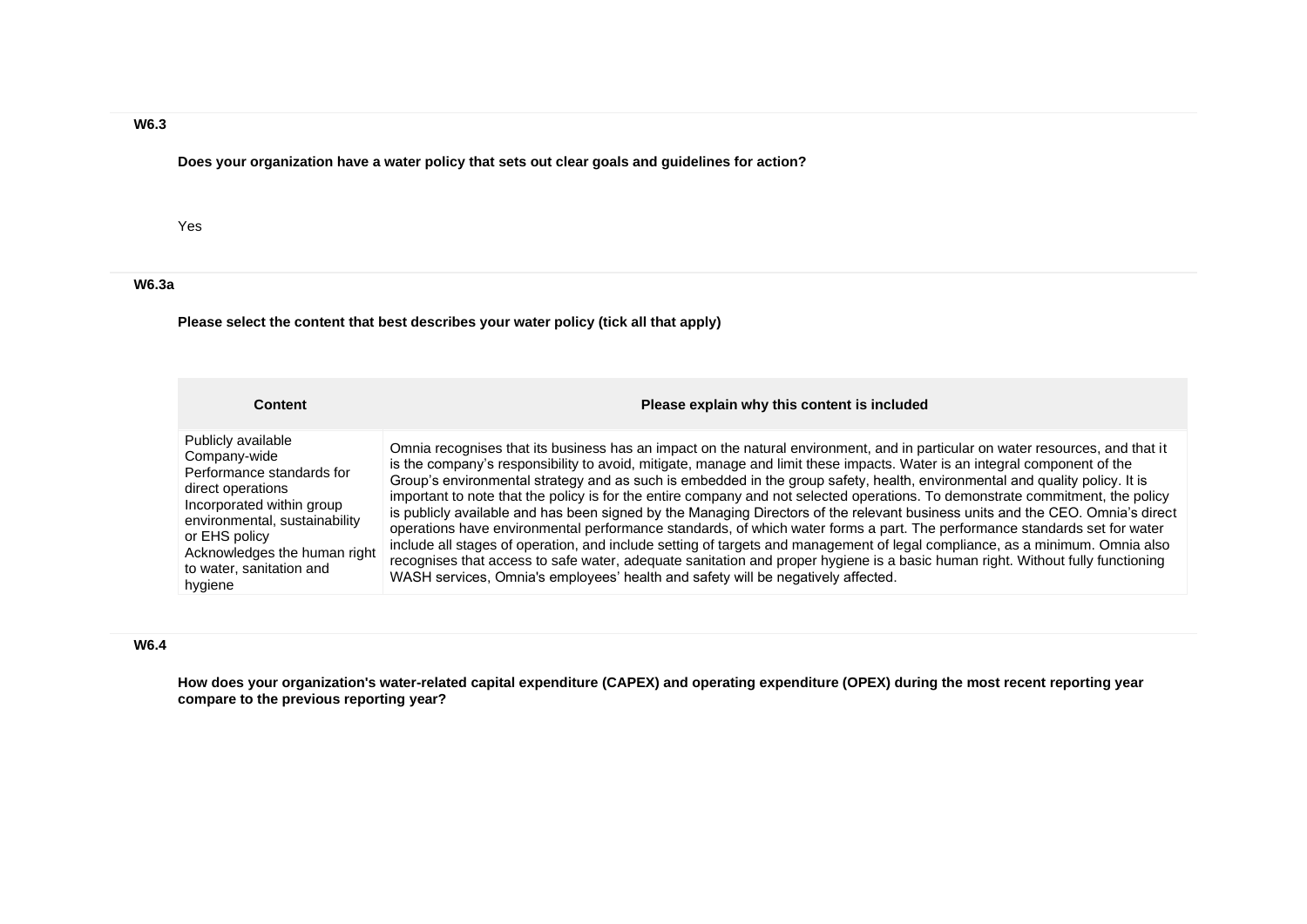| Water CAPEX (+/-<br>% change) | Water OPEX (+/-<br>% change) | <b>Motivation for these changes</b>                                                                                                                                                                                                                         |
|-------------------------------|------------------------------|-------------------------------------------------------------------------------------------------------------------------------------------------------------------------------------------------------------------------------------------------------------|
| 98                            | -35                          | Only capital and operating expenditure for the Fertilizer division were included in these estimates. CAPEX increased<br>significantly for dam repairs, borehole security and fencing. OPEX decreased because fewer specialist studies were<br>commissioned. |

#### **Further Information**

## **Page: W7. Compliance**

# **W7.1**

**Was your organization subject to any penalties, fines and/or enforcement orders for breaches of abstraction licenses, discharge consents or other water and wastewater related regulations in the reporting year?**

Yes, not significant

#### **W7.1a**

**Please describe the penalties, fines and/or enforcement orders for breaches of abstraction licenses, discharge consents or other water and wastewater related regulations and your plans for resolving them**

| <b>Facility</b><br>name | <b>Incident</b> | Incident description             | <b>Frequency</b><br>οf<br>occurrence<br>in<br>reporting<br>year | <b>Financial</b><br>impact | <b>Currency</b> | Incident resolution                                |
|-------------------------|-----------------|----------------------------------|-----------------------------------------------------------------|----------------------------|-----------------|----------------------------------------------------|
| Protea                  | Penalty         | Non-compliance against municipal | 12                                                              | 44935                      | ZAR(R)          | Protea Chemicals has proactively been managing its |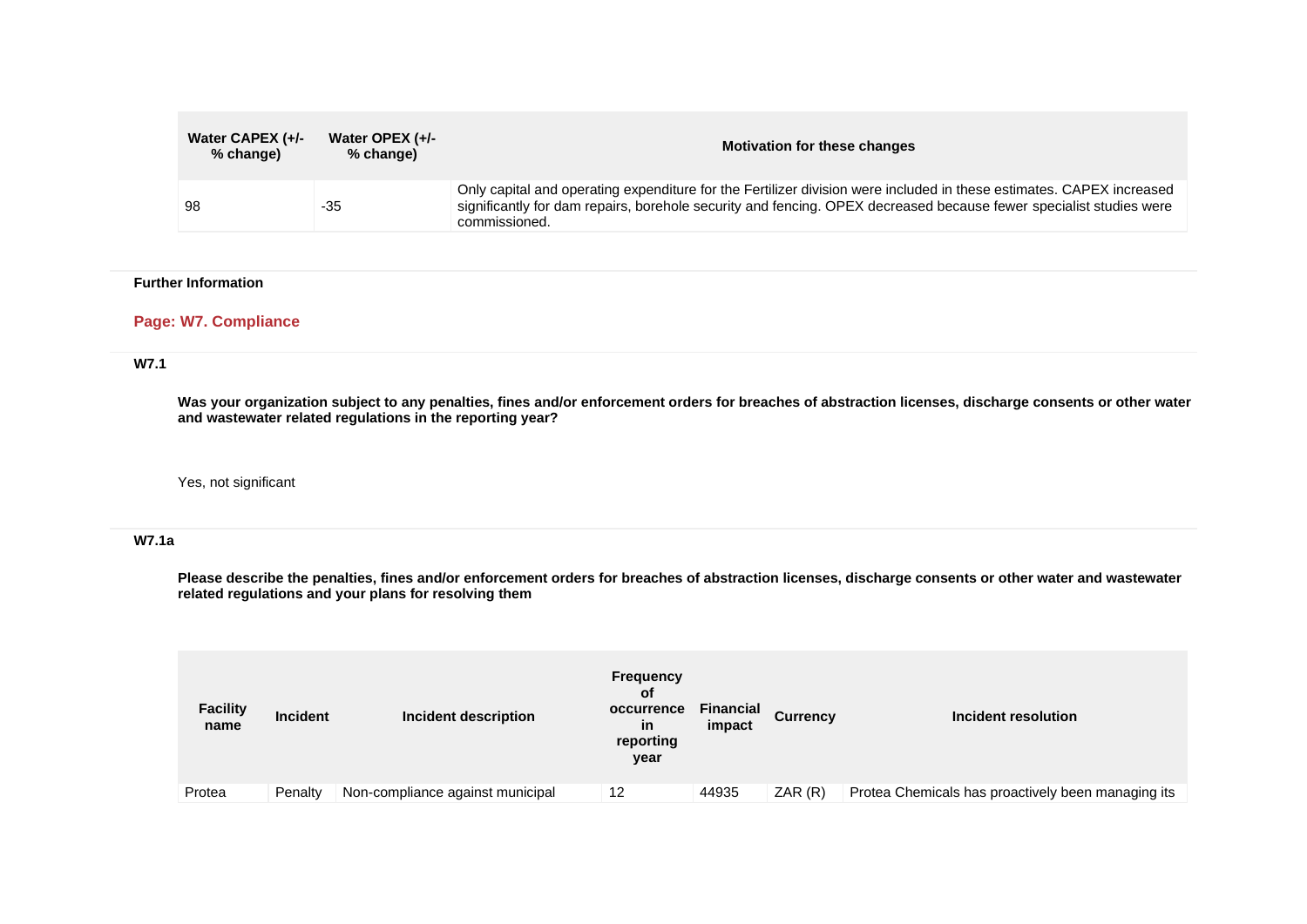| <b>Facility</b><br>name | <b>Incident</b> | Incident description                                                                                                                                                                                                                                                                    | <b>Frequency</b><br>οf<br>occurrence<br>in<br>reporting<br>year | <b>Financial</b><br>impact | <b>Currency</b> | Incident resolution                                                                                                                                                                                                                                                                                                                                                                                                                                                                                                                                                                                                                                                                                                                                                                                                                                                                                                                                                                          |
|-------------------------|-----------------|-----------------------------------------------------------------------------------------------------------------------------------------------------------------------------------------------------------------------------------------------------------------------------------------|-----------------------------------------------------------------|----------------------------|-----------------|----------------------------------------------------------------------------------------------------------------------------------------------------------------------------------------------------------------------------------------------------------------------------------------------------------------------------------------------------------------------------------------------------------------------------------------------------------------------------------------------------------------------------------------------------------------------------------------------------------------------------------------------------------------------------------------------------------------------------------------------------------------------------------------------------------------------------------------------------------------------------------------------------------------------------------------------------------------------------------------------|
| Chemicals<br>Wadeville  |                 | sewer discharge limits. The site<br>currently discharges small volumes of<br>effluent to the municipal sewer. The<br>site's effluent has not been in<br>compliance with the conditions required<br>by the municipality and as such have<br>been paying penalties on a monthly<br>basis. |                                                                 |                            |                 | effluent to sewers at a number of its sites in the last<br>two years. At the Wadeville site, Omnia<br>commissioned a new packing plant in order to reduce<br>the amount of effluent that was going to the sewer<br>discharge. This new plant ensured that no container<br>washing was happening on site, which previously<br>contributed to the effluent not being within municipal<br>specification. Other management controls have<br>been implemented, including preventing<br>contamination at source and installing drip trays to<br>prevent contamination of storm water. Despite this,<br>the site is still not within specification and is currently<br>investigating the source of this effluent. it is<br>anticipated that by April 2018 the site will be in full<br>compliance of the municipal requirements and will<br>not be paying further penalties An amount of<br>R11 million has been spent on the packing plant at<br>the Wadeville site to improve effluent management. |

### **W7.1b**

**What proportion of your total facilities/operations are associated with the incidents listed in W7.1a?**

1%

# **W7.1c**

**Please indicate the total financial impacts of all incidents reported in W7.1a as a proportion of total operating expenditure (OPEX) for the reporting year. Please also provide a comparison of this proportion compared to the previous reporting year**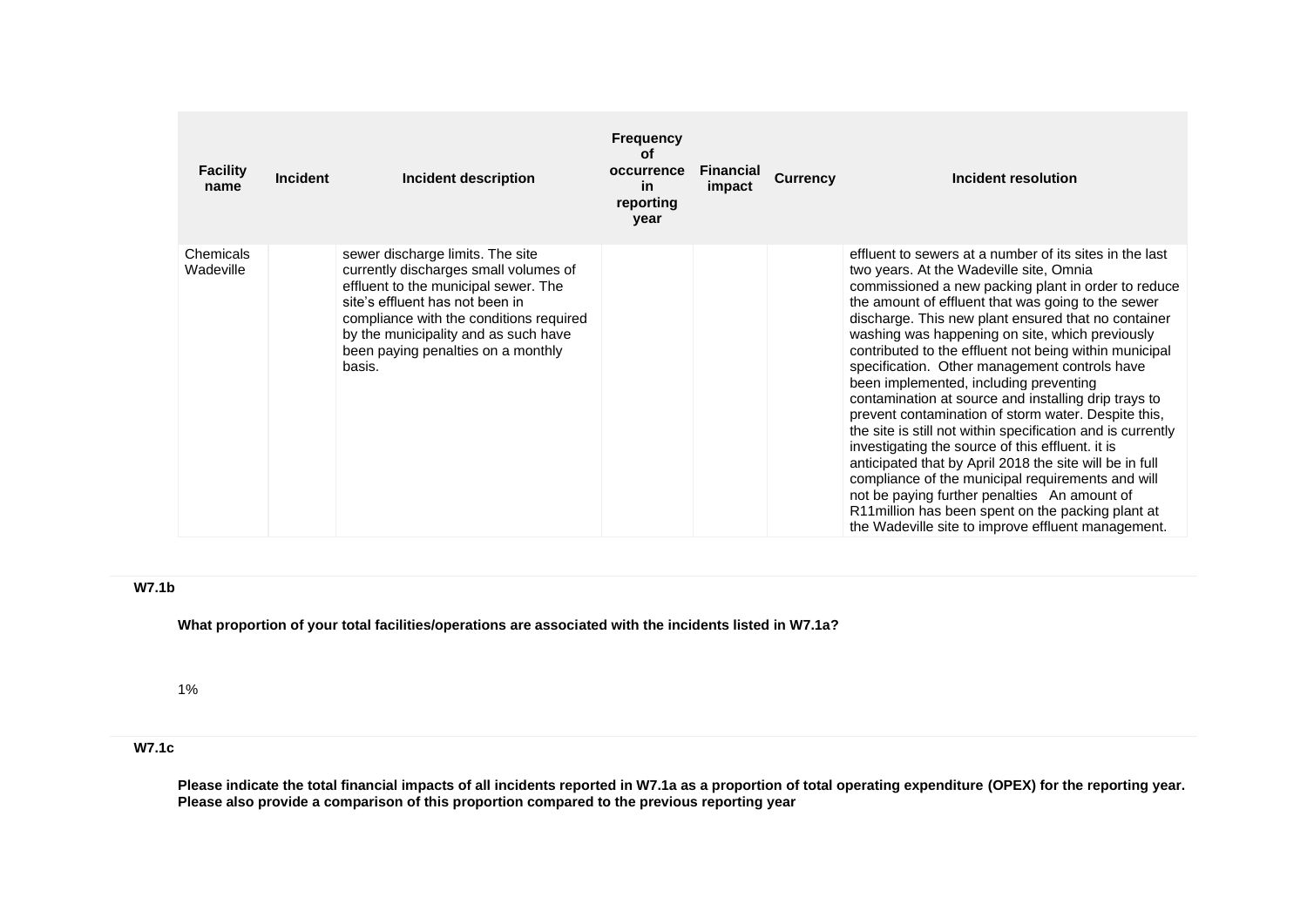**Impact as % of OPEX Comparison to last year**

0.01 Lower

# **Further Information**

# **Page: W8. Targets and Initiatives**

# **W8.1**

**Do you have any company wide targets (quantitative) or goals (qualitative) related to water?**

# Yes, targets only

### **W8.1a**

**Please complete the following table with information on company wide quantitative targets (ongoing or reached completion during the reporting period) and an indication of progress made**

| Category of<br>target                            | <b>Motivation</b>    | <b>Description of target</b>                                                                                                                                                                                                                                                                      | <b>Quantitative unit</b><br>of measurement | <b>Base-</b><br>line<br>year | <b>Target</b><br>year | <b>Proportion</b><br>of target<br>achieved, %<br>value |
|--------------------------------------------------|----------------------|---------------------------------------------------------------------------------------------------------------------------------------------------------------------------------------------------------------------------------------------------------------------------------------------------|--------------------------------------------|------------------------------|-----------------------|--------------------------------------------------------|
| Absolute<br>reduction of<br>water<br>withdrawals | Water<br>stewardship | Omnia underwent a process to identify and quantify water reduction<br>opportunities (as well as energy and waste) at three of its main sites.<br>The completion of this process involved the setting of reduction targets<br>at a company level for the next five years from a 2014 baseline. The | Other: %<br>reduction in<br>absolute terms | 2014                         | 2019                  | 100%                                                   |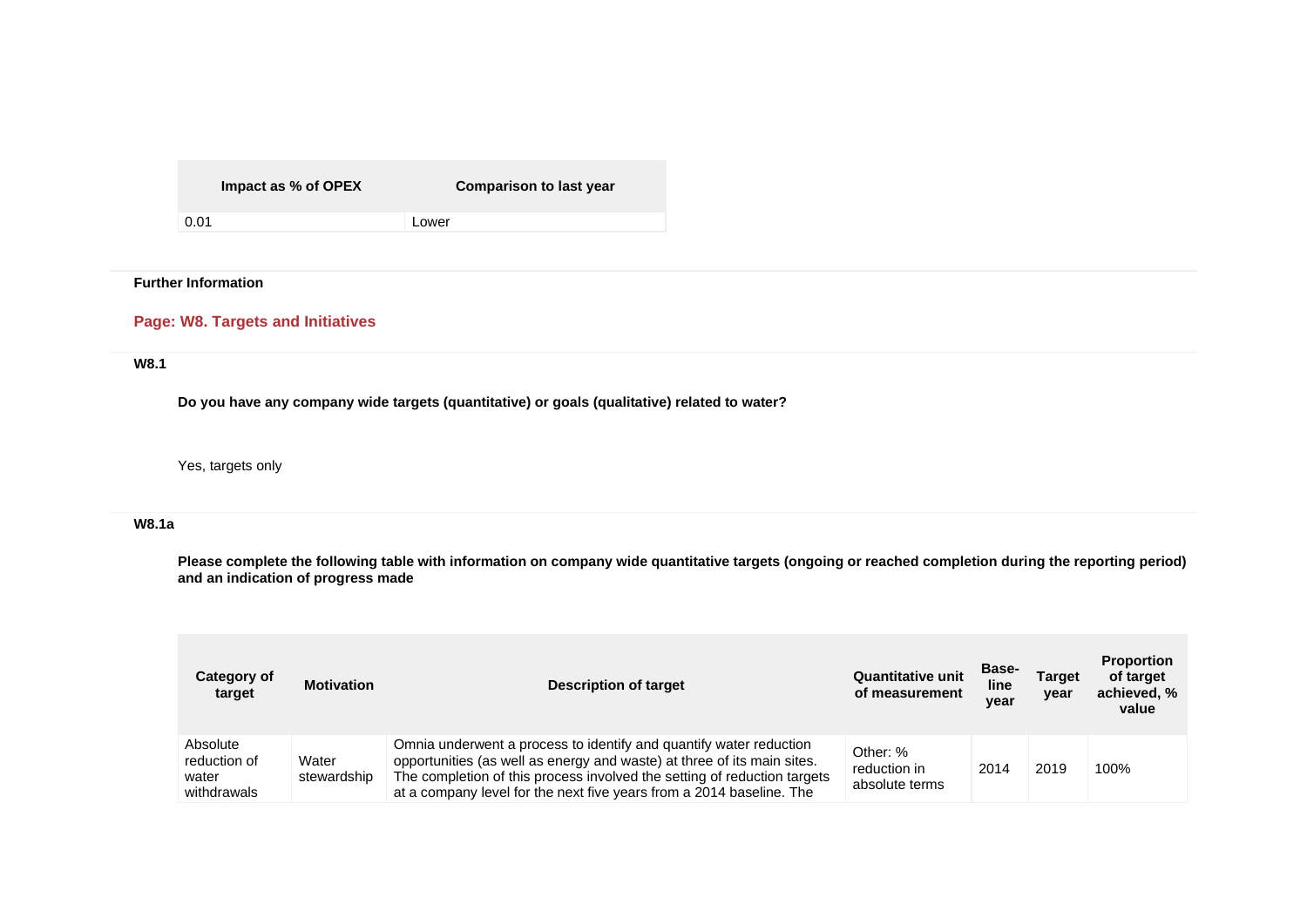| Category of<br>target | <b>Motivation</b> | Description of target                                                                                                                                                                                     | <b>Quantitative unit</b><br>of measurement | <b>Base-</b><br>line<br>year | <b>Target</b><br>year | <b>Proportion</b><br>of target<br>achieved, %<br>value |
|-----------------------|-------------------|-----------------------------------------------------------------------------------------------------------------------------------------------------------------------------------------------------------|--------------------------------------------|------------------------------|-----------------------|--------------------------------------------------------|
|                       |                   | water reduction target is an absolute 15% reduction in water<br>consumption against a 2014 baseline. Omnia is 100% of the way in<br>achieving its absolute target of 1508ML (2017 actual use was 1147ML). |                                            |                              |                       |                                                        |

### **W8.1b**

**Please describe any company wide qualitative goals (ongoing or reached completion during the reporting period) and your progress in achieving these**

| Goal | Description of goal<br><b>Motivation</b> | <b>Progress</b> |
|------|------------------------------------------|-----------------|
|------|------------------------------------------|-----------------|

## **W8.1c**

**Please explain why you do not have any water-related targets or goals and discuss any plans to develop these in the future**

### **Further Information**

# **Module: Linkages/Tradeoff**

**Page: W9. Managing trade-offs between water and other environmental issues**

## **W9.1**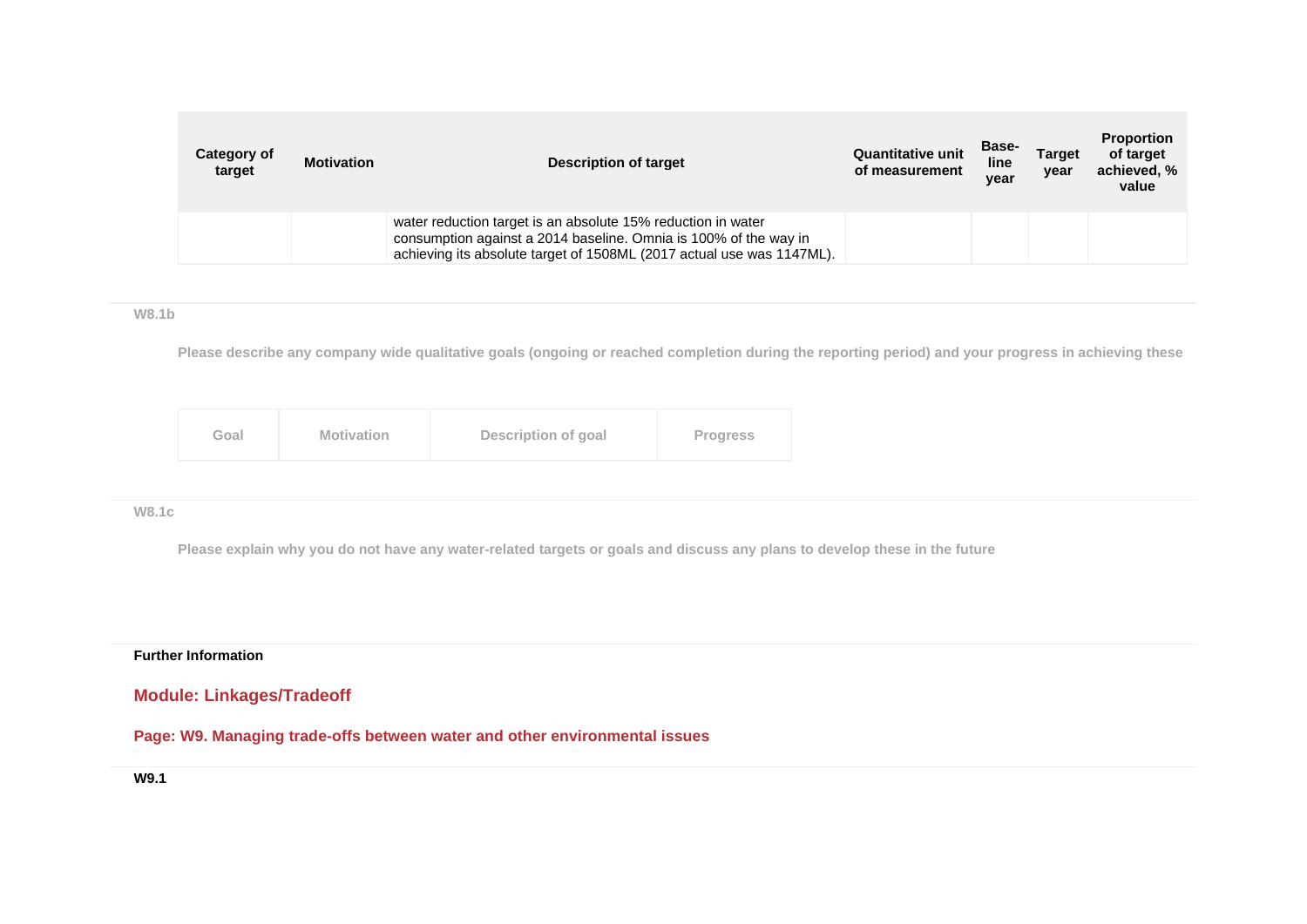**Has your organization identified any linkages or trade-offs between water and other environmental issues in its value chain?**

Yes

**W9.1a**

**Please describe the linkages or trade-offs and the related management policy or action**

| <b>Environmental issues</b>                                  | Linkage<br>or trade-<br>off | <b>Policy or action</b>                                                                                                                                                                                                                                                                                                                                                                                                                                                                                                                                                                                                                                                                                                                                                                        |
|--------------------------------------------------------------|-----------------------------|------------------------------------------------------------------------------------------------------------------------------------------------------------------------------------------------------------------------------------------------------------------------------------------------------------------------------------------------------------------------------------------------------------------------------------------------------------------------------------------------------------------------------------------------------------------------------------------------------------------------------------------------------------------------------------------------------------------------------------------------------------------------------------------------|
| Increasing use of water<br>and impacts on biodiversity       | Trade-off                   | The world is searching for viable forms of low carbon energy not derived from oil. In future, power will increasingly be<br>sourced from alternatives, including biofuels. Omnia is already engaging in biofuel research and development and is<br>well positioned to be involved in biofuel production. However, using biofuels to reduce greenhouse gas emissions may<br>result in much greater water use because of the agricultural production required to manufacture most bio-fuels. If<br>additional land is used beyond existing land, this may have impacts on biodiversity. If the crops produced substitute<br>food production then there may be a further impact on food security. These issues will need to be closely investigated if<br>Omnia does become involved in biofuels. |
| Reduced water<br>consumption and reduced<br>polluted run-off | Linkage                     | Improved farming practices such as more effective application of fertilizer will increase the productivity of crop yields,<br>and also contribute to less water consumption and less polluted run-off entering local streams and rivers. R&D<br>undertaken by Omnia shows that the scientific application of fertilizers reduces water use and associated run-off of<br>water contaminated with fertilizer. In response to this Omnia's Agriculture division, through its proven Nutriology®<br>offering, provides agronomic advice to customers on the conservation and efficient use of water on the farm. Omnia<br>regards this advice as an important strategic component of its business and its policy will be to continue to do this going<br>forward.                                  |

**Further Information**

**Module: Sign Off**

**Page: Sign Off**